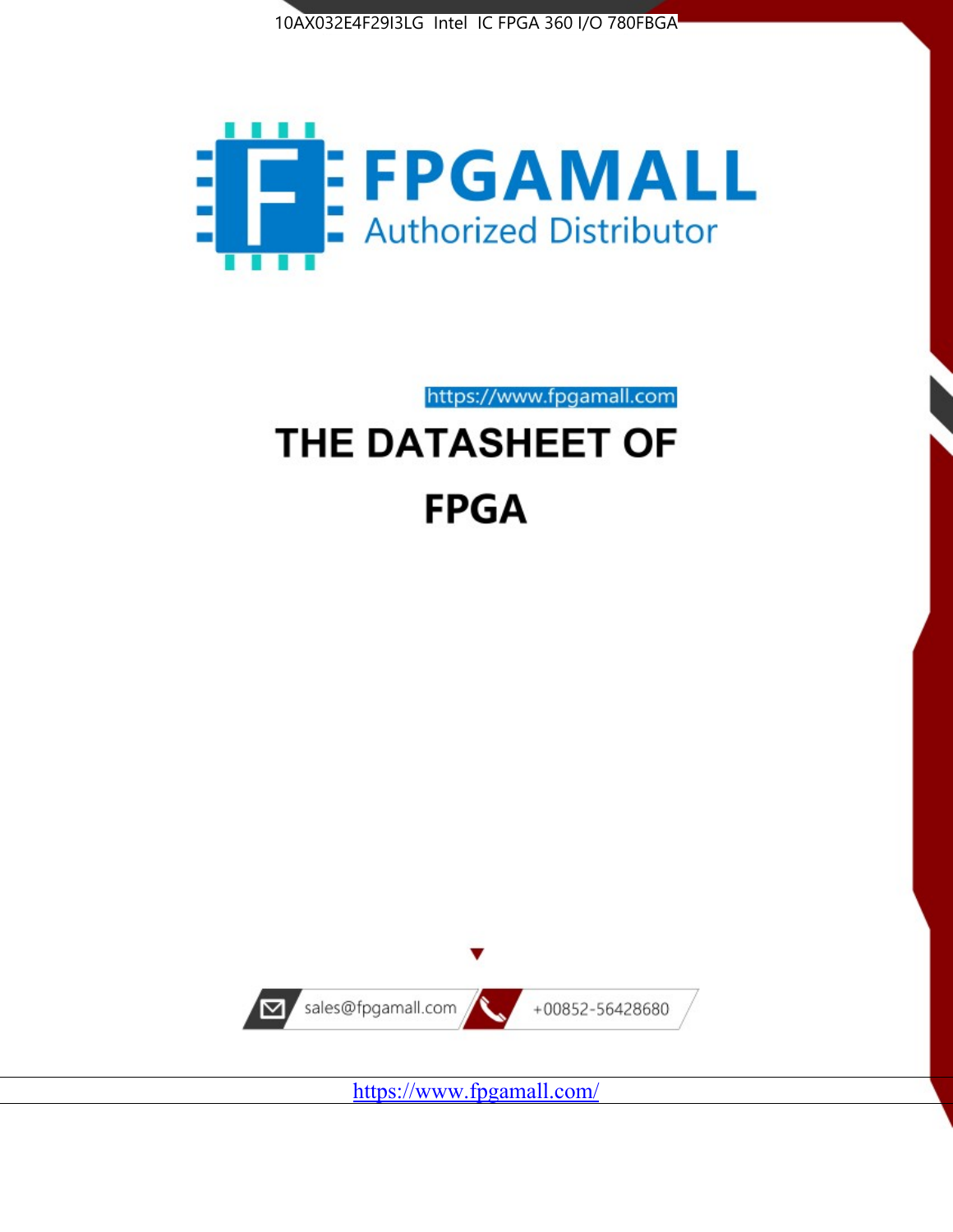10AX032E4F29I3LG Intel IC FPGA 360 I/O 780FBGA



# **Intel® Arria® 10 Device Overview**



**A10-OVERVIEW | 2018.12.06** Latest document on the web: **[PDF](https://www.intel.com/content/dam/www/programmable/us/en/pdfs/literature/hb/arria-10/a10_overview.pdf)** | **[HTML](https://www.intel.com/content/www/us/en/programmable/documentation/sam1403480274650.html)**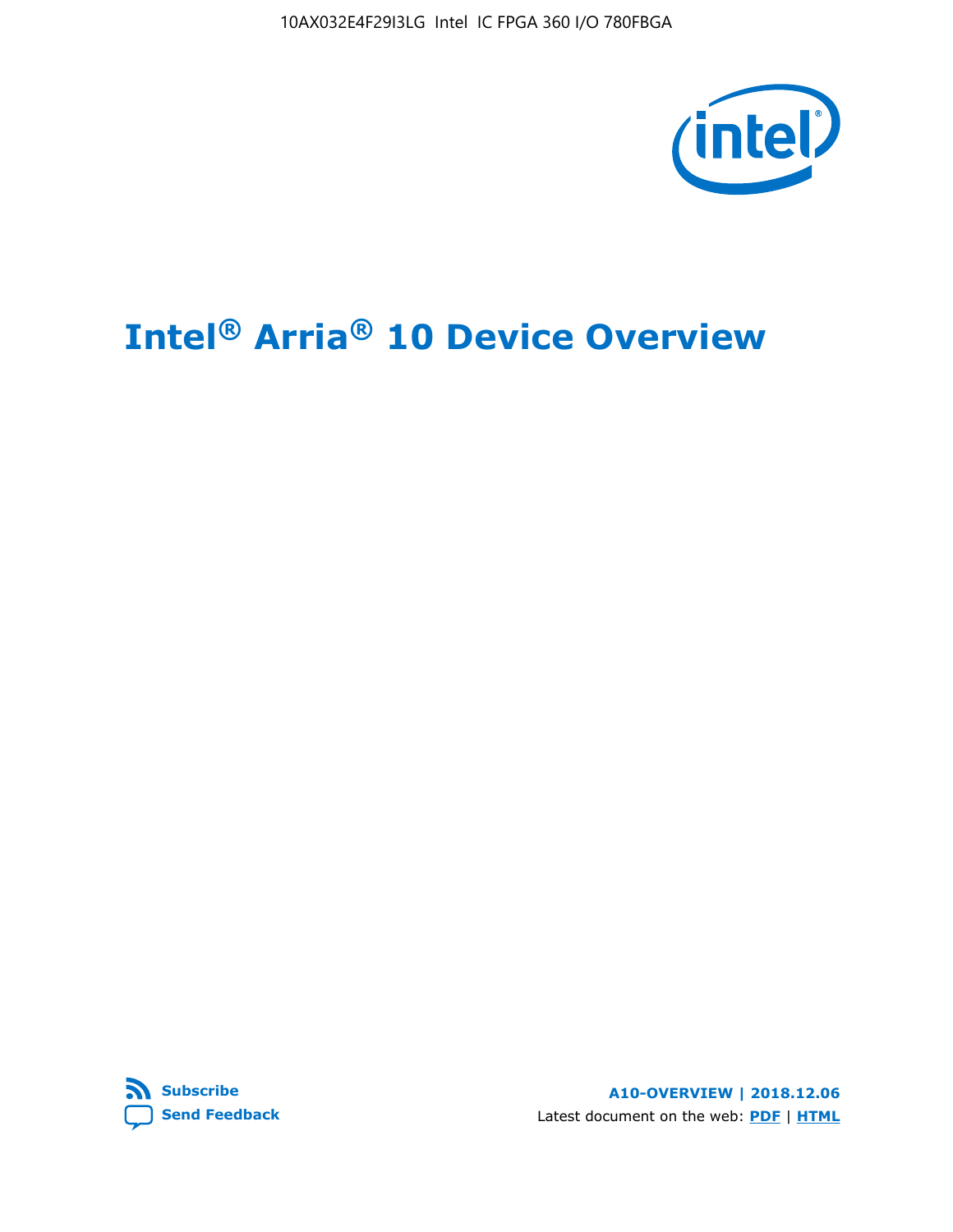

**Contents** 

**Contents**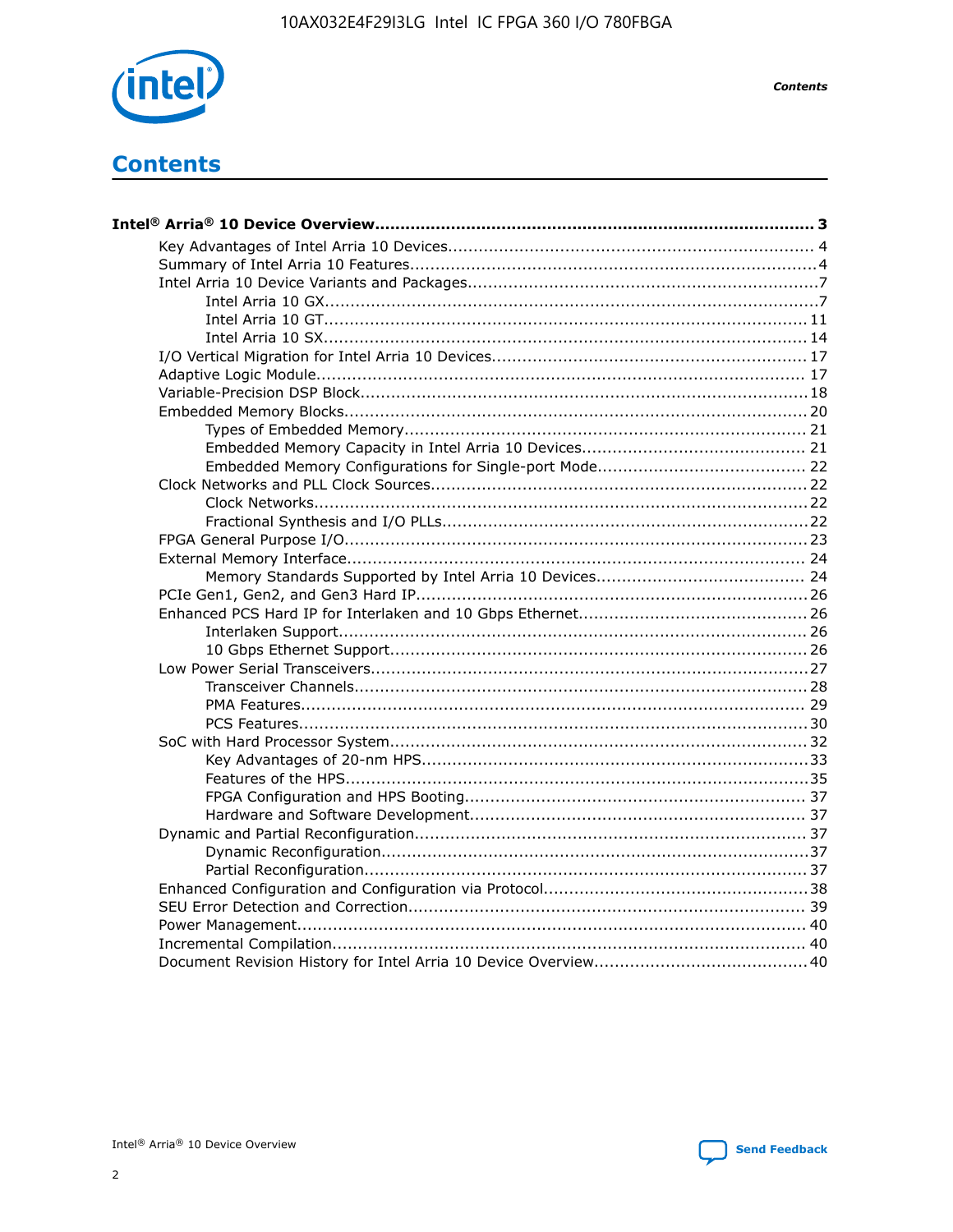**A10-OVERVIEW | 2018.12.06**

**[Send Feedback](mailto:FPGAtechdocfeedback@intel.com?subject=Feedback%20on%20Intel%20Arria%2010%20Device%20Overview%20(A10-OVERVIEW%202018.12.06)&body=We%20appreciate%20your%20feedback.%20In%20your%20comments,%20also%20specify%20the%20page%20number%20or%20paragraph.%20Thank%20you.)**



# **Intel® Arria® 10 Device Overview**

The Intel<sup>®</sup> Arria<sup>®</sup> 10 device family consists of high-performance and power-efficient 20 nm mid-range FPGAs and SoCs.

Intel Arria 10 device family delivers:

- Higher performance than the previous generation of mid-range and high-end FPGAs.
- Power efficiency attained through a comprehensive set of power-saving technologies.

The Intel Arria 10 devices are ideal for high performance, power-sensitive, midrange applications in diverse markets.

| <b>Market</b>         | <b>Applications</b>                                                                                               |
|-----------------------|-------------------------------------------------------------------------------------------------------------------|
| Wireless              | Channel and switch cards in remote radio heads<br>٠<br>Mobile backhaul<br>٠                                       |
| Wireline              | 40G/100G muxponders and transponders<br>٠<br>100G line cards<br>٠<br><b>Bridging</b><br>٠<br>Aggregation<br>٠     |
| <b>Broadcast</b>      | Studio switches<br>٠<br>Servers and transport<br>٠<br>Videoconferencing<br>٠<br>Professional audio and video<br>٠ |
| Computing and Storage | Flash cache<br>٠<br>Cloud computing servers<br>٠<br>Server acceleration<br>٠                                      |
| Medical               | Diagnostic scanners<br>٠<br>Diagnostic imaging<br>٠                                                               |
| Military              | Missile guidance and control<br>٠<br>Radar<br>٠<br>Electronic warfare<br>٠<br>Secure communications<br>٠          |

#### **Table 1. Sample Markets and Ideal Applications for Intel Arria 10 Devices**

#### **Related Information**

- [Intel Arria 10 Device Handbook: Known Issues](http://www.altera.com/support/kdb/solutions/rd07302013_646.html) Lists the planned updates to the *Intel Arria 10 Device Handbook* chapters.
- [Intel Arria 10 GX/GT Device Errata and Design Recommendations](https://www.intel.com/content/www/us/en/programmable/documentation/agz1493851706374.html#yqz1494433888646)
- [Intel Arria 10 SX Device Errata and Design Recommendations](https://www.intel.com/content/www/us/en/programmable/documentation/cru1462832385668.html#cru1462832558642)

Intel Corporation. All rights reserved. Intel, the Intel logo, Altera, Arria, Cyclone, Enpirion, MAX, Nios, Quartus and Stratix words and logos are trademarks of Intel Corporation or its subsidiaries in the U.S. and/or other countries. Intel warrants performance of its FPGA and semiconductor products to current specifications in accordance with Intel's standard warranty, but reserves the right to make changes to any products and services at any time without notice. Intel assumes no responsibility or liability arising out of the application or use of any information, product, or service described herein except as expressly agreed to in writing by Intel. Intel customers are advised to obtain the latest version of device specifications before relying on any published information and before placing orders for products or services. \*Other names and brands may be claimed as the property of others.

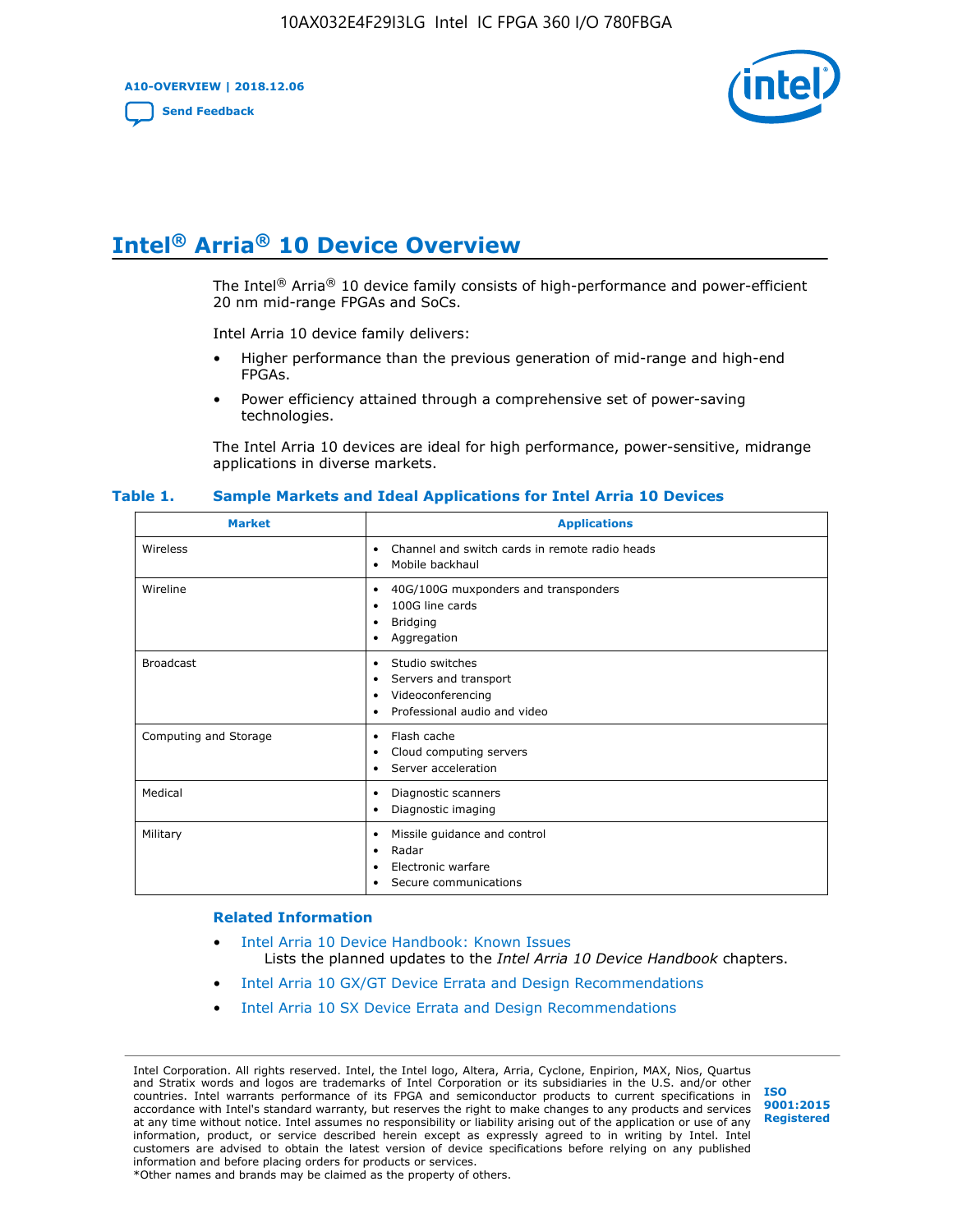

# **Key Advantages of Intel Arria 10 Devices**

# **Table 2. Key Advantages of the Intel Arria 10 Device Family**

| <b>Advantage</b>                                                                                          | <b>Supporting Feature</b>                                                                                                                                                                                                                                                                                                     |
|-----------------------------------------------------------------------------------------------------------|-------------------------------------------------------------------------------------------------------------------------------------------------------------------------------------------------------------------------------------------------------------------------------------------------------------------------------|
| Enhanced core architecture                                                                                | Built on TSMC's 20 nm process technology<br>٠<br>60% higher performance than the previous generation of mid-range FPGAs<br>٠<br>15% higher performance than the fastest previous-generation FPGA<br>٠                                                                                                                         |
| High-bandwidth integrated<br>transceivers                                                                 | Short-reach rates up to 25.8 Gigabits per second (Gbps)<br>٠<br>Backplane capability up to 12.5 Gbps<br>٠<br>Integrated 10GBASE-KR and 40GBASE-KR4 Forward Error Correction (FEC)<br>٠                                                                                                                                        |
| Improved logic integration and<br>hard IP blocks                                                          | 8-input adaptive logic module (ALM)<br>٠<br>Up to 65.6 megabits (Mb) of embedded memory<br>٠<br>Variable-precision digital signal processing (DSP) blocks<br>Fractional synthesis phase-locked loops (PLLs)<br>٠<br>Hard PCI Express Gen3 IP blocks<br>Hard memory controllers and PHY up to 2,400 Megabits per second (Mbps) |
| Second generation hard<br>processor system (HPS) with<br>integrated ARM* Cortex*-A9*<br>MPCore* processor | Tight integration of a dual-core ARM Cortex-A9 MPCore processor, hard IP, and an<br>٠<br>FPGA in a single Intel Arria 10 system-on-a-chip (SoC)<br>Supports over 128 Gbps peak bandwidth with integrated data coherency between<br>$\bullet$<br>the processor and the FPGA fabric                                             |
| Advanced power savings                                                                                    | Comprehensive set of advanced power saving features<br>٠<br>Power-optimized MultiTrack routing and core architecture<br>٠<br>Up to 40% lower power compared to previous generation of mid-range FPGAs<br>٠<br>Up to 60% lower power compared to previous generation of high-end FPGAs<br>٠                                    |

# **Summary of Intel Arria 10 Features**

## **Table 3. Summary of Features for Intel Arria 10 Devices**

| <b>Feature</b>                  | <b>Description</b>                                                                                                                                                                                                                                                                                                                                                                                       |
|---------------------------------|----------------------------------------------------------------------------------------------------------------------------------------------------------------------------------------------------------------------------------------------------------------------------------------------------------------------------------------------------------------------------------------------------------|
| Technology                      | TSMC's 20-nm SoC process technology<br>٠<br>Allows operation at a lower $V_{\text{CC}}$ level of 0.82 V instead of the 0.9 V standard $V_{\text{CC}}$ core voltage                                                                                                                                                                                                                                       |
| Packaging                       | 1.0 mm ball-pitch Fineline BGA packaging<br>0.8 mm ball-pitch Ultra Fineline BGA packaging<br>Multiple devices with identical package footprints for seamless migration between different<br><b>FPGA</b> densities<br>Devices with compatible package footprints allow migration to next generation high-end<br>Stratix $\mathcal{R}$ 10 devices<br>RoHS, leaded $(1)$ , and lead-free (Pb-free) options |
| High-performance<br>FPGA fabric | Enhanced 8-input ALM with four registers<br>٠<br>Improved multi-track routing architecture to reduce congestion and improve compilation time<br>Hierarchical core clocking architecture<br>Fine-grained partial reconfiguration                                                                                                                                                                          |
| Internal memory<br>blocks       | M20K-20-Kb memory blocks with hard error correction code (ECC)<br>Memory logic array block (MLAB)-640-bit memory                                                                                                                                                                                                                                                                                         |
|                                 | continued                                                                                                                                                                                                                                                                                                                                                                                                |



<sup>(1)</sup> Contact Intel for availability.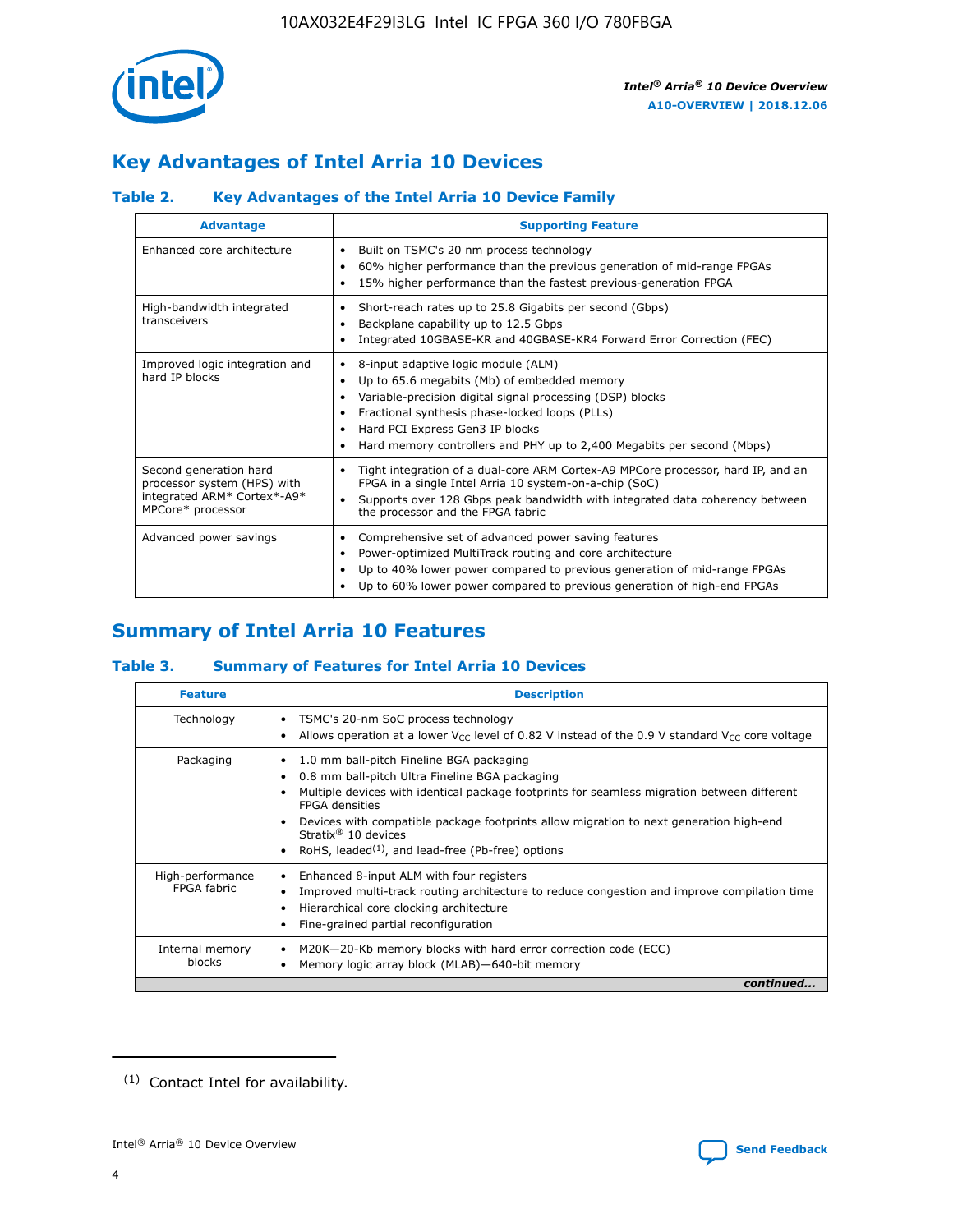$\mathsf{r}$ 



| <b>Feature</b>                         |                                                                                                                | <b>Description</b>                                                                                                                                                                                                                                                                                                                                                                                                                                                                                                                                                                                                                                                                                                                                                                                                                          |
|----------------------------------------|----------------------------------------------------------------------------------------------------------------|---------------------------------------------------------------------------------------------------------------------------------------------------------------------------------------------------------------------------------------------------------------------------------------------------------------------------------------------------------------------------------------------------------------------------------------------------------------------------------------------------------------------------------------------------------------------------------------------------------------------------------------------------------------------------------------------------------------------------------------------------------------------------------------------------------------------------------------------|
| Embedded Hard IP<br>blocks             | Variable-precision DSP                                                                                         | Native support for signal processing precision levels from $18 \times 19$ to<br>$\bullet$<br>54 x 54<br>Native support for 27 x 27 multiplier mode<br>64-bit accumulator and cascade for systolic finite impulse responses<br>(FIRS)<br>Internal coefficient memory banks<br>٠<br>Preadder/subtractor for improved efficiency<br>Additional pipeline register to increase performance and reduce<br>power<br>Supports floating point arithmetic:<br>- Perform multiplication, addition, subtraction, multiply-add,<br>multiply-subtract, and complex multiplication.<br>- Supports multiplication with accumulation capability, cascade<br>summation, and cascade subtraction capability.<br>- Dynamic accumulator reset control.<br>- Support direct vector dot and complex multiplication chaining<br>multiply floating point DSP blocks. |
|                                        | Memory controller                                                                                              | DDR4, DDR3, and DDR3L                                                                                                                                                                                                                                                                                                                                                                                                                                                                                                                                                                                                                                                                                                                                                                                                                       |
|                                        | PCI Express*                                                                                                   | PCI Express (PCIe*) Gen3 (x1, x2, x4, or x8), Gen2 (x1, x2, x4, or x8)<br>and Gen1 (x1, x2, x4, or x8) hard IP with complete protocol stack,<br>endpoint, and root port                                                                                                                                                                                                                                                                                                                                                                                                                                                                                                                                                                                                                                                                     |
|                                        | Transceiver I/O                                                                                                | 10GBASE-KR/40GBASE-KR4 Forward Error Correction (FEC)<br>PCS hard IPs that support:<br>- 10-Gbps Ethernet (10GbE)<br>- PCIe PIPE interface<br>- Interlaken<br>- Gbps Ethernet (GbE)<br>- Common Public Radio Interface (CPRI) with deterministic latency<br>support<br>- Gigabit-capable passive optical network (GPON) with fast lock-<br>time support<br>13.5G JESD204b<br>8B/10B, 64B/66B, 64B/67B encoders and decoders<br>Custom mode support for proprietary protocols                                                                                                                                                                                                                                                                                                                                                                |
| Core clock networks                    | $\bullet$                                                                                                      | Up to 800 MHz fabric clocking, depending on the application:<br>- 667 MHz external memory interface clocking with 2,400 Mbps DDR4 interface<br>- 800 MHz LVDS interface clocking with 1,600 Mbps LVDS interface<br>Global, regional, and peripheral clock networks<br>Clock networks that are not used can be gated to reduce dynamic power                                                                                                                                                                                                                                                                                                                                                                                                                                                                                                 |
| Phase-locked loops<br>(PLLs)           | High-resolution fractional synthesis PLLs:<br>$\bullet$<br>Integer PLLs:<br>- Adjacent to general purpose I/Os | - Precision clock synthesis, clock delay compensation, and zero delay buffering (ZDB)<br>- Support integer mode and fractional mode<br>- Fractional mode support with third-order delta-sigma modulation<br>- Support external memory and LVDS interfaces                                                                                                                                                                                                                                                                                                                                                                                                                                                                                                                                                                                   |
| FPGA General-purpose<br>$I/Os$ (GPIOs) | On-chip termination (OCT)<br>$\bullet$                                                                         | 1.6 Gbps LVDS-every pair can be configured as receiver or transmitter<br>1.2 V to 3.0 V single-ended LVTTL/LVCMOS interfacing                                                                                                                                                                                                                                                                                                                                                                                                                                                                                                                                                                                                                                                                                                               |
| <b>External Memory</b><br>Interface    |                                                                                                                | Hard memory controller- DDR4, DDR3, and DDR3L support<br>$-$ DDR4 $-$ speeds up to 1,200 MHz/2,400 Mbps<br>- DDR3-speeds up to 1,067 MHz/2,133 Mbps<br>Soft memory controller—provides support for RLDRAM $3^{(2)}$ , QDR IV $(2)$ , and QDR II+<br>continued                                                                                                                                                                                                                                                                                                                                                                                                                                                                                                                                                                               |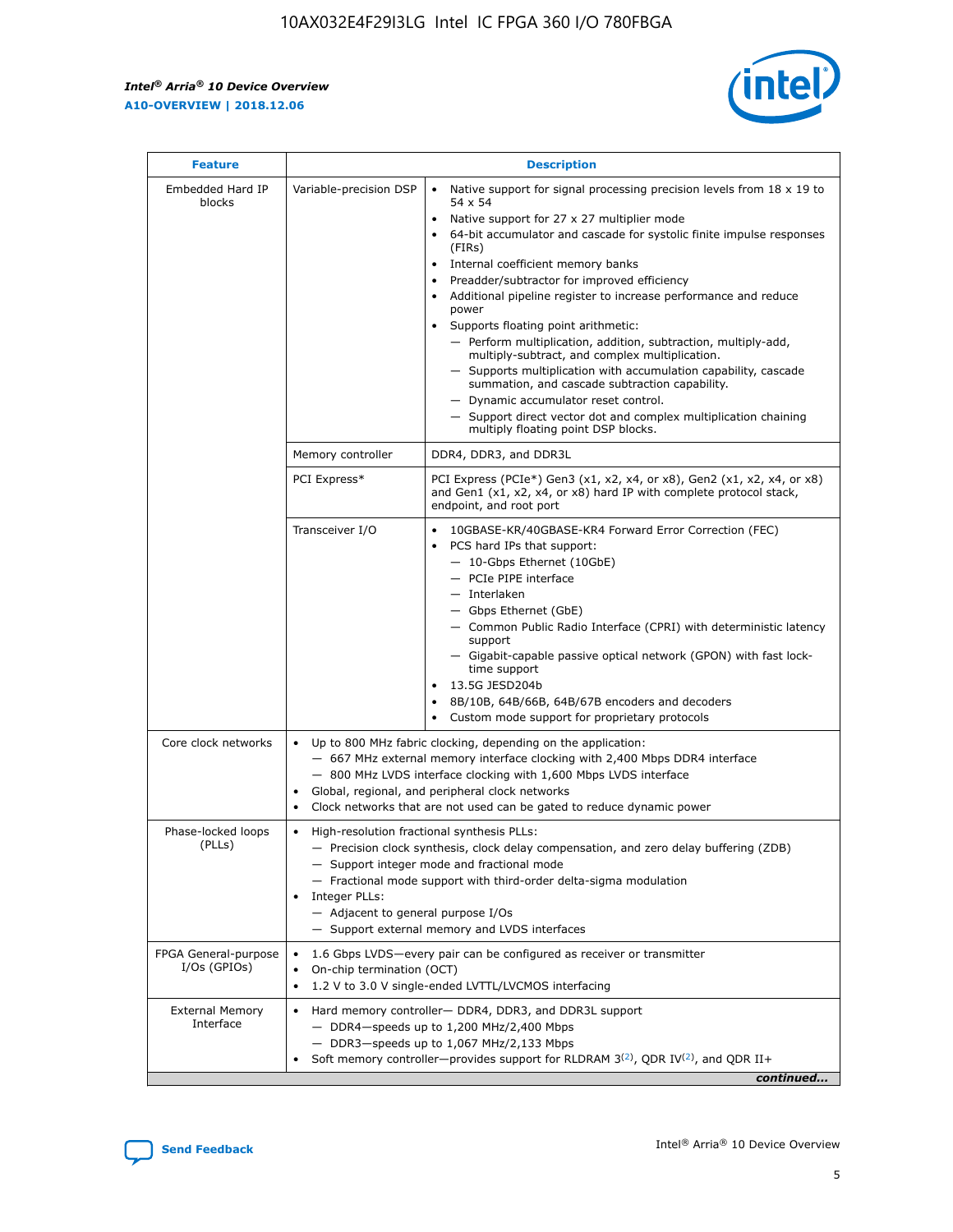

| <b>Feature</b>                                    | <b>Description</b>                                                                                                                                                                                                                                                                                                                                                                                                                                                                                                                                                                                                                                                 |
|---------------------------------------------------|--------------------------------------------------------------------------------------------------------------------------------------------------------------------------------------------------------------------------------------------------------------------------------------------------------------------------------------------------------------------------------------------------------------------------------------------------------------------------------------------------------------------------------------------------------------------------------------------------------------------------------------------------------------------|
| Low-power serial<br>transceivers                  | • Continuous operating range:<br>- Intel Arria 10 GX-1 Gbps to 17.4 Gbps<br>- Intel Arria 10 GT-1 Gbps to 25.8 Gbps<br>Backplane support:<br>$-$ Intel Arria 10 GX-up to 12.5<br>- Intel Arria 10 GT-up to 12.5<br>Extended range down to 125 Mbps with oversampling<br>ATX transmit PLLs with user-configurable fractional synthesis capability<br>$\bullet$<br>Electronic Dispersion Compensation (EDC) support for XFP, SFP+, OSFP, and CFP optical<br>module<br>Adaptive linear and decision feedback equalization<br>$\bullet$<br>Transmitter pre-emphasis and de-emphasis<br>$\bullet$<br>Dynamic partial reconfiguration of individual transceiver channels |
| <b>HPS</b><br>(Intel Arria 10 SX<br>devices only) | • Dual-core ARM Cortex-A9 MPCore processor-1.2 GHz CPU with<br>Processor and system<br>1.5 GHz overdrive capability<br>256 KB on-chip RAM and 64 KB on-chip ROM<br>$\bullet$<br>System peripherals—general-purpose timers, watchdog timers, direct<br>memory access (DMA) controller, FPGA configuration manager, and<br>clock and reset managers<br>Security features—anti-tamper, secure boot, Advanced Encryption<br>$\bullet$<br>Standard (AES) and authentication (SHA)<br>ARM CoreSight* JTAG debug access port, trace port, and on-chip<br>$\bullet$<br>trace storage                                                                                       |
|                                                   | <b>External interfaces</b><br>Hard memory interface-Hard memory controller (2,400 Mbps DDR4,<br>$\bullet$<br>and 2,133 Mbps DDR3), Quad serial peripheral interface (QSPI) flash<br>controller, NAND flash controller, direct memory access (DMA)<br>controller, Secure Digital/MultiMediaCard (SD/MMC) controller<br>Communication interface-10/100/1000 Ethernet media access<br>$\bullet$<br>control (MAC), USB On-The-GO (OTG) controllers, I <sup>2</sup> C controllers,<br>UART 16550, serial peripheral interface (SPI), and up to 62<br>HPS GPIO interfaces (48 direct-share I/Os)                                                                         |
|                                                   | Interconnects to core<br>High-performance ARM AMBA* AXI bus bridges that support<br>$\bullet$<br>simultaneous read and write<br>HPS-FPGA bridges-include the FPGA-to-HPS, HPS-to-FPGA, and<br>$\bullet$<br>lightweight HPS-to-FPGA bridges that allow the FPGA fabric to issue<br>transactions to slaves in the HPS, and vice versa<br>Configuration bridge that allows HPS configuration manager to<br>configure the core logic via dedicated 32-bit configuration port<br>FPGA-to-HPS SDRAM controller bridge-provides configuration<br>interfaces for the multiport front end (MPFE) of the HPS SDRAM<br>controller                                             |
| Configuration                                     | Tamper protection—comprehensive design protection to protect your valuable IP investments<br>Enhanced 256-bit advanced encryption standard (AES) design security with authentication<br>٠<br>Configuration via protocol (CvP) using PCIe Gen1, Gen2, or Gen3<br>continued                                                                                                                                                                                                                                                                                                                                                                                          |

<sup>(2)</sup> Intel Arria 10 devices support this external memory interface using hard PHY with soft memory controller.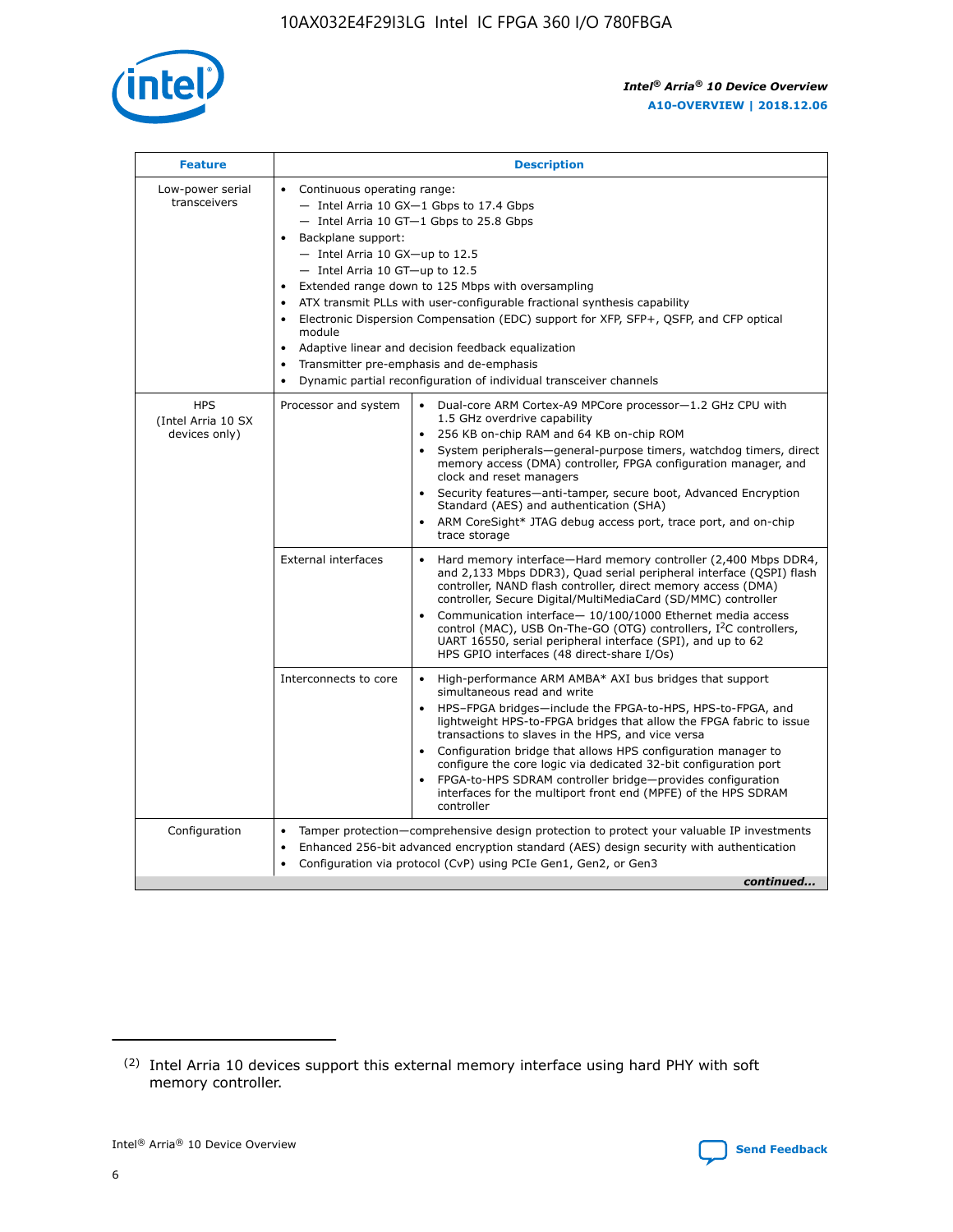

| <b>Feature</b>     | <b>Description</b>                                                                                                                                                                                               |
|--------------------|------------------------------------------------------------------------------------------------------------------------------------------------------------------------------------------------------------------|
|                    | Dynamic reconfiguration of the transceivers and PLLs<br>Fine-grained partial reconfiguration of the core fabric<br>Active Serial x4 Interface                                                                    |
| Power management   | SmartVID<br>Low static power device options<br>Programmable Power Technology<br>Intel Quartus <sup>®</sup> Prime integrated power analysis                                                                       |
| Software and tools | Intel Quartus Prime design suite<br>Transceiver toolkit<br>Platform Designer system integration tool<br>DSP Builder for Intel FPGAs<br>OpenCL <sup>™</sup> support<br>Intel SoC FPGA Embedded Design Suite (EDS) |

# **Related Information**

[Intel Arria 10 Transceiver PHY Overview](https://www.intel.com/content/www/us/en/programmable/documentation/nik1398707230472.html#nik1398706768037) Provides details on Intel Arria 10 transceivers.

# **Intel Arria 10 Device Variants and Packages**

#### **Table 4. Device Variants for the Intel Arria 10 Device Family**

| <b>Variant</b>    | <b>Description</b>                                                                                                                                                                                                     |
|-------------------|------------------------------------------------------------------------------------------------------------------------------------------------------------------------------------------------------------------------|
| Intel Arria 10 GX | FPGA featuring 17.4 Gbps transceivers for short reach applications with 12.5 backplane driving<br>capability.                                                                                                          |
| Intel Arria 10 GT | FPGA featuring:<br>17.4 Gbps transceivers for short reach applications with 12.5 backplane driving capability.<br>25.8 Gbps transceivers for supporting CAUI-4 and CEI-25G applications with CFP2 and CFP4<br>modules. |
| Intel Arria 10 SX | SoC integrating ARM-based HPS and FPGA featuring 17.4 Gbps transceivers for short reach<br>applications with 12.5 backplane driving capability.                                                                        |

# **Intel Arria 10 GX**

This section provides the available options, maximum resource counts, and package plan for the Intel Arria 10 GX devices.

The information in this section is correct at the time of publication. For the latest information and to get more details, refer to the Intel FPGA Product Selector.

#### **Related Information**

#### [Intel FPGA Product Selector](http://www.altera.com/products/selector/psg-selector.html) Provides the latest information on Intel products.

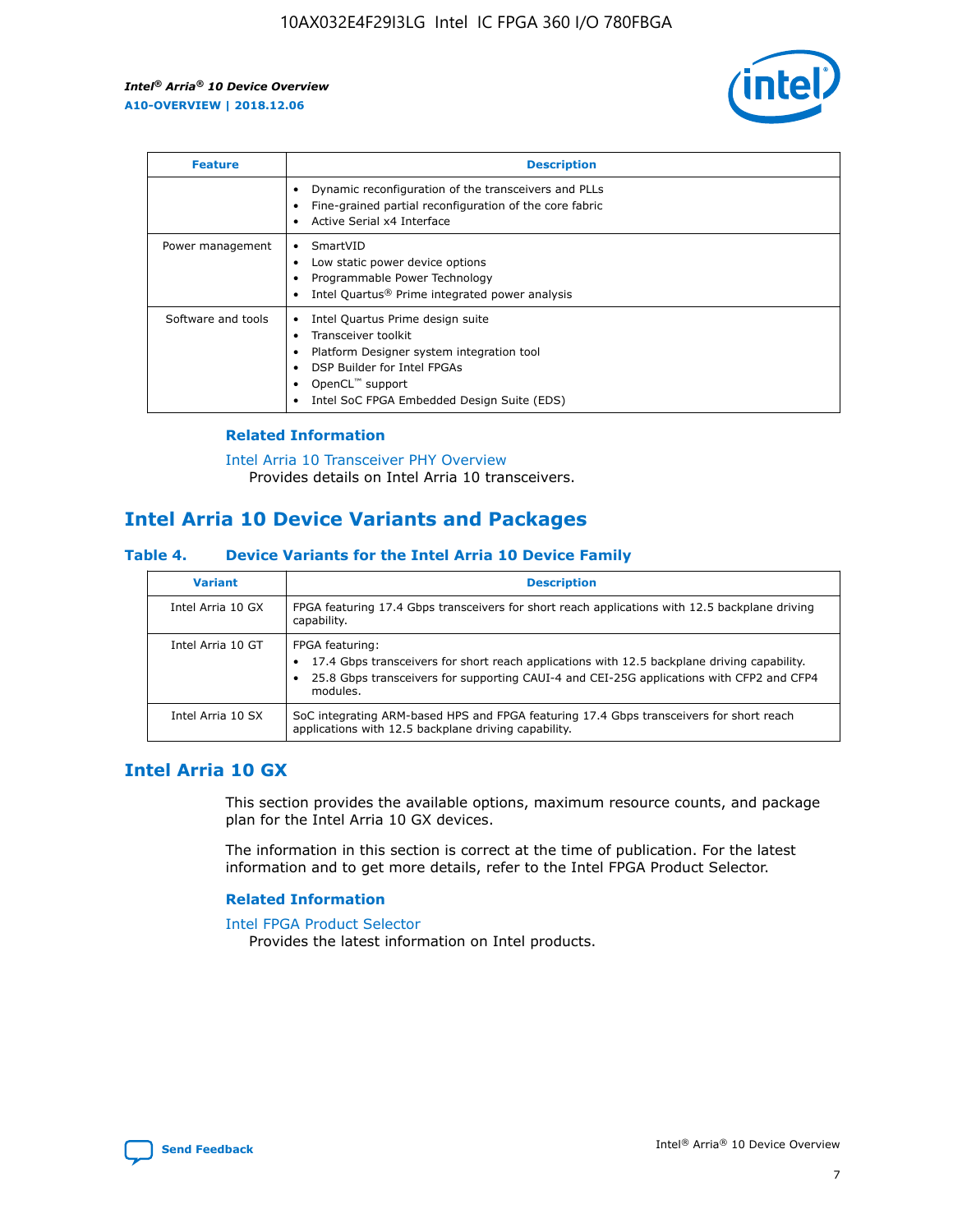

# **Available Options**





#### **Related Information**

#### [Transceiver Performance for Intel Arria 10 GX/SX Devices](https://www.intel.com/content/www/us/en/programmable/documentation/mcn1413182292568.html#mcn1413213965502) Provides more information about the transceiver speed grade.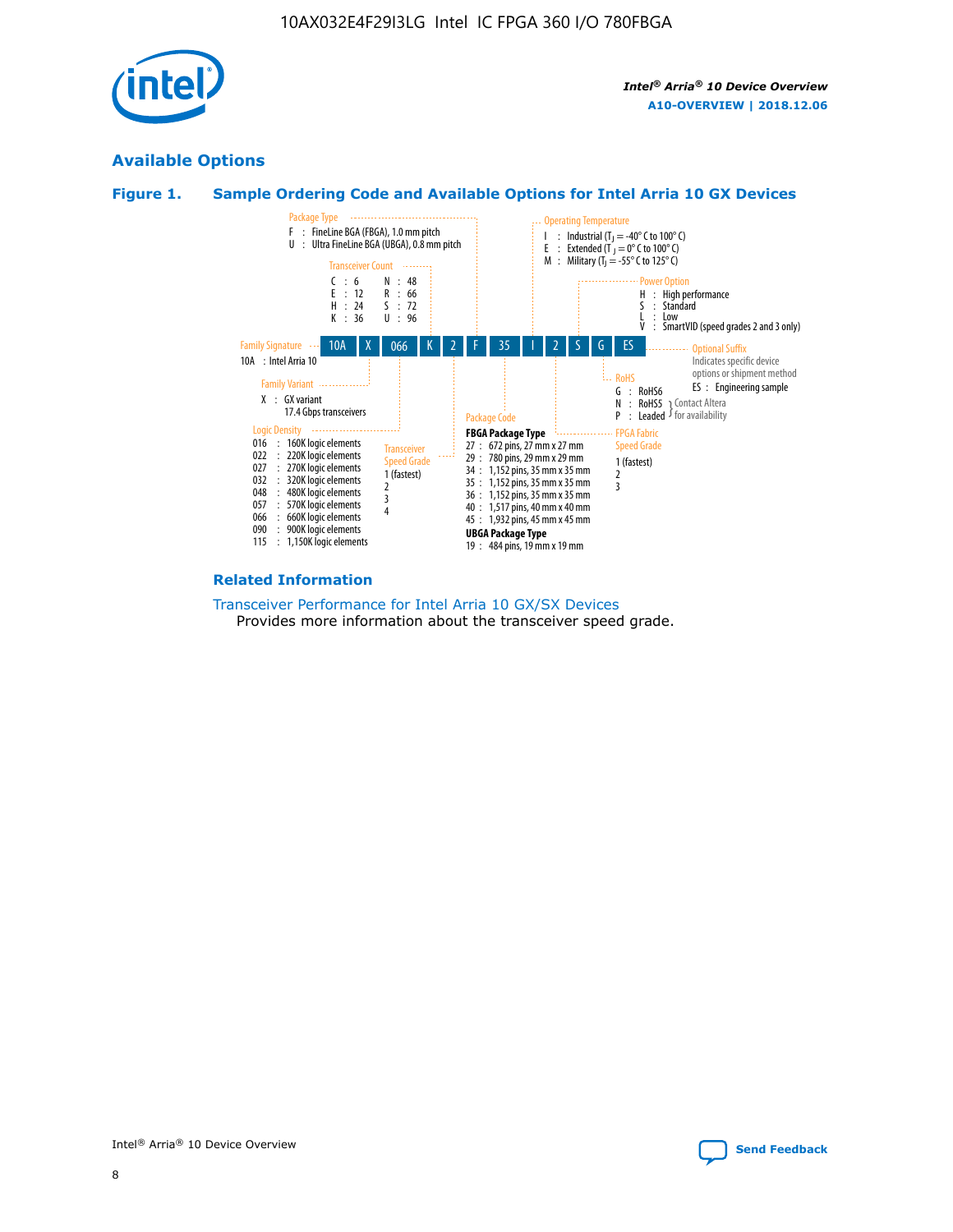

# **Maximum Resources**

#### **Table 5. Maximum Resource Counts for Intel Arria 10 GX Devices (GX 160, GX 220, GX 270, GX 320, and GX 480)**

| <b>Resource</b>              |                         | <b>Product Line</b> |                   |                    |                |                |  |  |  |
|------------------------------|-------------------------|---------------------|-------------------|--------------------|----------------|----------------|--|--|--|
|                              |                         | <b>GX 160</b>       | <b>GX 220</b>     | <b>GX 270</b>      | <b>GX 320</b>  | <b>GX 480</b>  |  |  |  |
| Logic Elements (LE) (K)      |                         | 160                 | 220               | 270                | 320            | 480            |  |  |  |
| <b>ALM</b>                   |                         | 61,510              | 80,330            | 101,620            | 119,900        | 183,590        |  |  |  |
| Register                     |                         | 246,040             | 321,320           | 406,480<br>479,600 |                | 734,360        |  |  |  |
| Memory (Kb)                  | M <sub>20</sub> K       | 8,800               | 11,740<br>15,000  |                    | 17,820         | 28,620         |  |  |  |
| <b>MLAB</b>                  |                         | 1,050               | 1,690             | 2,452              | 2,727          | 4,164          |  |  |  |
| Variable-precision DSP Block |                         | 156                 | 192<br>830<br>985 |                    |                | 1,368          |  |  |  |
| 18 x 19 Multiplier           |                         | 312                 | 384               | 1,970<br>1,660     |                | 2,736          |  |  |  |
| PLL                          | Fractional<br>Synthesis | 6                   | 6                 | 8                  | 8              | 12             |  |  |  |
|                              | I/O                     | 6                   | 6                 | 8                  | 8              | 12             |  |  |  |
| 17.4 Gbps Transceiver        |                         | 12                  | 12                | 24                 | 24             | 36             |  |  |  |
| GPIO <sup>(3)</sup>          |                         | 288                 | 288               | 384<br>384         |                | 492            |  |  |  |
| LVDS Pair $(4)$              |                         | 120                 | 120               | 168                | 168            | 222            |  |  |  |
| PCIe Hard IP Block           |                         | 1                   | 1                 | 2                  | $\overline{2}$ | $\overline{2}$ |  |  |  |
| Hard Memory Controller       |                         | 6                   | 6                 | 8                  | 8              | 12             |  |  |  |

<sup>(4)</sup> Each LVDS I/O pair can be used as differential input or output.



<sup>(3)</sup> The number of GPIOs does not include transceiver I/Os. In the Intel Quartus Prime software, the number of user I/Os includes transceiver I/Os.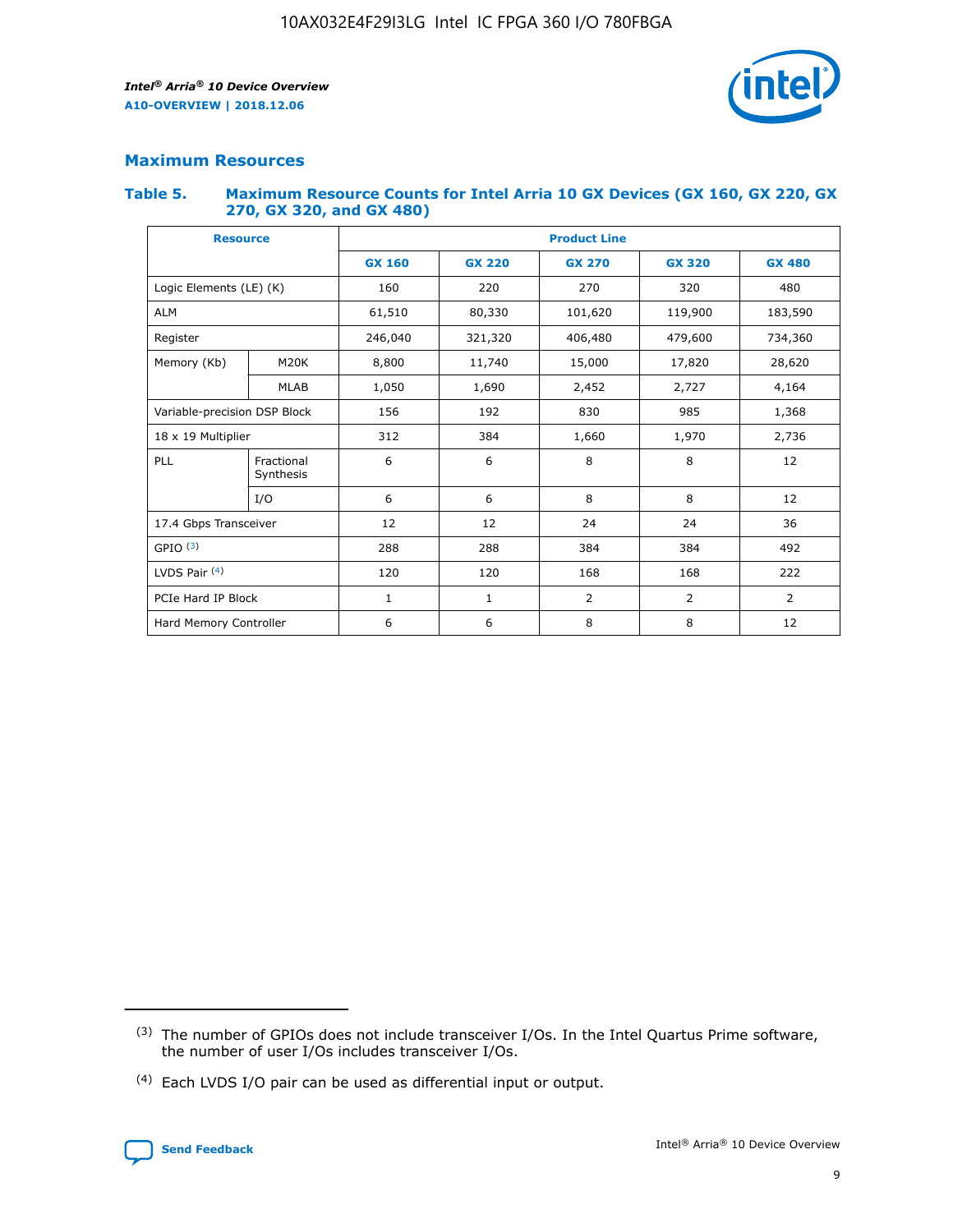

## **Table 6. Maximum Resource Counts for Intel Arria 10 GX Devices (GX 570, GX 660, GX 900, and GX 1150)**

|                              | <b>Resource</b>         | <b>Product Line</b> |                |                |                |  |  |  |
|------------------------------|-------------------------|---------------------|----------------|----------------|----------------|--|--|--|
|                              |                         | <b>GX 570</b>       | <b>GX 660</b>  | <b>GX 900</b>  | <b>GX 1150</b> |  |  |  |
| Logic Elements (LE) (K)      |                         | 570                 | 660            | 900            | 1,150          |  |  |  |
| <b>ALM</b>                   |                         | 217,080             | 251,680        | 339,620        | 427,200        |  |  |  |
| Register                     |                         | 868,320             | 1,006,720      | 1,358,480      | 1,708,800      |  |  |  |
| Memory (Kb)                  | <b>M20K</b>             | 36,000              | 42,620         | 48,460         | 54,260         |  |  |  |
| <b>MLAB</b>                  |                         | 5,096               | 5,788          | 9,386          | 12,984         |  |  |  |
| Variable-precision DSP Block |                         | 1,523               | 1,687          | 1,518          | 1,518          |  |  |  |
| $18 \times 19$ Multiplier    |                         | 3,046               | 3,374          | 3,036          | 3,036          |  |  |  |
| PLL                          | Fractional<br>Synthesis | 16                  | 16             | 32             | 32             |  |  |  |
|                              | I/O                     | 16                  | 16             | 16             | 16             |  |  |  |
| 17.4 Gbps Transceiver        |                         | 48                  | 48             | 96             | 96             |  |  |  |
| GPIO <sup>(3)</sup>          |                         | 696                 | 696            | 768            | 768            |  |  |  |
| LVDS Pair $(4)$              |                         | 324                 | 324            | 384            | 384            |  |  |  |
| PCIe Hard IP Block           |                         | 2                   | $\overline{2}$ | $\overline{4}$ | 4              |  |  |  |
| Hard Memory Controller       |                         | 16                  | 16             | 16             | 16             |  |  |  |

# **Package Plan**

# **Table 7. Package Plan for Intel Arria 10 GX Devices (U19, F27, and F29)**

Refer to I/O and High Speed I/O in Intel Arria 10 Devices chapter for the number of 3 V I/O, LVDS I/O, and LVDS channels in each device package.

| <b>Product Line</b> | U <sub>19</sub><br>$(19 \text{ mm} \times 19 \text{ mm})$<br>484-pin UBGA) |          |             |         | <b>F27</b><br>(27 mm × 27 mm,<br>672-pin FBGA) |             | <b>F29</b><br>(29 mm × 29 mm,<br>780-pin FBGA) |          |             |  |
|---------------------|----------------------------------------------------------------------------|----------|-------------|---------|------------------------------------------------|-------------|------------------------------------------------|----------|-------------|--|
|                     | 3 V I/O                                                                    | LVDS I/O | <b>XCVR</b> | 3 V I/O | LVDS I/O                                       | <b>XCVR</b> | 3 V I/O                                        | LVDS I/O | <b>XCVR</b> |  |
| GX 160              | 48                                                                         | 192      | 6           | 48      | 192                                            | 12          | 48                                             | 240      | 12          |  |
| GX 220              | 48                                                                         | 192      | 6           | 48      | 192                                            | 12          | 48                                             | 240      | 12          |  |
| GX 270              |                                                                            |          |             | 48      | 192                                            | 12          | 48                                             | 312      | 12          |  |
| GX 320              |                                                                            |          |             | 48      | 192                                            | 12          | 48                                             | 312      | 12          |  |
| GX 480              |                                                                            |          |             |         |                                                |             | 48                                             | 312      | 12          |  |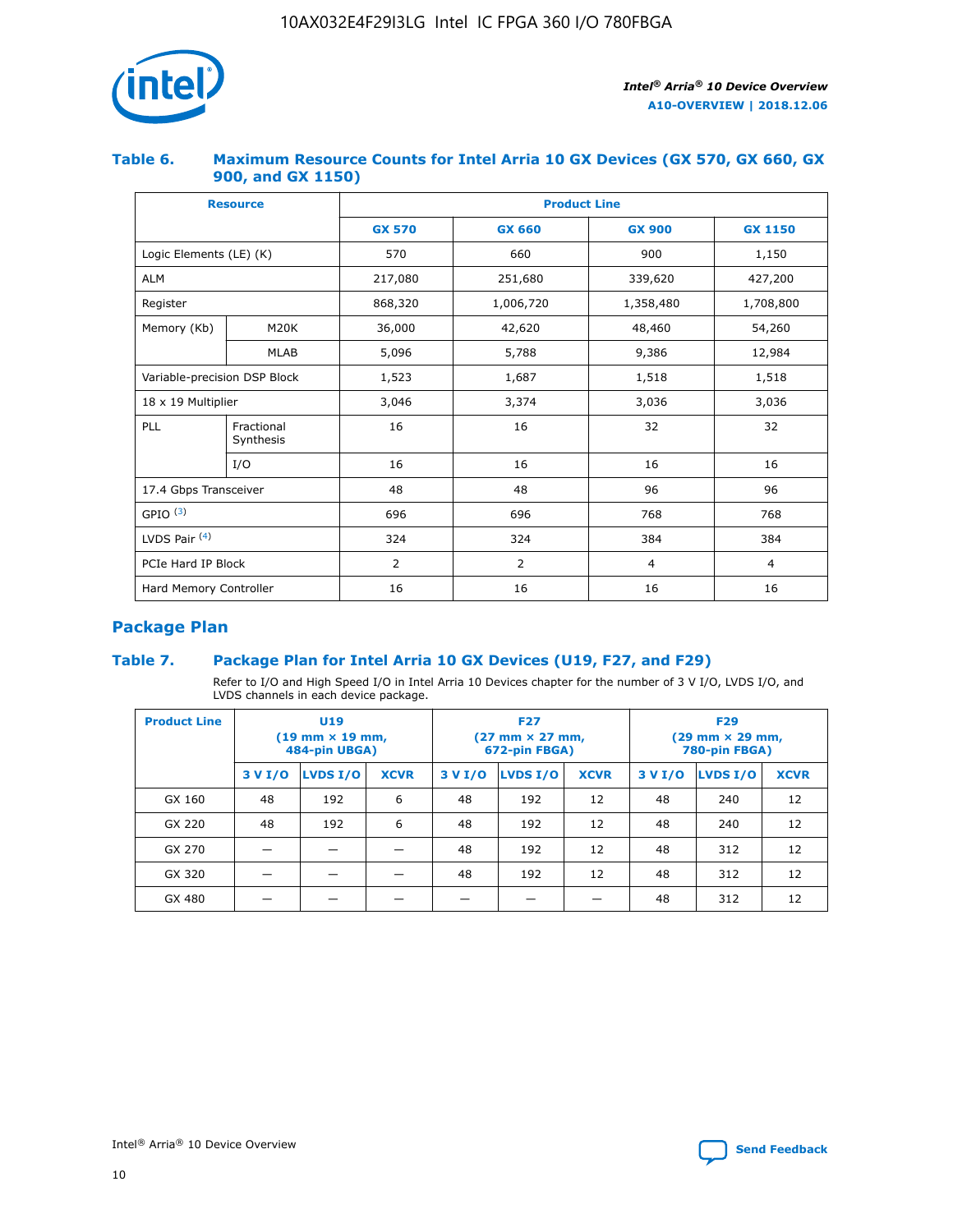

#### **Table 8. Package Plan for Intel Arria 10 GX Devices (F34, F35, NF40, and KF40)**

Refer to I/O and High Speed I/O in Intel Arria 10 Devices chapter for the number of 3 V I/O, LVDS I/O, and LVDS channels in each device package.

| <b>Product Line</b> |           | <b>F34</b><br>$(35 \text{ mm} \times 35 \text{ mm})$<br>1152-pin FBGA) |             | <b>F35</b><br>$(35 \text{ mm} \times 35 \text{ mm})$<br><b>1152-pin FBGA)</b> |                    |             | <b>KF40</b><br>$(40$ mm $\times$ 40 mm,<br>1517-pin FBGA) |                    | <b>NF40</b><br>$(40$ mm $\times$ 40 mm,<br><b>1517-pin FBGA)</b> |            |                    |             |
|---------------------|-----------|------------------------------------------------------------------------|-------------|-------------------------------------------------------------------------------|--------------------|-------------|-----------------------------------------------------------|--------------------|------------------------------------------------------------------|------------|--------------------|-------------|
|                     | 3V<br>I/O | <b>LVDS</b><br>I/O                                                     | <b>XCVR</b> | 3V<br>I/O                                                                     | <b>LVDS</b><br>I/O | <b>XCVR</b> | 3V<br>I/O                                                 | <b>LVDS</b><br>I/O | <b>XCVR</b>                                                      | 3 V<br>I/O | <b>LVDS</b><br>I/O | <b>XCVR</b> |
| GX 270              | 48        | 336                                                                    | 24          | 48                                                                            | 336                | 24          |                                                           |                    |                                                                  |            |                    |             |
| GX 320              | 48        | 336                                                                    | 24          | 48                                                                            | 336                | 24          |                                                           |                    |                                                                  |            |                    |             |
| GX 480              | 48        | 444                                                                    | 24          | 48                                                                            | 348                | 36          |                                                           |                    |                                                                  |            |                    |             |
| GX 570              | 48        | 444                                                                    | 24          | 48                                                                            | 348                | 36          | 96                                                        | 600                | 36                                                               | 48         | 540                | 48          |
| GX 660              | 48        | 444                                                                    | 24          | 48                                                                            | 348                | 36          | 96                                                        | 600                | 36                                                               | 48         | 540                | 48          |
| GX 900              |           | 504                                                                    | 24          | -                                                                             |                    |             |                                                           |                    |                                                                  |            | 600                | 48          |
| GX 1150             |           | 504                                                                    | 24          |                                                                               |                    |             |                                                           |                    |                                                                  |            | 600                | 48          |

#### **Table 9. Package Plan for Intel Arria 10 GX Devices (RF40, NF45, SF45, and UF45)**

Refer to I/O and High Speed I/O in Intel Arria 10 Devices chapter for the number of 3 V I/O, LVDS I/O, and LVDS channels in each device package.

| <b>Product Line</b> | <b>RF40</b><br>$(40$ mm $\times$ 40 mm,<br>1517-pin FBGA) |                    |             | <b>NF45</b><br>$(45 \text{ mm} \times 45 \text{ mm})$<br><b>1932-pin FBGA)</b> |                    |             | <b>SF45</b><br>$(45 \text{ mm} \times 45 \text{ mm})$<br><b>1932-pin FBGA)</b> |                    |             | <b>UF45</b><br>$(45 \text{ mm} \times 45 \text{ mm})$<br><b>1932-pin FBGA)</b> |                    |             |
|---------------------|-----------------------------------------------------------|--------------------|-------------|--------------------------------------------------------------------------------|--------------------|-------------|--------------------------------------------------------------------------------|--------------------|-------------|--------------------------------------------------------------------------------|--------------------|-------------|
|                     | 3V<br>I/O                                                 | <b>LVDS</b><br>I/O | <b>XCVR</b> | 3 V<br>I/O                                                                     | <b>LVDS</b><br>I/O | <b>XCVR</b> | 3 V<br>I/O                                                                     | <b>LVDS</b><br>I/O | <b>XCVR</b> | 3V<br>I/O                                                                      | <b>LVDS</b><br>I/O | <b>XCVR</b> |
| GX 900              |                                                           | 342                | 66          | _                                                                              | 768                | 48          |                                                                                | 624                | 72          |                                                                                | 480                | 96          |
| GX 1150             |                                                           | 342                | 66          | _                                                                              | 768                | 48          |                                                                                | 624                | 72          |                                                                                | 480                | 96          |

## **Related Information**

[I/O and High-Speed Differential I/O Interfaces in Intel Arria 10 Devices chapter, Intel](https://www.intel.com/content/www/us/en/programmable/documentation/sam1403482614086.html#sam1403482030321) [Arria 10 Device Handbook](https://www.intel.com/content/www/us/en/programmable/documentation/sam1403482614086.html#sam1403482030321)

Provides the number of 3 V and LVDS I/Os, and LVDS channels for each Intel Arria 10 device package.

# **Intel Arria 10 GT**

This section provides the available options, maximum resource counts, and package plan for the Intel Arria 10 GT devices.

The information in this section is correct at the time of publication. For the latest information and to get more details, refer to the Intel FPGA Product Selector.

#### **Related Information**

#### [Intel FPGA Product Selector](http://www.altera.com/products/selector/psg-selector.html)

Provides the latest information on Intel products.

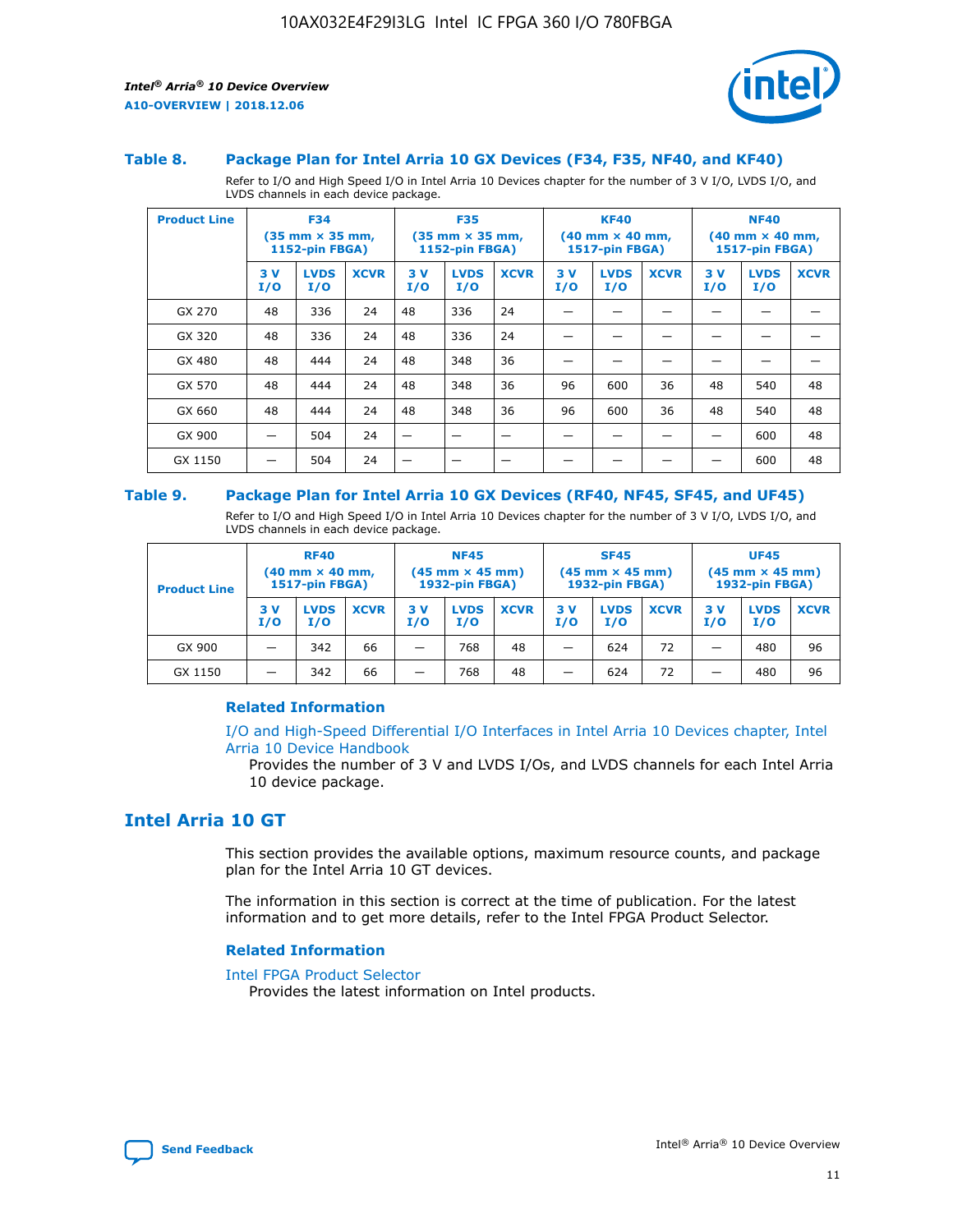

# **Available Options**

# **Figure 2. Sample Ordering Code and Available Options for Intel Arria 10 GT Devices**

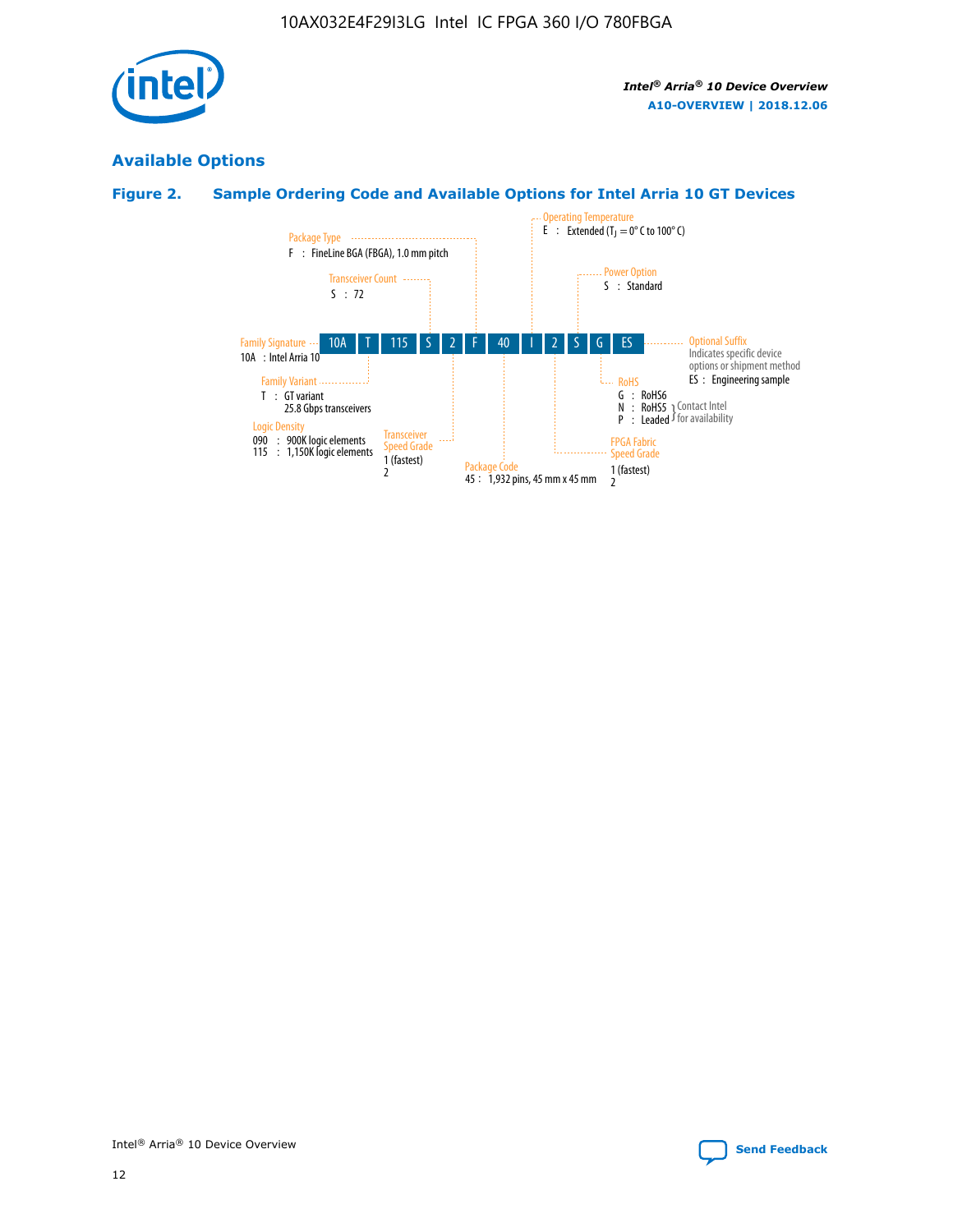

# **Maximum Resources**

#### **Table 10. Maximum Resource Counts for Intel Arria 10 GT Devices**

| <b>Resource</b>              |                      | <b>Product Line</b> |                |  |
|------------------------------|----------------------|---------------------|----------------|--|
|                              |                      | <b>GT 900</b>       | <b>GT 1150</b> |  |
| Logic Elements (LE) (K)      |                      | 900                 | 1,150          |  |
| <b>ALM</b>                   |                      | 339,620             | 427,200        |  |
| Register                     |                      | 1,358,480           | 1,708,800      |  |
| Memory (Kb)                  | M20K                 | 48,460              | 54,260         |  |
|                              | <b>MLAB</b>          | 9,386               | 12,984         |  |
| Variable-precision DSP Block |                      | 1,518               | 1,518          |  |
| 18 x 19 Multiplier           |                      | 3,036               | 3,036          |  |
| PLL                          | Fractional Synthesis | 32                  | 32             |  |
|                              | I/O                  | 16                  | 16             |  |
| Transceiver                  | 17.4 Gbps            | 72(5)               | 72(5)          |  |
|                              | 25.8 Gbps            | 6                   | 6              |  |
| GPIO <sup>(6)</sup>          |                      | 624                 | 624            |  |
| LVDS Pair $(7)$              |                      | 312                 | 312            |  |
| PCIe Hard IP Block           |                      | $\overline{4}$      | $\overline{4}$ |  |
| Hard Memory Controller       |                      | 16                  | 16             |  |

## **Related Information**

#### [Intel Arria 10 GT Channel Usage](https://www.intel.com/content/www/us/en/programmable/documentation/nik1398707230472.html#nik1398707008178)

Configuring GT/GX channels in Intel Arria 10 GT devices.

# **Package Plan**

## **Table 11. Package Plan for Intel Arria 10 GT Devices**

Refer to I/O and High Speed I/O in Intel Arria 10 Devices chapter for the number of 3 V I/O, LVDS I/O, and LVDS channels in each device package.

| <b>Product Line</b> | <b>SF45</b><br>(45 mm × 45 mm, 1932-pin FBGA) |                 |             |  |  |  |
|---------------------|-----------------------------------------------|-----------------|-------------|--|--|--|
|                     | 3 V I/O                                       | <b>LVDS I/O</b> | <b>XCVR</b> |  |  |  |
| GT 900              |                                               | 624             | 72          |  |  |  |
| GT 1150             |                                               | 624             | 72          |  |  |  |

<sup>(7)</sup> Each LVDS I/O pair can be used as differential input or output.



 $(5)$  If all 6 GT channels are in use, 12 of the GX channels are not usable.

<sup>(6)</sup> The number of GPIOs does not include transceiver I/Os. In the Intel Quartus Prime software, the number of user I/Os includes transceiver I/Os.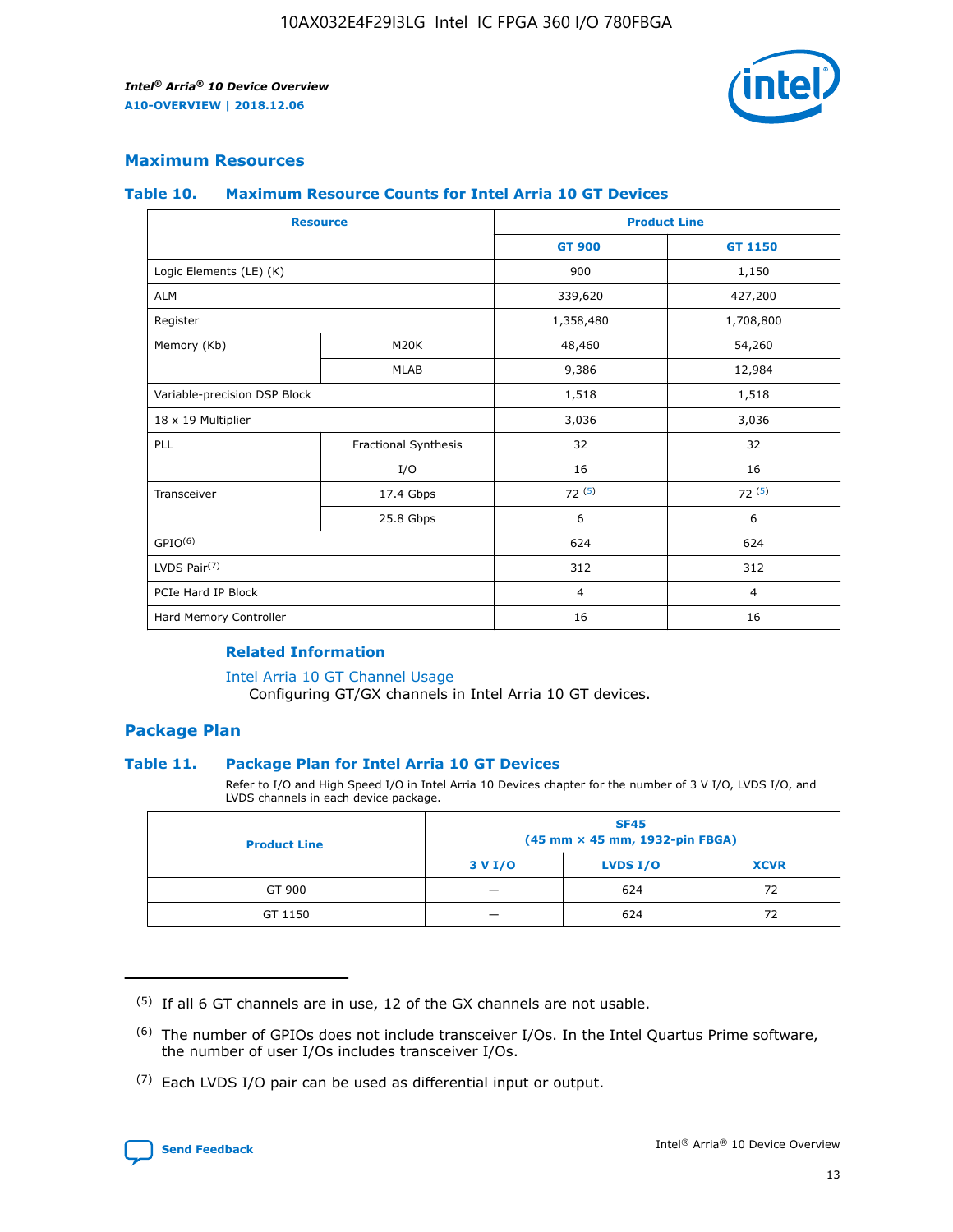

#### **Related Information**

[I/O and High-Speed Differential I/O Interfaces in Intel Arria 10 Devices chapter, Intel](https://www.intel.com/content/www/us/en/programmable/documentation/sam1403482614086.html#sam1403482030321) [Arria 10 Device Handbook](https://www.intel.com/content/www/us/en/programmable/documentation/sam1403482614086.html#sam1403482030321)

Provides the number of 3 V and LVDS I/Os, and LVDS channels for each Intel Arria 10 device package.

# **Intel Arria 10 SX**

This section provides the available options, maximum resource counts, and package plan for the Intel Arria 10 SX devices.

The information in this section is correct at the time of publication. For the latest information and to get more details, refer to the Intel FPGA Product Selector.

#### **Related Information**

[Intel FPGA Product Selector](http://www.altera.com/products/selector/psg-selector.html) Provides the latest information on Intel products.

## **Available Options**

#### **Figure 3. Sample Ordering Code and Available Options for Intel Arria 10 SX Devices**



#### **Related Information**

[Transceiver Performance for Intel Arria 10 GX/SX Devices](https://www.intel.com/content/www/us/en/programmable/documentation/mcn1413182292568.html#mcn1413213965502) Provides more information about the transceiver speed grade.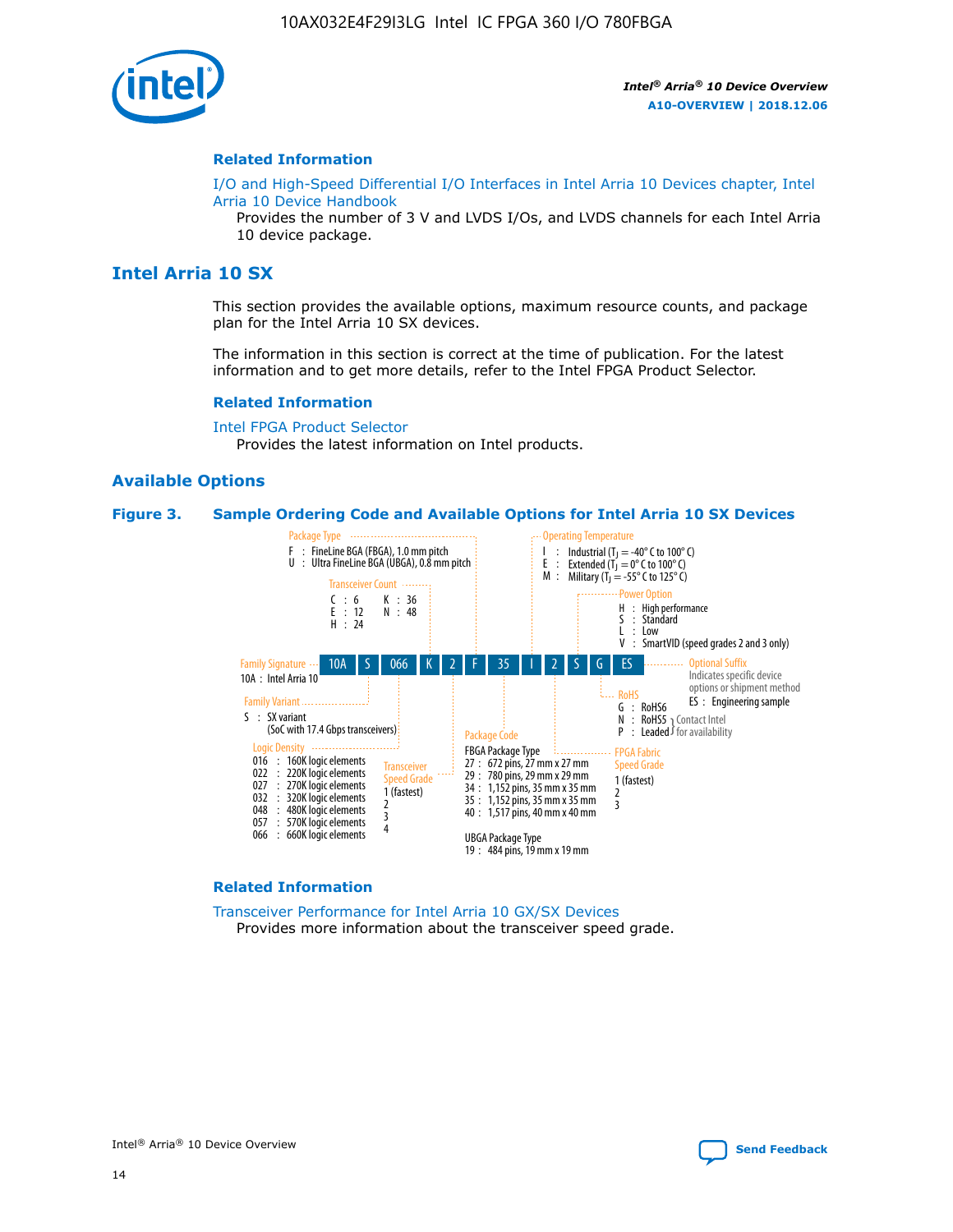

# **Maximum Resources**

#### **Table 12. Maximum Resource Counts for Intel Arria 10 SX Devices**

| <b>Resource</b>                   |                         | <b>Product Line</b> |               |               |                |               |               |               |  |  |  |
|-----------------------------------|-------------------------|---------------------|---------------|---------------|----------------|---------------|---------------|---------------|--|--|--|
|                                   |                         | <b>SX 160</b>       | <b>SX 220</b> | <b>SX 270</b> | <b>SX 320</b>  | <b>SX 480</b> | <b>SX 570</b> | <b>SX 660</b> |  |  |  |
| Logic Elements (LE) (K)           |                         | 160                 | 220           | 270           | 320            | 480           | 570           | 660           |  |  |  |
| <b>ALM</b>                        |                         | 61,510              | 80,330        | 101,620       | 119,900        | 183,590       | 217,080       | 251,680       |  |  |  |
| Register                          |                         | 246,040             | 321,320       | 406,480       | 479,600        | 734,360       | 868,320       | 1,006,720     |  |  |  |
| Memory (Kb)                       | M20K                    | 8,800               | 11,740        | 15,000        | 17,820         | 28,620        | 36,000        | 42,620        |  |  |  |
|                                   | <b>MLAB</b>             | 1,050               | 1,690         | 2,452         | 2,727          | 4,164         | 5,096         | 5,788         |  |  |  |
| Variable-precision DSP Block      |                         | 156                 | 192           | 830           | 985            | 1,368         | 1,523         | 1,687         |  |  |  |
| 18 x 19 Multiplier                |                         | 312                 | 384           | 1,660         | 1,970          | 2,736         | 3,046         | 3,374         |  |  |  |
| PLL                               | Fractional<br>Synthesis | 6                   | 6             | 8             | 8              | 12            | 16            | 16            |  |  |  |
|                                   | I/O                     | 6                   | 6             | 8             | 8              | 12            | 16            | 16            |  |  |  |
| 17.4 Gbps Transceiver             |                         | 12                  | 12            | 24            | 24             | 36            | 48            | 48            |  |  |  |
| GPIO <sup>(8)</sup>               |                         | 288                 | 288           | 384           | 384            | 492           | 696           | 696           |  |  |  |
| LVDS Pair $(9)$                   |                         | 120                 | 120           | 168           | 168            | 174           | 324           | 324           |  |  |  |
|                                   | PCIe Hard IP Block      |                     | $\mathbf{1}$  | 2             | $\overline{2}$ | 2             | 2             | 2             |  |  |  |
| Hard Memory Controller            |                         | 6                   | 6             | 8             | 8              | 12            | 16            | 16            |  |  |  |
| ARM Cortex-A9 MPCore<br>Processor |                         | Yes                 | Yes           | Yes           | Yes            | Yes           | Yes           | Yes           |  |  |  |

# **Package Plan**

## **Table 13. Package Plan for Intel Arria 10 SX Devices (U19, F27, F29, and F34)**

Refer to I/O and High Speed I/O in Intel Arria 10 Devices chapter for the number of 3 V I/O, LVDS I/O, and LVDS channels in each device package.

| <b>Product Line</b> | U <sub>19</sub><br>$(19 \text{ mm} \times 19 \text{ mm})$ .<br>484-pin UBGA) |                    |             | <b>F27</b><br>$(27 \text{ mm} \times 27 \text{ mm})$<br>672-pin FBGA) |                    | <b>F29</b><br>$(29 \text{ mm} \times 29 \text{ mm})$<br>780-pin FBGA) |           |                    | <b>F34</b><br>$(35 \text{ mm} \times 35 \text{ mm})$<br><b>1152-pin FBGA)</b> |           |                    |             |
|---------------------|------------------------------------------------------------------------------|--------------------|-------------|-----------------------------------------------------------------------|--------------------|-----------------------------------------------------------------------|-----------|--------------------|-------------------------------------------------------------------------------|-----------|--------------------|-------------|
|                     | 3V<br>I/O                                                                    | <b>LVDS</b><br>I/O | <b>XCVR</b> | 3V<br>I/O                                                             | <b>LVDS</b><br>I/O | <b>XCVR</b>                                                           | 3V<br>I/O | <b>LVDS</b><br>I/O | <b>XCVR</b>                                                                   | 3V<br>I/O | <b>LVDS</b><br>I/O | <b>XCVR</b> |
| SX 160              | 48                                                                           | 144                | 6           | 48                                                                    | 192                | 12                                                                    | 48        | 240                | 12                                                                            |           |                    |             |
| SX 220              | 48                                                                           | 144                | 6           | 48                                                                    | 192                | 12                                                                    | 48        | 240                | 12                                                                            |           |                    |             |
| SX 270              |                                                                              |                    |             | 48                                                                    | 192                | 12                                                                    | 48        | 312                | 12                                                                            | 48        | 336                | 24          |
| SX 320              |                                                                              |                    |             | 48                                                                    | 192                | 12                                                                    | 48        | 312                | 12                                                                            | 48        | 336                | 24          |
|                     | continued                                                                    |                    |             |                                                                       |                    |                                                                       |           |                    |                                                                               |           |                    |             |

 $(8)$  The number of GPIOs does not include transceiver I/Os. In the Intel Quartus Prime software, the number of user I/Os includes transceiver I/Os.

 $(9)$  Each LVDS I/O pair can be used as differential input or output.

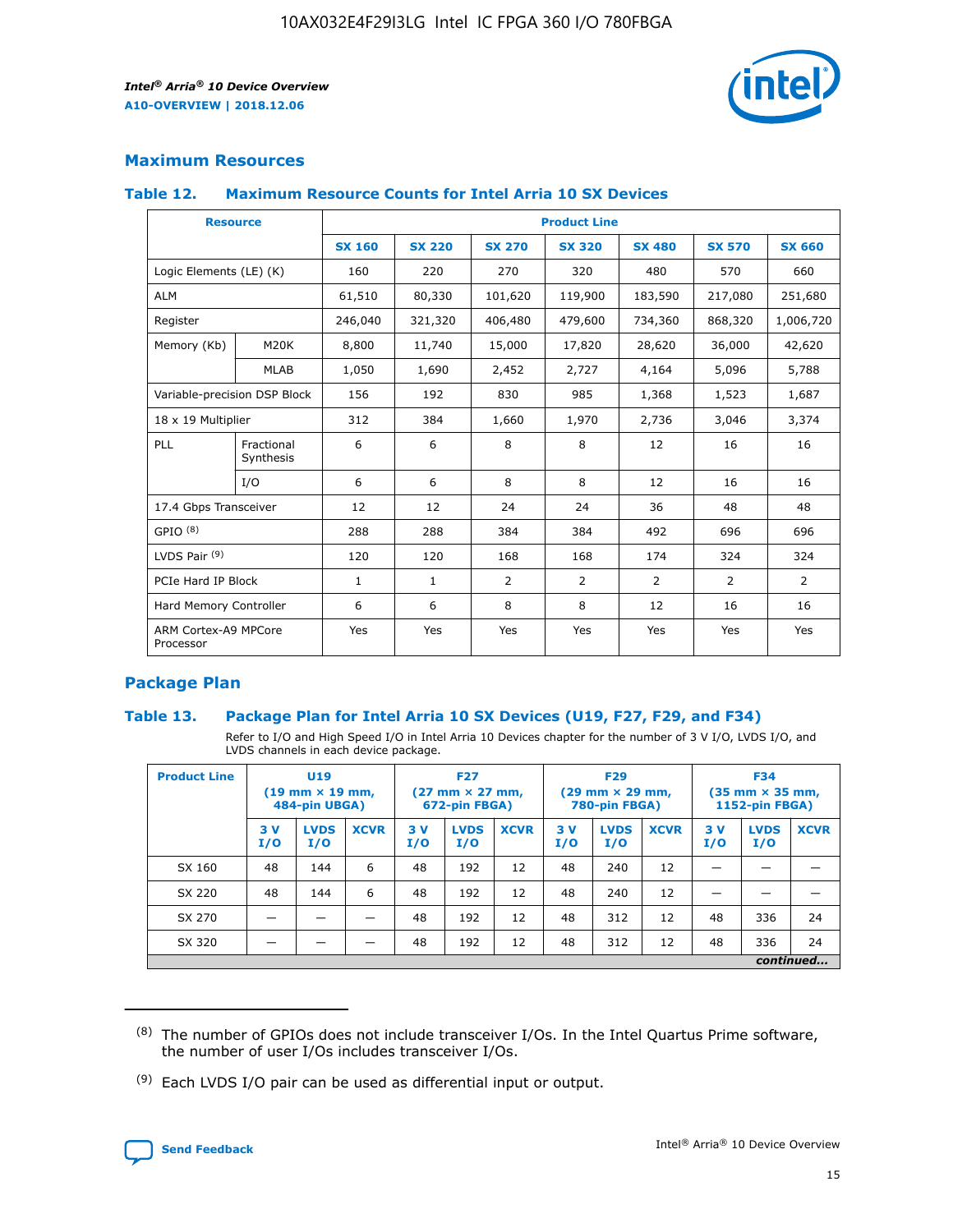

| <b>Product Line</b> | U <sub>19</sub><br>$(19 \text{ mm} \times 19 \text{ mm})$<br>484-pin UBGA) |                    | <b>F27</b><br>$(27 \text{ mm} \times 27 \text{ mm})$<br>672-pin FBGA) |           | <b>F29</b><br>$(29 \text{ mm} \times 29 \text{ mm})$<br>780-pin FBGA) |             |           | <b>F34</b><br>$(35$ mm $\times$ 35 mm,<br><b>1152-pin FBGA)</b> |             |           |                    |             |
|---------------------|----------------------------------------------------------------------------|--------------------|-----------------------------------------------------------------------|-----------|-----------------------------------------------------------------------|-------------|-----------|-----------------------------------------------------------------|-------------|-----------|--------------------|-------------|
|                     | 3V<br>I/O                                                                  | <b>LVDS</b><br>I/O | <b>XCVR</b>                                                           | 3V<br>I/O | <b>LVDS</b><br>I/O                                                    | <b>XCVR</b> | 3V<br>I/O | <b>LVDS</b><br>I/O                                              | <b>XCVR</b> | 3V<br>I/O | <b>LVDS</b><br>I/O | <b>XCVR</b> |
| SX 480              |                                                                            |                    |                                                                       |           |                                                                       |             | 48        | 312                                                             | 12          | 48        | 444                | 24          |
| SX 570              |                                                                            |                    |                                                                       |           |                                                                       |             |           |                                                                 |             | 48        | 444                | 24          |
| SX 660              |                                                                            |                    |                                                                       |           |                                                                       |             |           |                                                                 |             | 48        | 444                | 24          |

## **Table 14. Package Plan for Intel Arria 10 SX Devices (F35, KF40, and NF40)**

Refer to I/O and High Speed I/O in Intel Arria 10 Devices chapter for the number of 3 V I/O, LVDS I/O, and LVDS channels in each device package.

| <b>Product Line</b> | <b>F35</b><br>$(35 \text{ mm} \times 35 \text{ mm})$<br><b>1152-pin FBGA)</b> |          |             |                                           | <b>KF40</b><br>(40 mm × 40 mm,<br>1517-pin FBGA) |    | <b>NF40</b><br>$(40 \text{ mm} \times 40 \text{ mm})$<br>1517-pin FBGA) |          |             |  |
|---------------------|-------------------------------------------------------------------------------|----------|-------------|-------------------------------------------|--------------------------------------------------|----|-------------------------------------------------------------------------|----------|-------------|--|
|                     | 3 V I/O                                                                       | LVDS I/O | <b>XCVR</b> | <b>LVDS I/O</b><br><b>XCVR</b><br>3 V I/O |                                                  |    | 3 V I/O                                                                 | LVDS I/O | <b>XCVR</b> |  |
| SX 270              | 48                                                                            | 336      | 24          |                                           |                                                  |    |                                                                         |          |             |  |
| SX 320              | 48                                                                            | 336      | 24          |                                           |                                                  |    |                                                                         |          |             |  |
| SX 480              | 48                                                                            | 348      | 36          |                                           |                                                  |    |                                                                         |          |             |  |
| SX 570              | 48                                                                            | 348      | 36          | 96<br>36<br>600                           |                                                  | 48 | 540                                                                     | 48       |             |  |
| SX 660              | 48                                                                            | 348      | 36          | 96                                        | 600                                              | 36 | 48                                                                      | 540      | 48          |  |

# **Related Information**

[I/O and High-Speed Differential I/O Interfaces in Intel Arria 10 Devices chapter, Intel](https://www.intel.com/content/www/us/en/programmable/documentation/sam1403482614086.html#sam1403482030321) [Arria 10 Device Handbook](https://www.intel.com/content/www/us/en/programmable/documentation/sam1403482614086.html#sam1403482030321)

Provides the number of 3 V and LVDS I/Os, and LVDS channels for each Intel Arria 10 device package.

Intel<sup>®</sup> Arria<sup>®</sup> 10 Device Overview **[Send Feedback](mailto:FPGAtechdocfeedback@intel.com?subject=Feedback%20on%20Intel%20Arria%2010%20Device%20Overview%20(A10-OVERVIEW%202018.12.06)&body=We%20appreciate%20your%20feedback.%20In%20your%20comments,%20also%20specify%20the%20page%20number%20or%20paragraph.%20Thank%20you.)** Send Feedback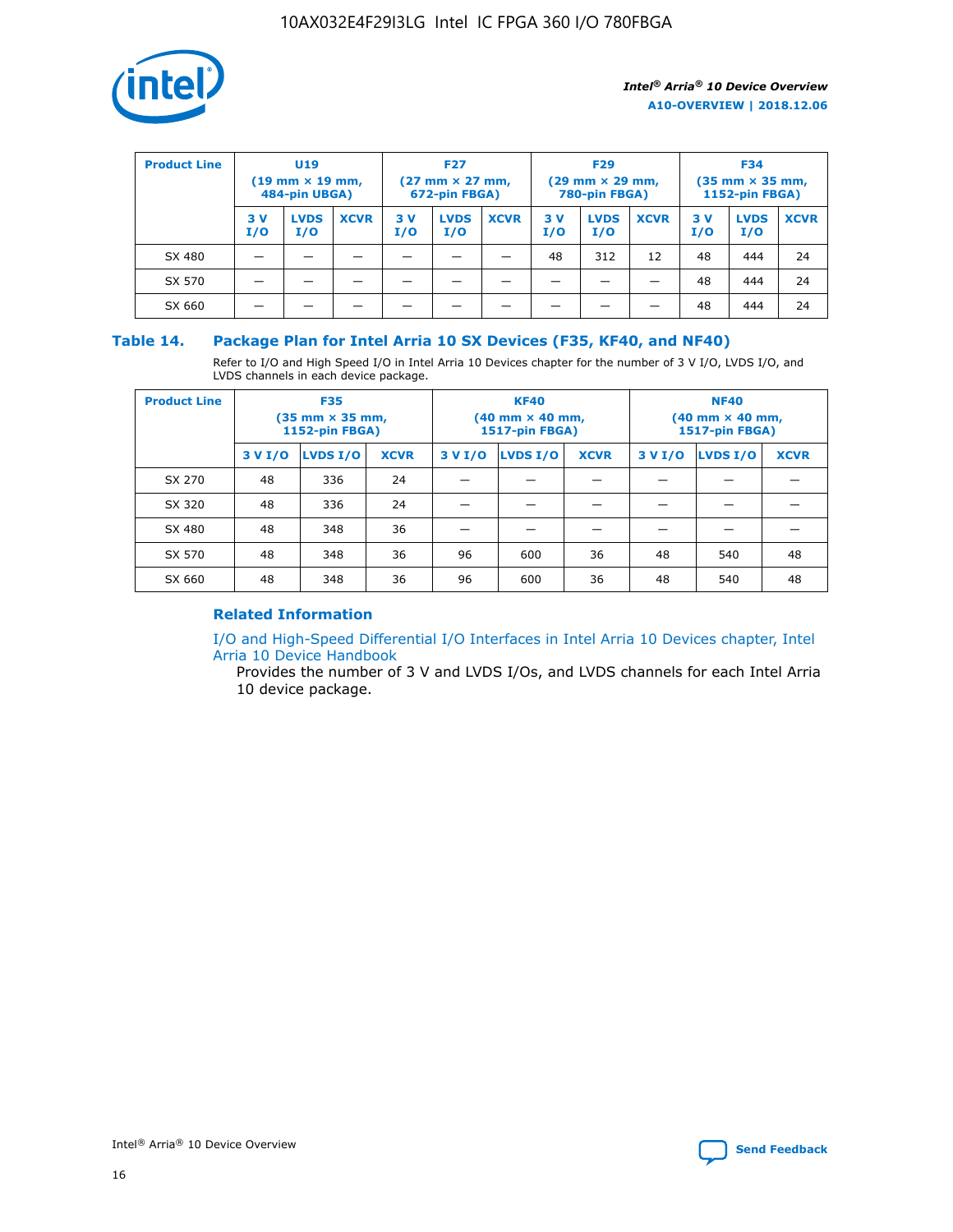

# **I/O Vertical Migration for Intel Arria 10 Devices**

#### **Figure 4. Migration Capability Across Intel Arria 10 Product Lines**

- The arrows indicate the migration paths. The devices included in each vertical migration path are shaded. Devices with fewer resources in the same path have lighter shades.
- To achieve the full I/O migration across product lines in the same migration path, restrict I/Os and transceivers usage to match the product line with the lowest I/O and transceiver counts.
- An LVDS I/O bank in the source device may be mapped to a 3 V I/O bank in the target device. To use memory interface clock frequency higher than 533 MHz, assign external memory interface pins only to banks that are LVDS I/O in both devices.
- There may be nominal 0.15 mm package height difference between some product lines in the same package type.
	- **Variant Product Line Package U19 F27 F29 F34 F35 KF40 NF40 RF40 NF45 SF45 UF45** Intel® Arria® 10 GX GX 160 GX 220 GX 270 GX 320 GX 480 GX 570 GX 660 GX 900 GX 1150 Intel Arria 10 GT GT 900 GT 1150 Intel Arria 10 SX SX 160 SX 220 SX 270 SX 320 SX 480 SX 570 SX 660
- Some migration paths are not shown in the Intel Quartus Prime software **Pin Migration View**.

*Note:* To verify the pin migration compatibility, use the **Pin Migration View** window in the Intel Quartus Prime software Pin Planner.

# **Adaptive Logic Module**

Intel Arria 10 devices use a 20 nm ALM as the basic building block of the logic fabric.

The ALM architecture is the same as the previous generation FPGAs, allowing for efficient implementation of logic functions and easy conversion of IP between the device generations.

The ALM, as shown in following figure, uses an 8-input fracturable look-up table (LUT) with four dedicated registers to help improve timing closure in register-rich designs and achieve an even higher design packing capability than the traditional two-register per LUT architecture.

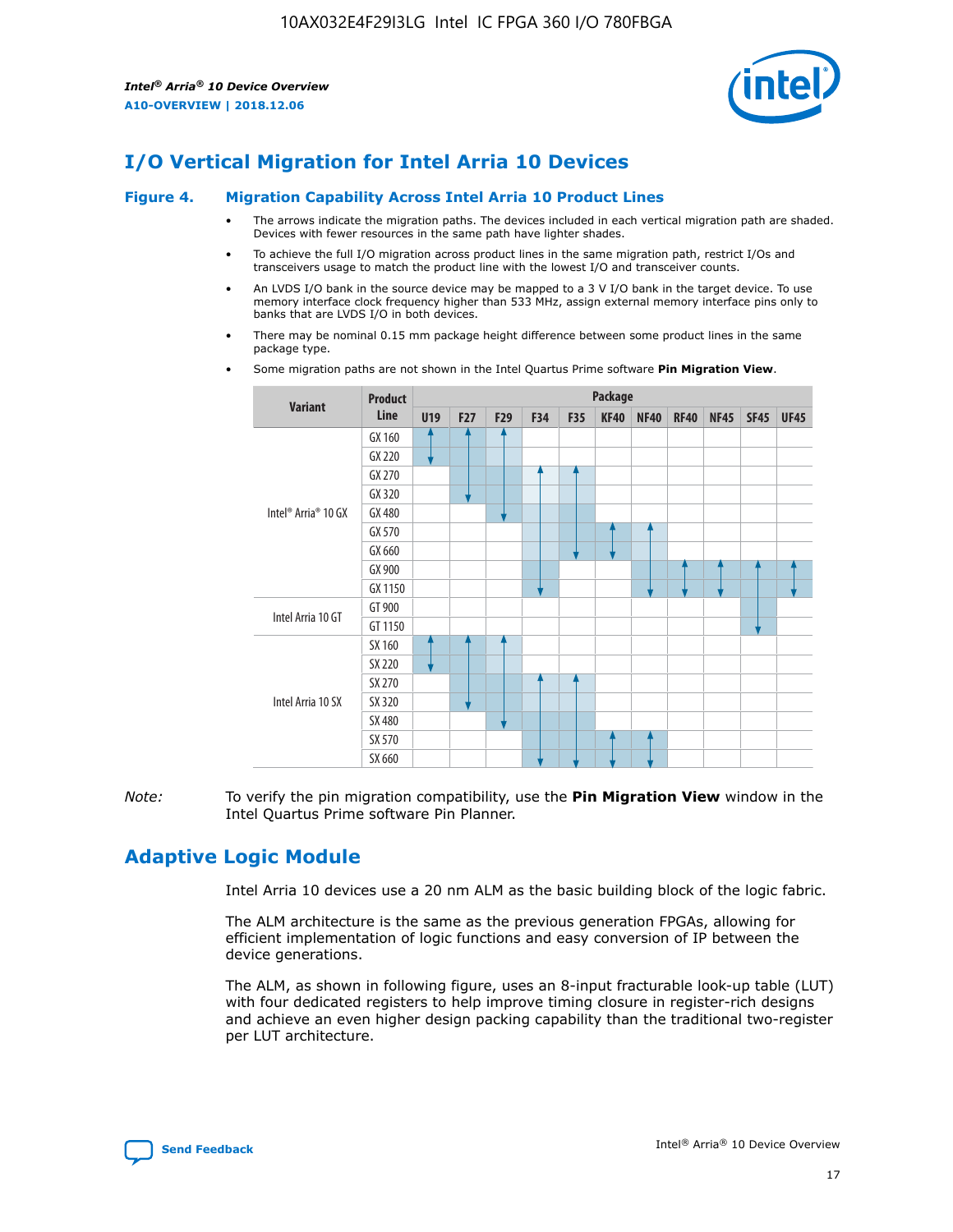

**Figure 5. ALM for Intel Arria 10 Devices**



The Intel Quartus Prime software optimizes your design according to the ALM logic structure and automatically maps legacy designs into the Intel Arria 10 ALM architecture.

# **Variable-Precision DSP Block**

The Intel Arria 10 variable precision DSP blocks support fixed-point arithmetic and floating-point arithmetic.

Features for fixed-point arithmetic:

- High-performance, power-optimized, and fully registered multiplication operations
- 18-bit and 27-bit word lengths
- Two 18 x 19 multipliers or one 27 x 27 multiplier per DSP block
- Built-in addition, subtraction, and 64-bit double accumulation register to combine multiplication results
- Cascading 19-bit or 27-bit when pre-adder is disabled and cascading 18-bit when pre-adder is used to form the tap-delay line for filtering applications
- Cascading 64-bit output bus to propagate output results from one block to the next block without external logic support
- Hard pre-adder supported in 19-bit and 27-bit modes for symmetric filters
- Internal coefficient register bank in both 18-bit and 27-bit modes for filter implementation
- 18-bit and 27-bit systolic finite impulse response (FIR) filters with distributed output adder
- Biased rounding support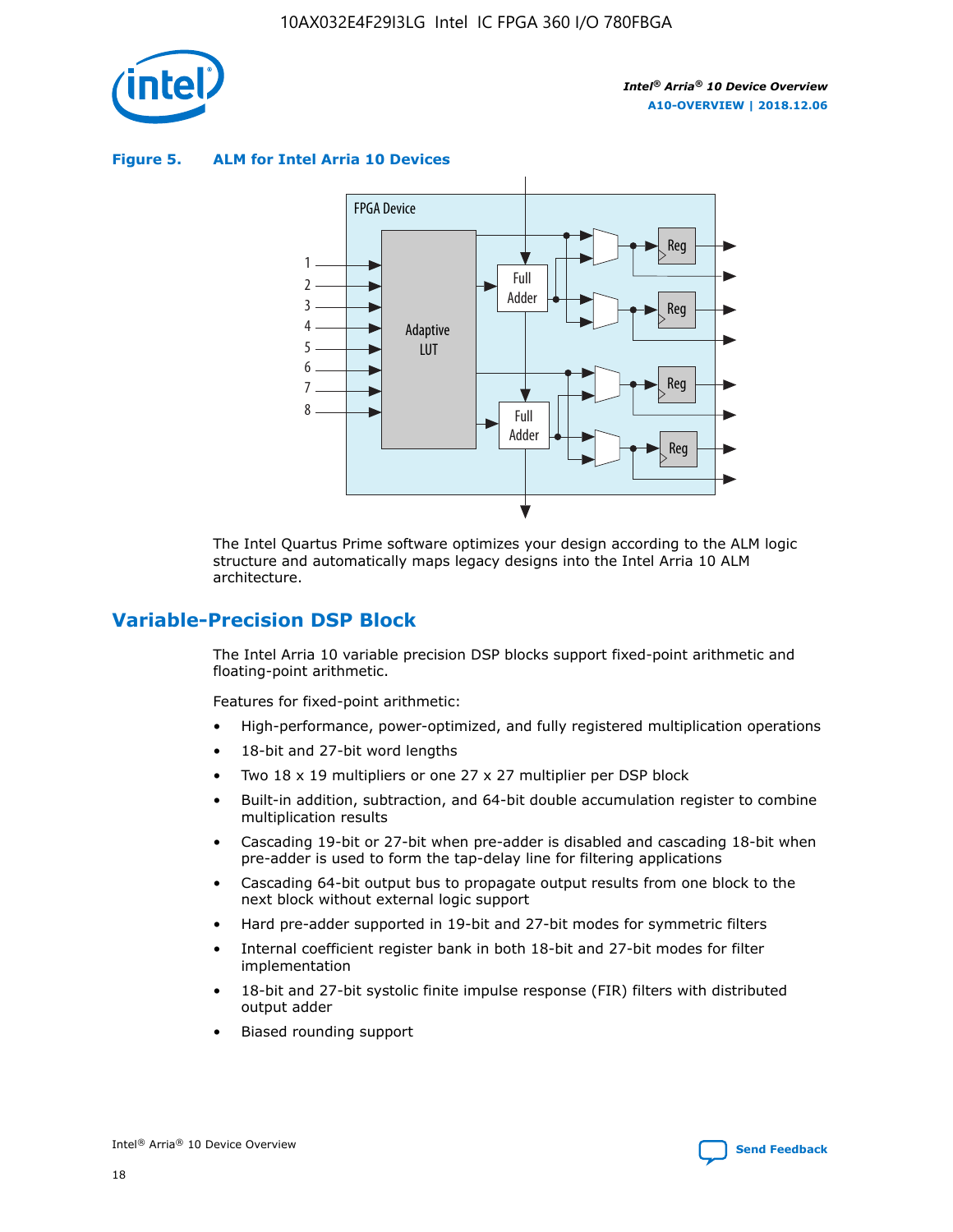

Features for floating-point arithmetic:

- A completely hardened architecture that supports multiplication, addition, subtraction, multiply-add, and multiply-subtract
- Multiplication with accumulation capability and a dynamic accumulator reset control
- Multiplication with cascade summation capability
- Multiplication with cascade subtraction capability
- Complex multiplication
- Direct vector dot product
- Systolic FIR filter

## **Table 15. Variable-Precision DSP Block Configurations for Intel Arria 10 Devices**

| <b>Usage Example</b>                                       | <b>Multiplier Size (Bit)</b>    | <b>DSP Block Resources</b> |
|------------------------------------------------------------|---------------------------------|----------------------------|
| Medium precision fixed point                               | Two 18 x 19                     |                            |
| High precision fixed or Single precision<br>floating point | One 27 x 27                     |                            |
| Fixed point FFTs                                           | One 19 x 36 with external adder |                            |
| Very high precision fixed point                            | One 36 x 36 with external adder |                            |
| Double precision floating point                            | One 54 x 54 with external adder | 4                          |

#### **Table 16. Resources for Fixed-Point Arithmetic in Intel Arria 10 Devices**

The table lists the variable-precision DSP resources by bit precision for each Intel Arria 10 device.

| <b>Variant</b>  | <b>Product Line</b> | <b>Variable-</b><br>precision<br><b>DSP Block</b> | <b>Independent Input and Output</b><br><b>Multiplications Operator</b> |                                     | 18 x 19<br><b>Multiplier</b><br><b>Adder Sum</b> | $18 \times 18$<br><b>Multiplier</b><br><b>Adder</b> |
|-----------------|---------------------|---------------------------------------------------|------------------------------------------------------------------------|-------------------------------------|--------------------------------------------------|-----------------------------------------------------|
|                 |                     |                                                   | 18 x 19<br><b>Multiplier</b>                                           | $27 \times 27$<br><b>Multiplier</b> | <b>Mode</b>                                      | <b>Summed with</b><br>36 bit Input                  |
| AIntel Arria 10 | GX 160              | 156                                               | 312                                                                    | 156                                 | 156                                              | 156                                                 |
| GX              | GX 220              | 192                                               | 384                                                                    | 192                                 | 192                                              | 192                                                 |
|                 | GX 270              | 830                                               | 1,660                                                                  | 830                                 | 830                                              | 830                                                 |
|                 | GX 320              | 984                                               | 1,968                                                                  | 984                                 | 984                                              | 984                                                 |
|                 | GX 480              | 1,368                                             | 2,736                                                                  | 1,368                               | 1,368                                            | 1,368                                               |
|                 | GX 570              | 1,523                                             | 3,046                                                                  | 1,523                               | 1,523                                            | 1,523                                               |
|                 | GX 660              | 1,687                                             | 3,374                                                                  | 1,687                               | 1,687                                            | 1,687                                               |
|                 | GX 900              | 1,518                                             | 3,036                                                                  | 1,518                               | 1,518                                            | 1,518                                               |
|                 | GX 1150             | 1,518                                             | 3,036                                                                  | 1,518                               | 1,518                                            | 1,518                                               |
| Intel Arria 10  | GT 900              | 1,518                                             | 3,036                                                                  | 1,518                               | 1,518                                            | 1,518                                               |
| GT              | GT 1150             | 1,518                                             | 3,036                                                                  | 1,518                               | 1,518                                            | 1,518                                               |
| Intel Arria 10  | SX 160              | 156                                               | 312                                                                    | 156                                 | 156                                              | 156                                                 |
| <b>SX</b>       | SX 220<br>192       |                                                   | 384                                                                    | 192                                 | 192                                              | 192                                                 |
|                 | SX 270              | 830                                               | 1,660                                                                  | 830                                 | 830                                              | 830                                                 |
|                 |                     |                                                   |                                                                        |                                     |                                                  | continued                                           |

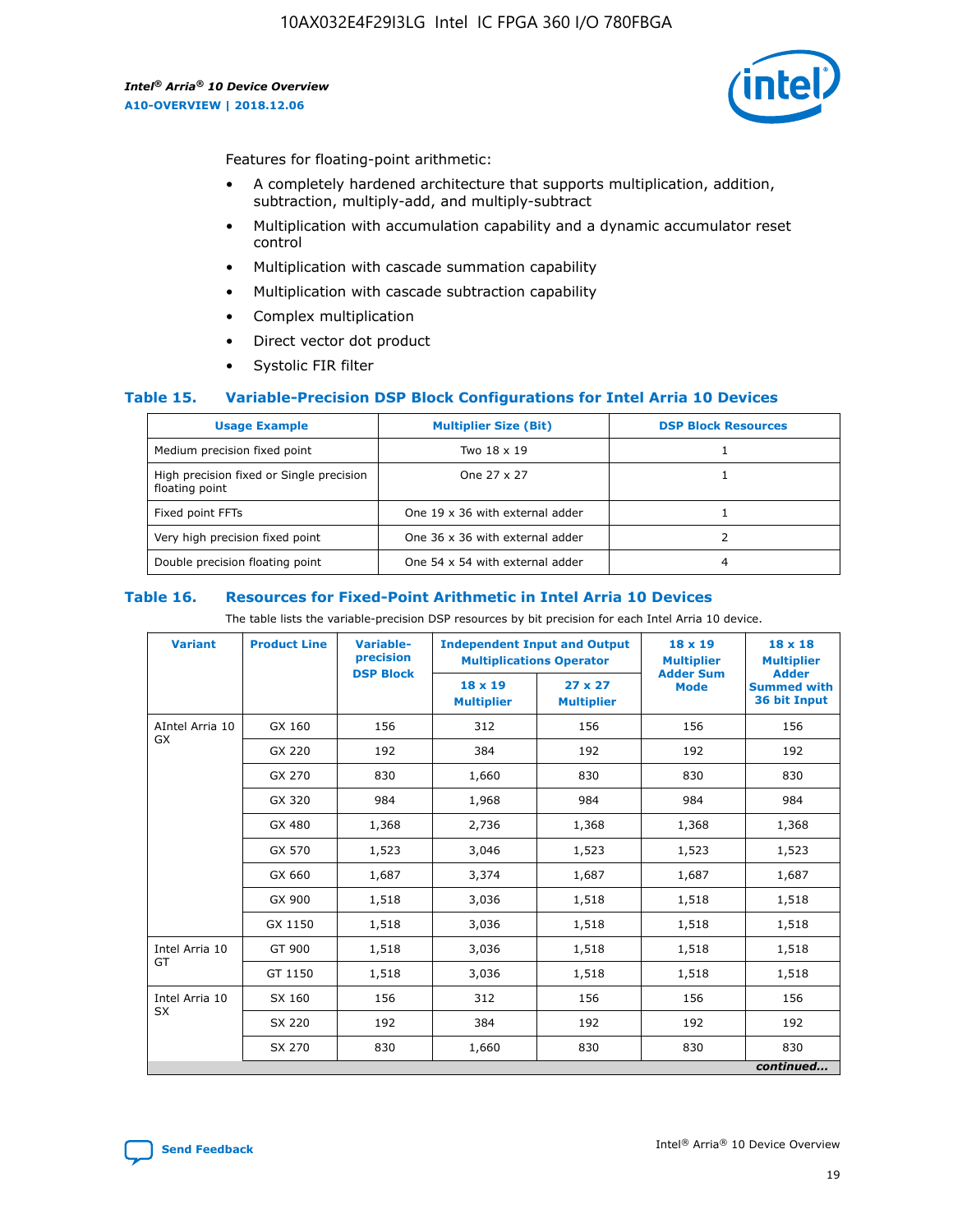

| <b>Variant</b> | <b>Product Line</b> | Variable-<br>precision | <b>Independent Input and Output</b><br><b>Multiplications Operator</b> |                                     | $18 \times 19$<br><b>Multiplier</b> | $18 \times 18$<br><b>Multiplier</b><br><b>Adder</b> |  |
|----------------|---------------------|------------------------|------------------------------------------------------------------------|-------------------------------------|-------------------------------------|-----------------------------------------------------|--|
|                |                     | <b>DSP Block</b>       | $18 \times 19$<br><b>Multiplier</b>                                    | $27 \times 27$<br><b>Multiplier</b> | <b>Adder Sum</b><br><b>Mode</b>     | <b>Summed with</b><br>36 bit Input                  |  |
|                | SX 320              | 984                    | 1,968                                                                  | 984                                 | 984                                 | 984                                                 |  |
|                | SX 480              | 1,368                  | 2,736                                                                  | 1,368                               | 1,368                               | 1,368                                               |  |
|                | SX 570              | 1,523                  | 3,046                                                                  | 1,523                               | 1,523                               | 1,523                                               |  |
|                | SX 660              | 1,687                  | 3,374                                                                  | 1,687                               | 1,687                               | 1,687                                               |  |

# **Table 17. Resources for Floating-Point Arithmetic in Intel Arria 10 Devices**

The table lists the variable-precision DSP resources by bit precision for each Intel Arria 10 device.

| <b>Variant</b> | <b>Product Line</b> | <b>Variable-</b><br>precision<br><b>DSP Block</b> | <b>Single</b><br><b>Precision</b><br><b>Floating-Point</b><br><b>Multiplication</b><br><b>Mode</b> | <b>Single-Precision</b><br><b>Floating-Point</b><br><b>Adder Mode</b> | Single-<br><b>Precision</b><br><b>Floating-Point</b><br><b>Multiply</b><br><b>Accumulate</b><br><b>Mode</b> | <b>Peak</b><br><b>Giga Floating-</b><br><b>Point</b><br><b>Operations</b><br>per Second<br>(GFLOPs) |
|----------------|---------------------|---------------------------------------------------|----------------------------------------------------------------------------------------------------|-----------------------------------------------------------------------|-------------------------------------------------------------------------------------------------------------|-----------------------------------------------------------------------------------------------------|
| Intel Arria 10 | GX 160              | 156                                               | 156                                                                                                | 156                                                                   | 156                                                                                                         | 140                                                                                                 |
| GX             | GX 220              | 192                                               | 192                                                                                                | 192                                                                   | 192                                                                                                         | 173                                                                                                 |
|                | GX 270              | 830                                               | 830                                                                                                | 830                                                                   | 830                                                                                                         | 747                                                                                                 |
|                | GX 320              | 984                                               | 984                                                                                                | 984                                                                   | 984                                                                                                         | 886                                                                                                 |
|                | GX 480              | 1,369                                             | 1,368                                                                                              | 1,368                                                                 | 1,368                                                                                                       | 1,231                                                                                               |
|                | GX 570              | 1,523                                             | 1,523                                                                                              | 1,523                                                                 | 1,523                                                                                                       | 1,371                                                                                               |
|                | GX 660              | 1,687                                             | 1,687                                                                                              | 1,687                                                                 | 1,687                                                                                                       | 1,518                                                                                               |
|                | GX 900              | 1,518                                             | 1,518                                                                                              | 1,518                                                                 | 1,518                                                                                                       | 1,366                                                                                               |
|                | GX 1150             | 1,518                                             | 1,518                                                                                              | 1,518                                                                 | 1,518                                                                                                       | 1,366                                                                                               |
| Intel Arria 10 | GT 900              | 1,518                                             | 1,518                                                                                              | 1,518                                                                 | 1,518                                                                                                       | 1,366                                                                                               |
| GT             | GT 1150             | 1,518                                             | 1,518                                                                                              | 1,518                                                                 | 1,518                                                                                                       | 1,366                                                                                               |
| Intel Arria 10 | SX 160              | 156                                               | 156                                                                                                | 156                                                                   | 156                                                                                                         | 140                                                                                                 |
| SX             | SX 220              | 192                                               | 192                                                                                                | 192                                                                   | 192                                                                                                         | 173                                                                                                 |
|                | SX 270              | 830                                               | 830                                                                                                | 830                                                                   | 830                                                                                                         | 747                                                                                                 |
|                | SX 320              | 984                                               | 984                                                                                                | 984                                                                   | 984                                                                                                         | 886                                                                                                 |
|                | SX 480              | 1,369                                             | 1,368                                                                                              | 1,368                                                                 | 1,368                                                                                                       | 1,231                                                                                               |
|                | SX 570              | 1,523                                             | 1,523                                                                                              | 1,523                                                                 | 1,523                                                                                                       | 1,371                                                                                               |
|                | SX 660              | 1,687                                             | 1,687                                                                                              | 1,687                                                                 | 1,687                                                                                                       | 1,518                                                                                               |

# **Embedded Memory Blocks**

The embedded memory blocks in the devices are flexible and designed to provide an optimal amount of small- and large-sized memory arrays to fit your design requirements.

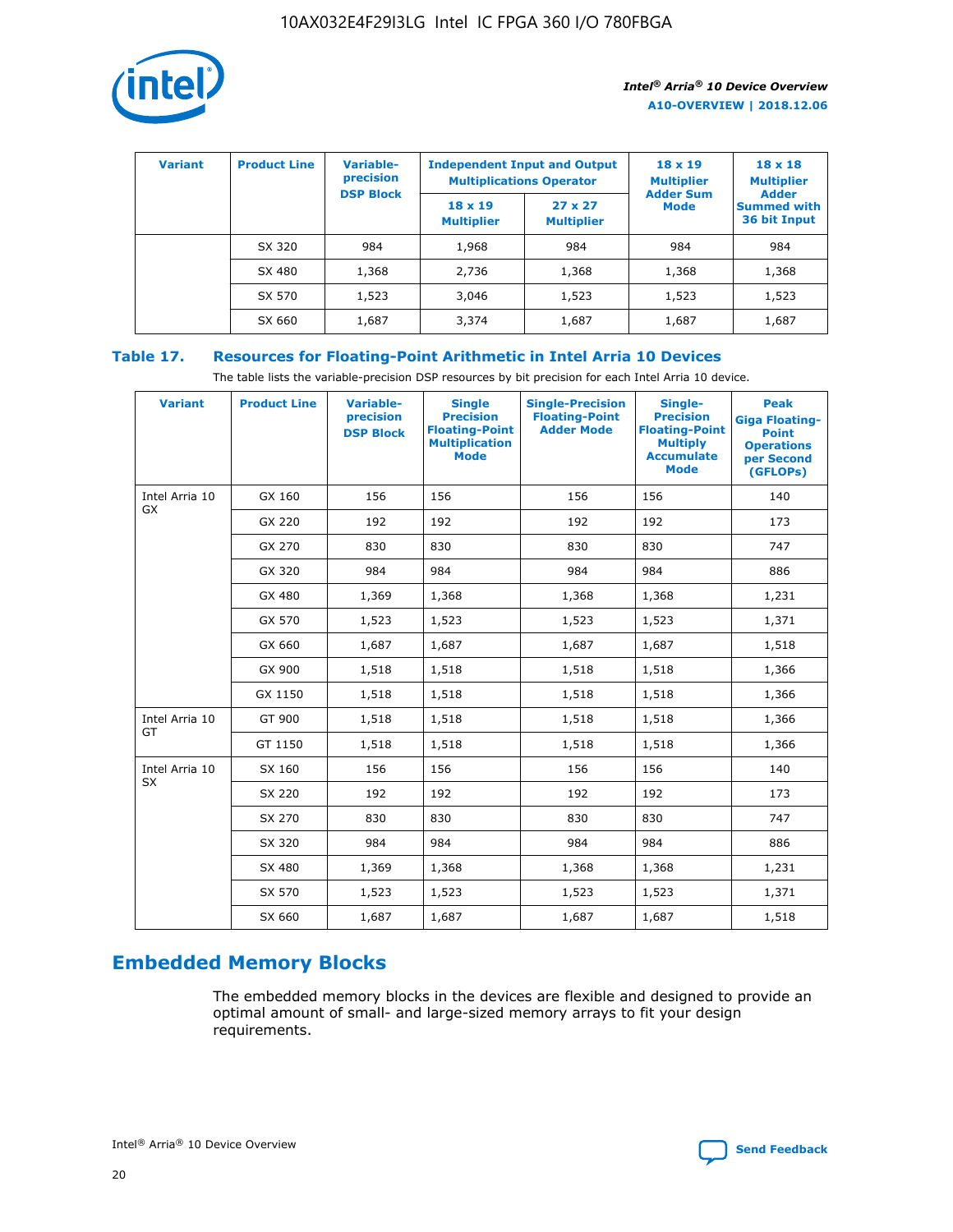

# **Types of Embedded Memory**

The Intel Arria 10 devices contain two types of memory blocks:

- 20 Kb M20K blocks—blocks of dedicated memory resources. The M20K blocks are ideal for larger memory arrays while still providing a large number of independent ports.
- 640 bit memory logic array blocks (MLABs)—enhanced memory blocks that are configured from dual-purpose logic array blocks (LABs). The MLABs are ideal for wide and shallow memory arrays. The MLABs are optimized for implementation of shift registers for digital signal processing (DSP) applications, wide and shallow FIFO buffers, and filter delay lines. Each MLAB is made up of ten adaptive logic modules (ALMs). In the Intel Arria 10 devices, you can configure these ALMs as ten 32 x 2 blocks, giving you one 32 x 20 simple dual-port SRAM block per MLAB.

# **Embedded Memory Capacity in Intel Arria 10 Devices**

|                   | <b>Product</b> |              | <b>M20K</b>         | <b>MLAB</b>  |                     | <b>Total RAM Bit</b> |
|-------------------|----------------|--------------|---------------------|--------------|---------------------|----------------------|
| <b>Variant</b>    | <b>Line</b>    | <b>Block</b> | <b>RAM Bit (Kb)</b> | <b>Block</b> | <b>RAM Bit (Kb)</b> | (Kb)                 |
| Intel Arria 10 GX | GX 160         | 440          | 8,800               | 1,680        | 1,050               | 9,850                |
|                   | GX 220         | 587          | 11,740              | 2,703        | 1,690               | 13,430               |
|                   | GX 270         | 750          | 15,000              | 3,922        | 2,452               | 17,452               |
|                   | GX 320         | 891          | 17,820              | 4,363        | 2,727               | 20,547               |
|                   | GX 480         | 1,431        | 28,620              | 6,662        | 4,164               | 32,784               |
|                   | GX 570         | 1,800        | 36,000              | 8,153        | 5,096               | 41,096               |
|                   | GX 660         | 2,131        | 42,620              | 9,260        | 5,788               | 48,408               |
|                   | GX 900         | 2,423        | 48,460              | 15,017       | 9,386               | 57,846               |
|                   | GX 1150        | 2,713        | 54,260              | 20,774       | 12,984              | 67,244               |
| Intel Arria 10 GT | GT 900         | 2,423        | 48,460              | 15,017       | 9,386               | 57,846               |
|                   | GT 1150        | 2,713        | 54,260              | 20,774       | 12,984              | 67,244               |
| Intel Arria 10 SX | SX 160         | 440          | 8,800               | 1,680        | 1,050               | 9,850                |
|                   | SX 220         | 587          | 11,740              | 2,703        | 1,690               | 13,430               |
|                   | SX 270         | 750          | 15,000              | 3,922        | 2,452               | 17,452               |
|                   | SX 320         | 891          | 17,820              | 4,363        | 2,727               | 20,547               |
|                   | SX 480         | 1,431        | 28,620              | 6,662        | 4,164               | 32,784               |
|                   | SX 570         | 1,800        | 36,000              | 8,153        | 5,096               | 41,096               |
|                   | SX 660         | 2,131        | 42,620              | 9,260        | 5,788               | 48,408               |

#### **Table 18. Embedded Memory Capacity and Distribution in Intel Arria 10 Devices**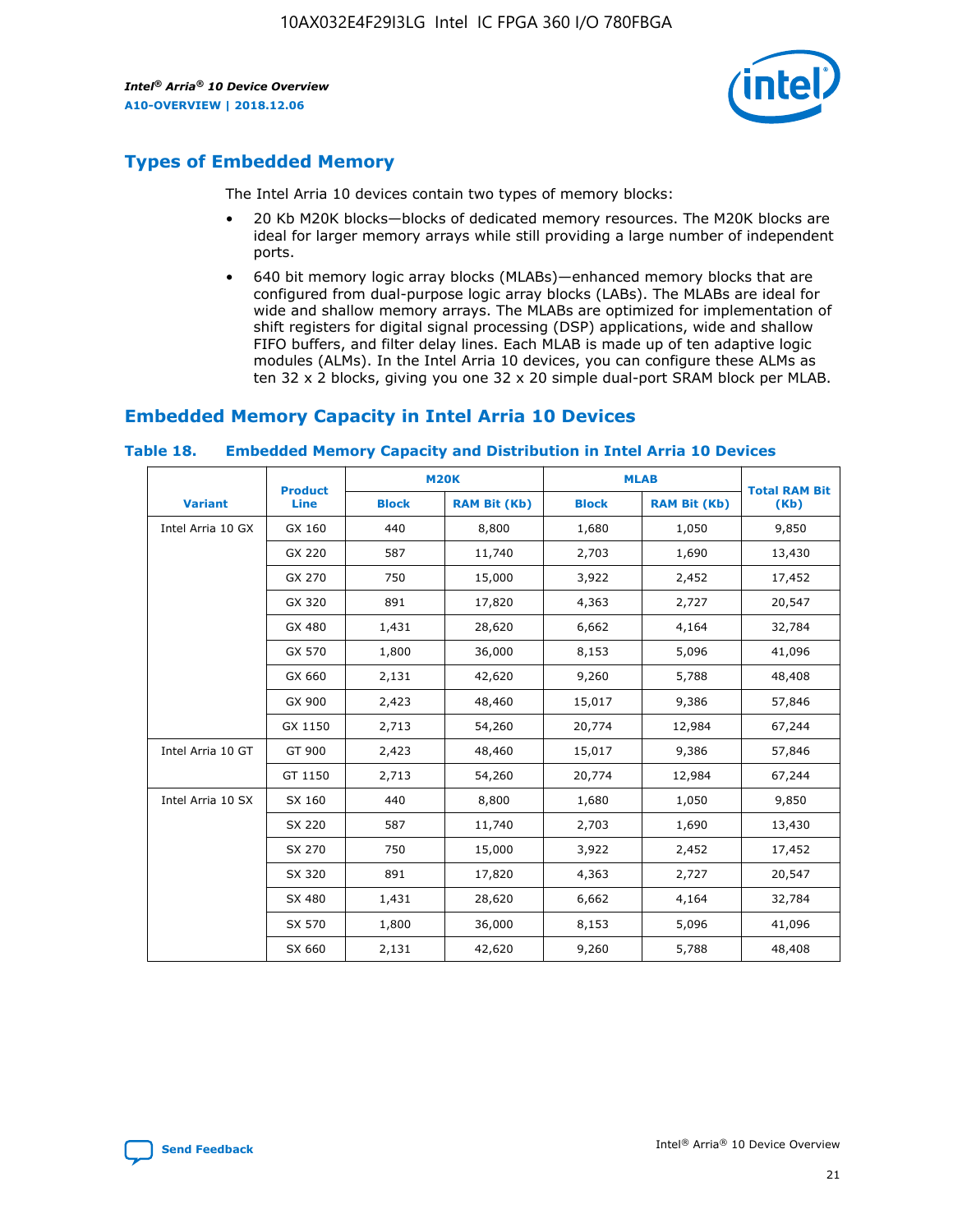

# **Embedded Memory Configurations for Single-port Mode**

#### **Table 19. Single-port Embedded Memory Configurations for Intel Arria 10 Devices**

This table lists the maximum configurations supported for single-port RAM and ROM modes.

| <b>Memory Block</b> | Depth (bits) | <b>Programmable Width</b> |
|---------------------|--------------|---------------------------|
| MLAB                | 32           | x16, x18, or x20          |
|                     | 64(10)       | x8, x9, x10               |
| M20K                | 512          | x40, x32                  |
|                     | 1K           | x20, x16                  |
|                     | 2K           | x10, x8                   |
|                     | 4K           | x5, x4                    |
|                     | 8K           | x2                        |
|                     | 16K          | x1                        |

# **Clock Networks and PLL Clock Sources**

The clock network architecture is based on Intel's global, regional, and peripheral clock structure. This clock structure is supported by dedicated clock input pins, fractional clock synthesis PLLs, and integer I/O PLLs.

# **Clock Networks**

The Intel Arria 10 core clock networks are capable of up to 800 MHz fabric operation across the full industrial temperature range. For the external memory interface, the clock network supports the hard memory controller with speeds up to 2,400 Mbps in a quarter-rate transfer.

To reduce power consumption, the Intel Quartus Prime software identifies all unused sections of the clock network and powers them down.

# **Fractional Synthesis and I/O PLLs**

Intel Arria 10 devices contain up to 32 fractional synthesis PLLs and up to 16 I/O PLLs that are available for both specific and general purpose uses in the core:

- Fractional synthesis PLLs—located in the column adjacent to the transceiver blocks
- I/O PLLs—located in each bank of the 48 I/Os

# **Fractional Synthesis PLLs**

You can use the fractional synthesis PLLs to:

- Reduce the number of oscillators that are required on your board
- Reduce the number of clock pins that are used in the device by synthesizing multiple clock frequencies from a single reference clock source

<sup>(10)</sup> Supported through software emulation and consumes additional MLAB blocks.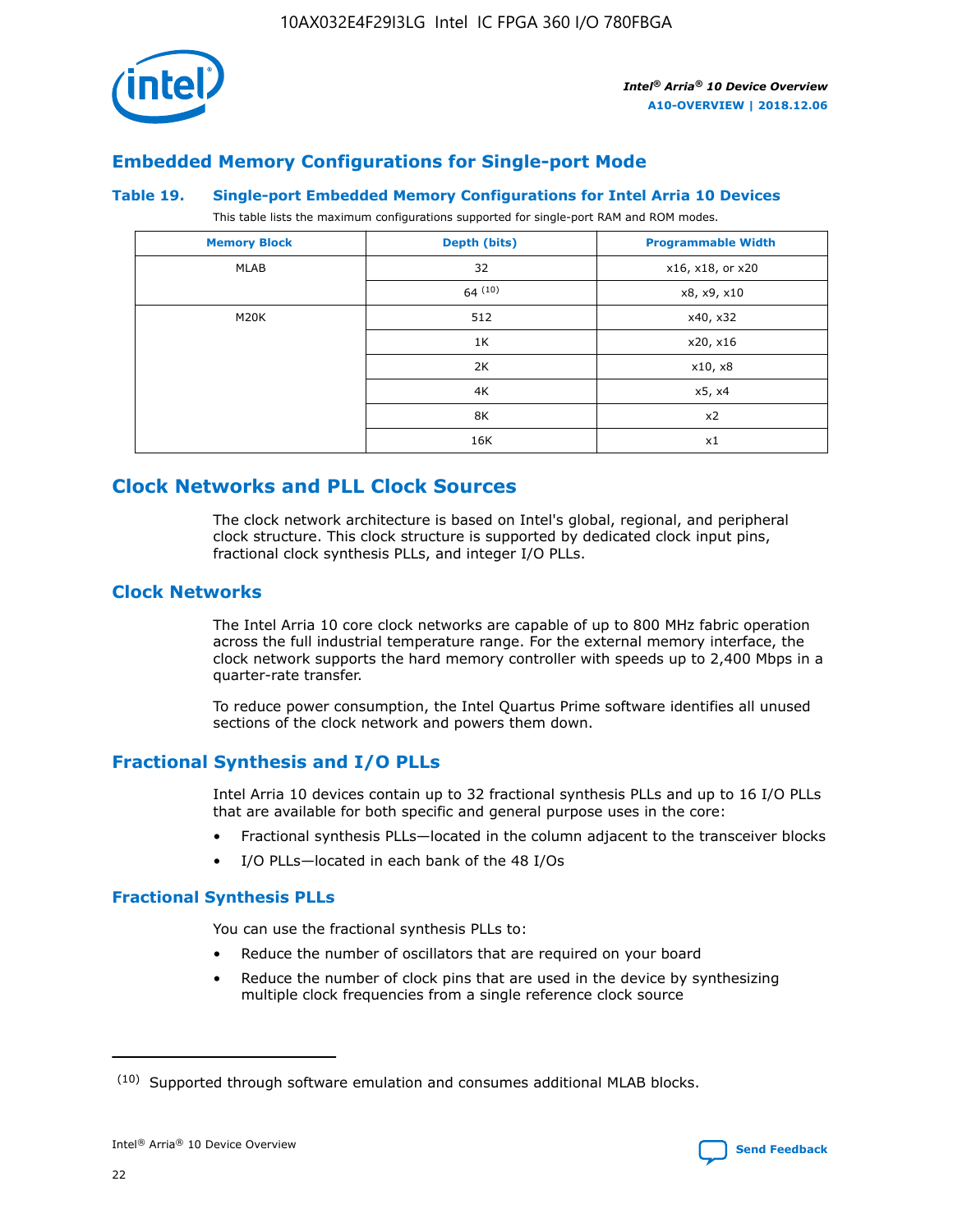

The fractional synthesis PLLs support the following features:

- Reference clock frequency synthesis for transceiver CMU and Advanced Transmit (ATX) PLLs
- Clock network delay compensation
- Zero-delay buffering
- Direct transmit clocking for transceivers
- Independently configurable into two modes:
	- Conventional integer mode equivalent to the general purpose PLL
	- Enhanced fractional mode with third order delta-sigma modulation
- PLL cascading

## **I/O PLLs**

The integer mode I/O PLLs are located in each bank of 48 I/Os. You can use the I/O PLLs to simplify the design of external memory and high-speed LVDS interfaces.

In each I/O bank, the I/O PLLs are adjacent to the hard memory controllers and LVDS SERDES. Because these PLLs are tightly coupled with the I/Os that need to use them, it makes it easier to close timing.

You can use the I/O PLLs for general purpose applications in the core such as clock network delay compensation and zero-delay buffering.

Intel Arria 10 devices support PLL-to-PLL cascading.

# **FPGA General Purpose I/O**

Intel Arria 10 devices offer highly configurable GPIOs. Each I/O bank contains 48 general purpose I/Os and a high-efficiency hard memory controller.

The following list describes the features of the GPIOs:

- Consist of 3 V I/Os for high-voltage application and LVDS I/Os for differential signaling
	- Up to two 3 V I/O banks, available in some devices, that support up to 3 V I/O standards
	- LVDS I/O banks that support up to 1.8 V I/O standards
- Support a wide range of single-ended and differential I/O interfaces
- LVDS speeds up to 1.6 Gbps
- Each LVDS pair of pins has differential input and output buffers, allowing you to configure the LVDS direction for each pair.
- Programmable bus hold and weak pull-up
- Programmable differential output voltage  $(V_{OD})$  and programmable pre-emphasis

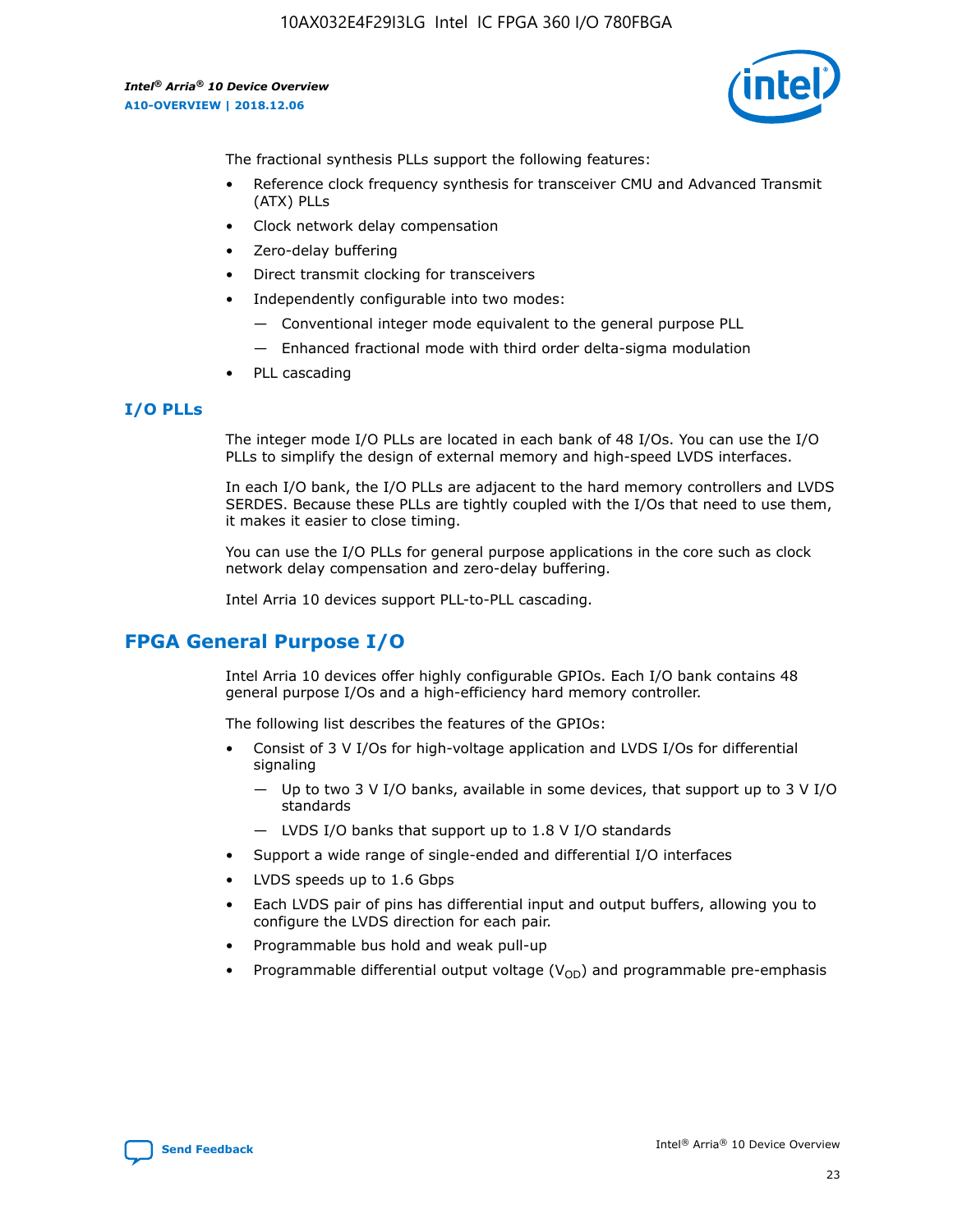

- Series (R<sub>S</sub>) and parallel (R<sub>T</sub>) on-chip termination (OCT) for all I/O banks with OCT calibration to limit the termination impedance variation
- On-chip dynamic termination that has the ability to swap between series and parallel termination, depending on whether there is read or write on a common bus for signal integrity
- Easy timing closure support using the hard read FIFO in the input register path, and delay-locked loop (DLL) delay chain with fine and coarse architecture

# **External Memory Interface**

Intel Arria 10 devices offer massive external memory bandwidth, with up to seven 32 bit DDR4 memory interfaces running at up to 2,400 Mbps. This bandwidth provides additional ease of design, lower power, and resource efficiencies of hardened highperformance memory controllers.

The memory interface within Intel Arria 10 FPGAs and SoCs delivers the highest performance and ease of use. You can configure up to a maximum width of 144 bits when using the hard or soft memory controllers. If required, you can bypass the hard memory controller and use a soft controller implemented in the user logic.

Each I/O contains a hardened DDR read/write path (PHY) capable of performing key memory interface functionality such as read/write leveling, FIFO buffering to lower latency and improve margin, timing calibration, and on-chip termination.

The timing calibration is aided by the inclusion of hard microcontrollers based on Intel's Nios® II technology, specifically tailored to control the calibration of multiple memory interfaces. This calibration allows the Intel Arria 10 device to compensate for any changes in process, voltage, or temperature either within the Intel Arria 10 device itself, or within the external memory device. The advanced calibration algorithms ensure maximum bandwidth and robust timing margin across all operating conditions.

In addition to parallel memory interfaces, Intel Arria 10 devices support serial memory technologies such as the Hybrid Memory Cube (HMC). The HMC is supported by the Intel Arria 10 high-speed serial transceivers which connect up to four HMC links, with each link running at data rates up to 15 Gbps.

## **Related Information**

#### [External Memory Interface Spec Estimator](http://www.altera.com/technology/memory/estimator/mem-emif-index.html)

Provides a parametric tool that allows you to find and compare the performance of the supported external memory interfaces in IntelFPGAs.

# **Memory Standards Supported by Intel Arria 10 Devices**

The I/Os are designed to provide high performance support for existing and emerging external memory standards.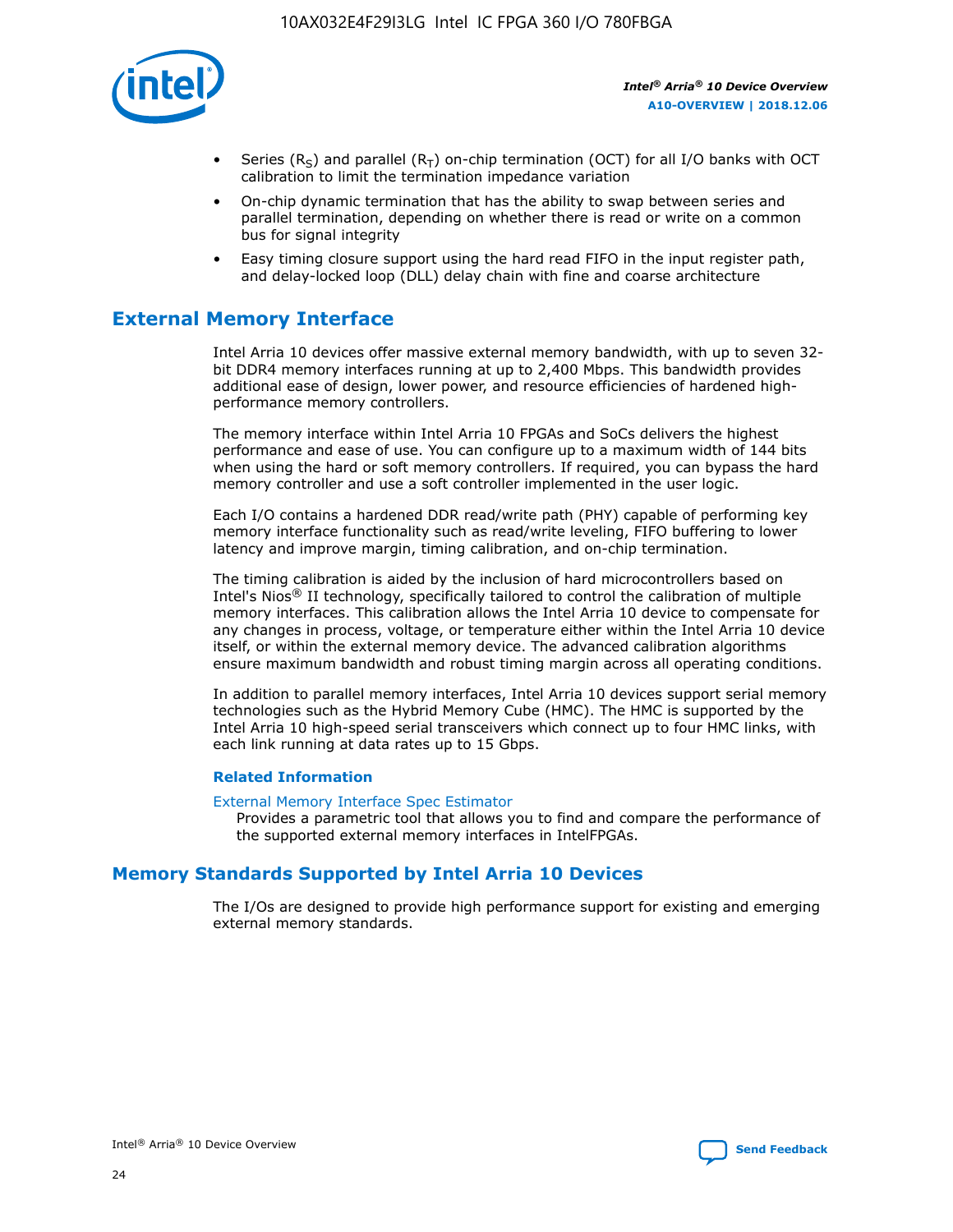

#### **Table 20. Memory Standards Supported by the Hard Memory Controller**

This table lists the overall capability of the hard memory controller. For specific details, refer to the External Memory Interface Spec Estimator and Intel Arria 10 Device Datasheet.

| <b>Memory Standard</b> | <b>Rate Support</b> | <b>Ping Pong PHY Support</b> | <b>Maximum Frequency</b><br>(MHz) |
|------------------------|---------------------|------------------------------|-----------------------------------|
| <b>DDR4 SDRAM</b>      | Quarter rate        | Yes                          | 1,067                             |
|                        |                     |                              | 1,200                             |
| <b>DDR3 SDRAM</b>      | Half rate           | Yes                          | 533                               |
|                        |                     |                              | 667                               |
|                        | Quarter rate        | Yes                          | 1,067                             |
|                        |                     |                              | 1,067                             |
| <b>DDR3L SDRAM</b>     | Half rate           | Yes                          | 533                               |
|                        |                     |                              | 667                               |
|                        | Quarter rate        | Yes                          | 933                               |
|                        |                     |                              | 933                               |
| LPDDR3 SDRAM           | Half rate           |                              | 533                               |
|                        | Quarter rate        |                              | 800                               |

#### **Table 21. Memory Standards Supported by the Soft Memory Controller**

| <b>Memory Standard</b>      | <b>Rate Support</b> | <b>Maximum Frequency</b><br>(MHz) |
|-----------------------------|---------------------|-----------------------------------|
| <b>RLDRAM 3 (11)</b>        | Quarter rate        | 1,200                             |
| ODR IV SRAM <sup>(11)</sup> | Quarter rate        | 1,067                             |
| <b>ODR II SRAM</b>          | Full rate           | 333                               |
|                             | Half rate           | 633                               |
| <b>ODR II+ SRAM</b>         | Full rate           | 333                               |
|                             | Half rate           | 633                               |
| <b>ODR II+ Xtreme SRAM</b>  | Full rate           | 333                               |
|                             | Half rate           | 633                               |

#### **Table 22. Memory Standards Supported by the HPS Hard Memory Controller**

The hard processor system (HPS) is available in Intel Arria 10 SoC devices only.

| <b>Memory Standard</b> | <b>Rate Support</b> | <b>Maximum Frequency</b><br>(MHz) |
|------------------------|---------------------|-----------------------------------|
| <b>DDR4 SDRAM</b>      | Half rate           | 1,200                             |
| <b>DDR3 SDRAM</b>      | Half rate           | 1,067                             |
| <b>DDR3L SDRAM</b>     | Half rate           | 933                               |

<sup>(11)</sup> Intel Arria 10 devices support this external memory interface using hard PHY with soft memory controller.

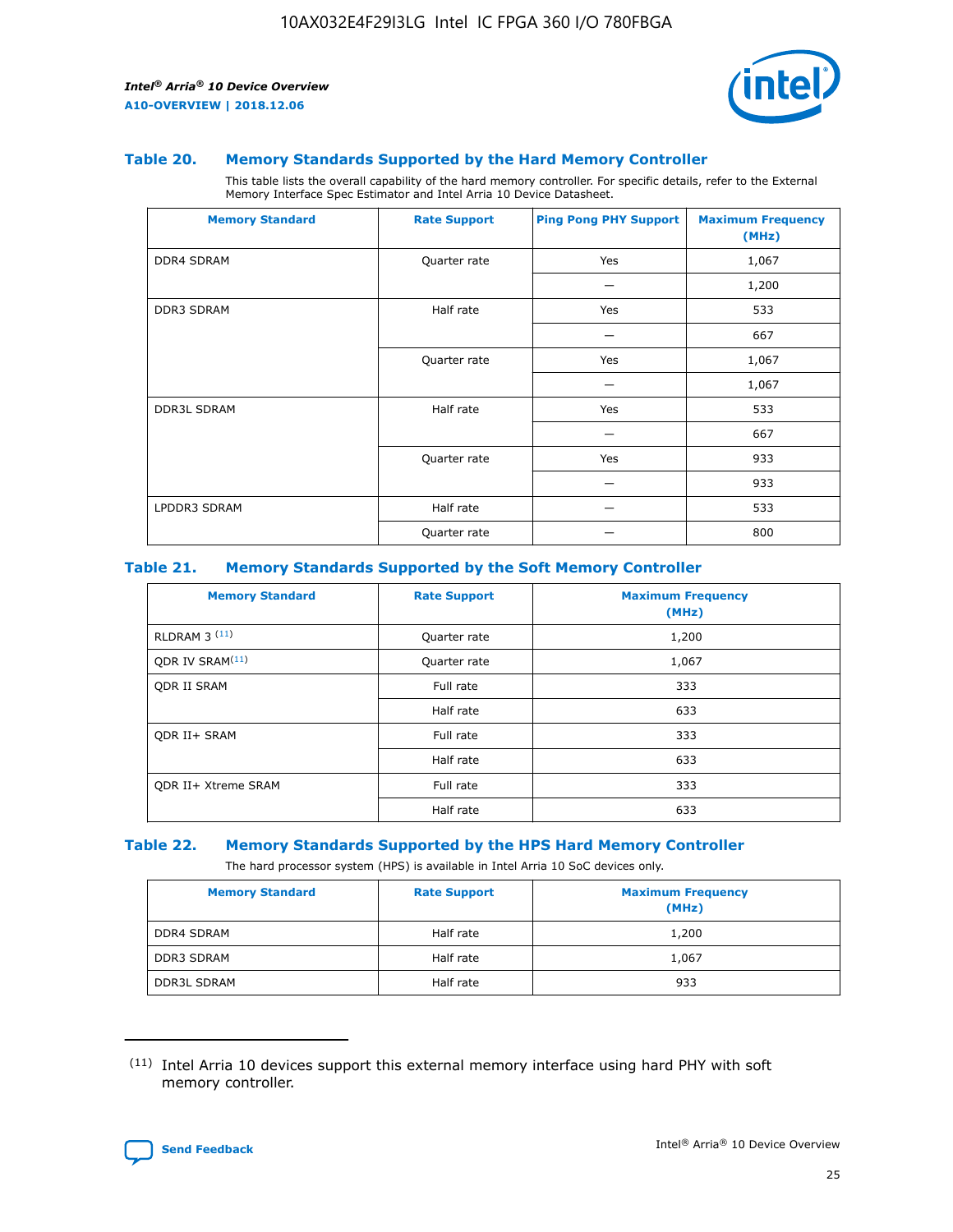

## **Related Information**

#### [Intel Arria 10 Device Datasheet](https://www.intel.com/content/www/us/en/programmable/documentation/mcn1413182292568.html#mcn1413182153340)

Lists the memory interface performance according to memory interface standards, rank or chip select configurations, and Intel Arria 10 device speed grades.

# **PCIe Gen1, Gen2, and Gen3 Hard IP**

Intel Arria 10 devices contain PCIe hard IP that is designed for performance and ease-of-use:

- Includes all layers of the PCIe stack—transaction, data link and physical layers.
- Supports PCIe Gen3, Gen2, and Gen1 Endpoint and Root Port in x1, x2, x4, or x8 lane configuration.
- Operates independently from the core logic—optional configuration via protocol (CvP) allows the PCIe link to power up and complete link training in less than 100 ms while the Intel Arria 10 device completes loading the programming file for the rest of the FPGA.
- Provides added functionality that makes it easier to support emerging features such as Single Root I/O Virtualization (SR-IOV) and optional protocol extensions.
- Provides improved end-to-end datapath protection using ECC.
- Supports FPGA configuration via protocol (CvP) using PCIe at Gen3, Gen2, or Gen1 speed.

#### **Related Information**

PCS Features on page 30

# **Enhanced PCS Hard IP for Interlaken and 10 Gbps Ethernet**

# **Interlaken Support**

The Intel Arria 10 enhanced PCS hard IP provides integrated Interlaken PCS supporting rates up to 25.8 Gbps per lane.

The Interlaken PCS is based on the proven functionality of the PCS developed for Intel's previous generation FPGAs, which demonstrated interoperability with Interlaken ASSP vendors and third-party IP suppliers. The Interlaken PCS is present in every transceiver channel in Intel Arria 10 devices.

## **Related Information**

PCS Features on page 30

# **10 Gbps Ethernet Support**

The Intel Arria 10 enhanced PCS hard IP supports 10GBASE-R PCS compliant with IEEE 802.3 10 Gbps Ethernet (10GbE). The integrated hard IP support for 10GbE and the 10 Gbps transceivers save external PHY cost, board space, and system power.

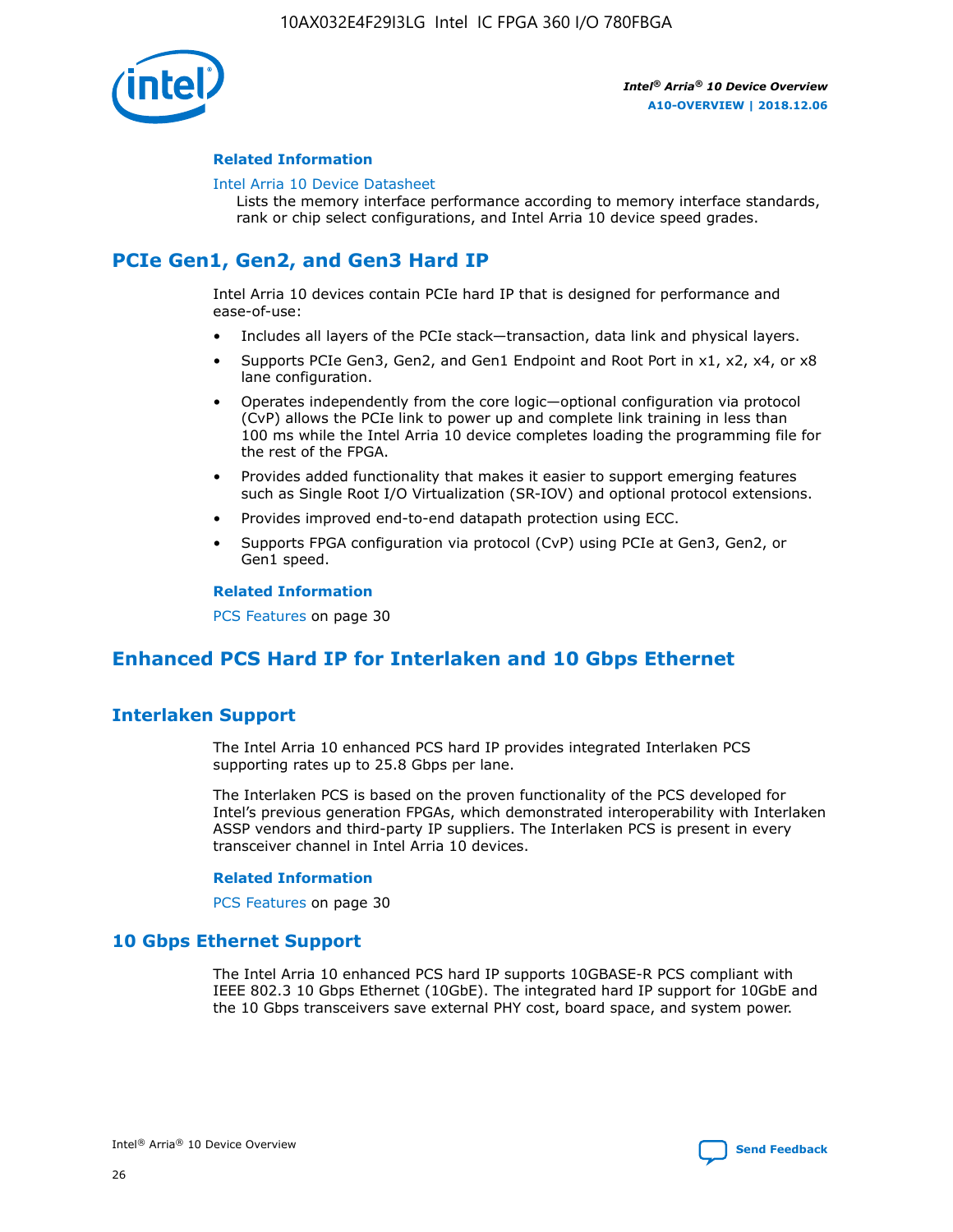

The scalable hard IP supports multiple independent 10GbE ports while using a single PLL for all the 10GBASE-R PCS instantiations, which saves on core logic resources and clock networks:

- Simplifies multiport 10GbE systems compared to XAUI interfaces that require an external XAUI-to-10G PHY.
- Incorporates Electronic Dispersion Compensation (EDC), which enables direct connection to standard 10 Gbps XFP and SFP+ pluggable optical modules.
- Supports backplane Ethernet applications and includes a hard 10GBASE-KR Forward Error Correction (FEC) circuit that you can use for 10 Gbps and 40 Gbps applications.

The 10 Gbps Ethernet PCS hard IP and 10GBASE-KR FEC are present in every transceiver channel.

#### **Related Information**

PCS Features on page 30

# **Low Power Serial Transceivers**

Intel Arria 10 FPGAs and SoCs include lowest power transceivers that deliver high bandwidth, throughput and low latency.

Intel Arria 10 devices deliver the industry's lowest power consumption per transceiver channel:

- 12.5 Gbps transceivers at as low as 242 mW
- 10 Gbps transceivers at as low as 168 mW
- 6 Gbps transceivers at as low as 117 mW

Intel Arria 10 transceivers support various data rates according to application:

- Chip-to-chip and chip-to-module applications—from 1 Gbps up to 25.8 Gbps
- Long reach and backplane applications—from 1 Gbps up to 12.5 with advanced adaptive equalization
- Critical power sensitive applications—from 1 Gbps up to 11.3 Gbps using lower power modes

The combination of 20 nm process technology and architectural advances provide the following benefits:

- Significant reduction in die area and power consumption
- Increase of up to two times in transceiver I/O density compared to previous generation devices while maintaining optimal signal integrity
- Up to 72 total transceiver channels—you can configure up to 6 of these channels to run as fast as 25.8 Gbps
- All channels feature continuous data rate support up to the maximum rated speed

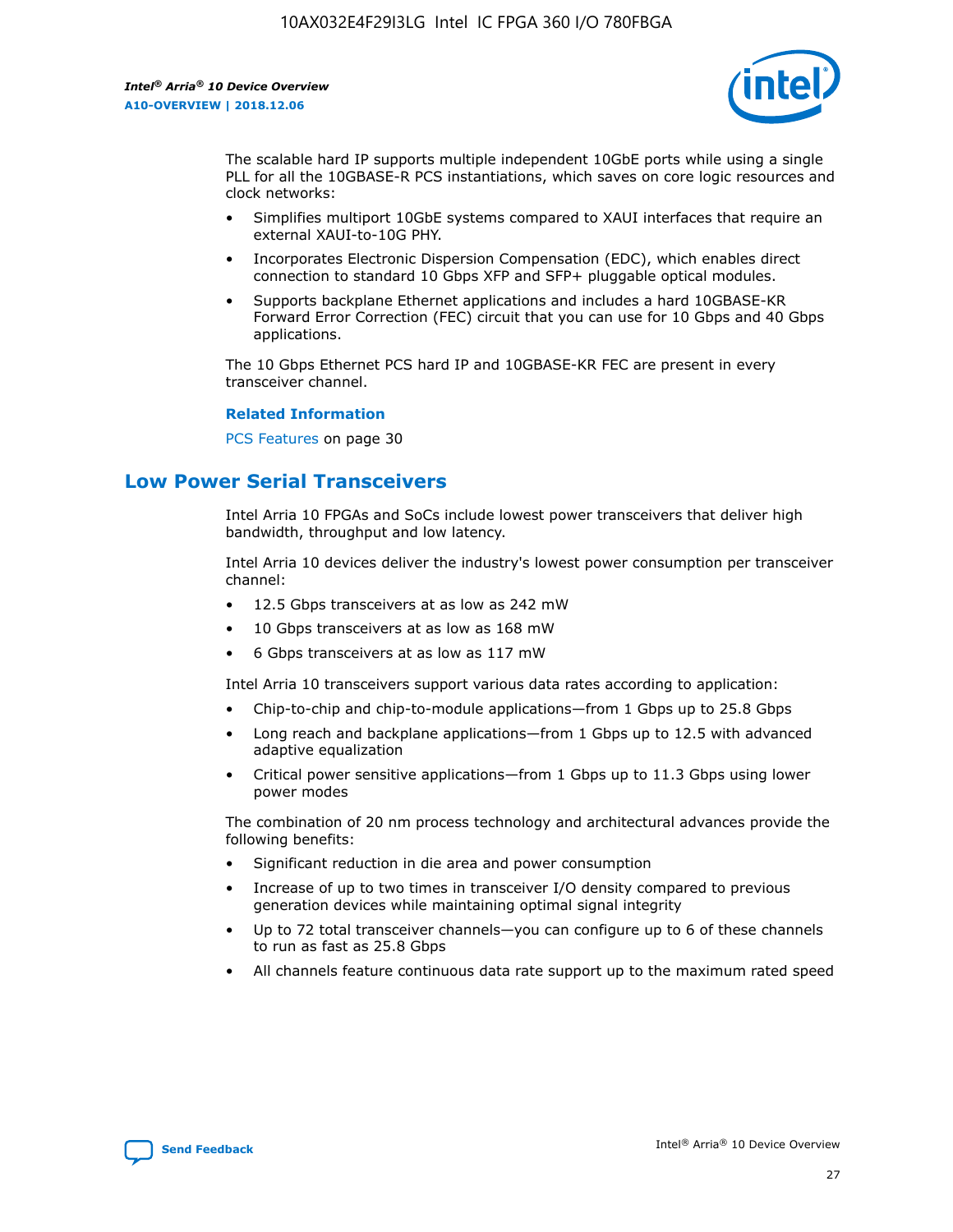

## Transceiver PMA TX/RX PCS ATX PLL Transceiver PMA TX/RX PCS fPLL Network Flexible Clock Distribution Network PCS Transceiver PMA TX/RX FPGA **Clock Distribution** Fabric PCS Transceiver PMA TX/RX ATX Flexible PLL PCS Transceiver PMA TX/RX ▲ fPLL Transceiver PMA TX/RX PCS 4

# **Figure 6. Intel Arria 10 Transceiver Block Architecture**

# **Transceiver Channels**

All transceiver channels feature a dedicated Physical Medium Attachment (PMA) and a hardened Physical Coding Sublayer (PCS).

- The PMA provides primary interfacing capabilities to physical channels.
- The PCS typically handles encoding/decoding, word alignment, and other preprocessing functions before transferring data to the FPGA core fabric.

A transceiver channel consists of a PMA and a PCS block. Most transceiver banks have 6 channels. There are some transceiver banks that contain only 3 channels.

A wide variety of bonded and non-bonded data rate configurations is possible using a highly configurable clock distribution network. Up to 80 independent transceiver data rates can be configured.

The following figures are graphical representations of top views of the silicon die, which correspond to reverse views for flip chip packages. Different Intel Arria 10 devices may have different floorplans than the ones shown in the figures.

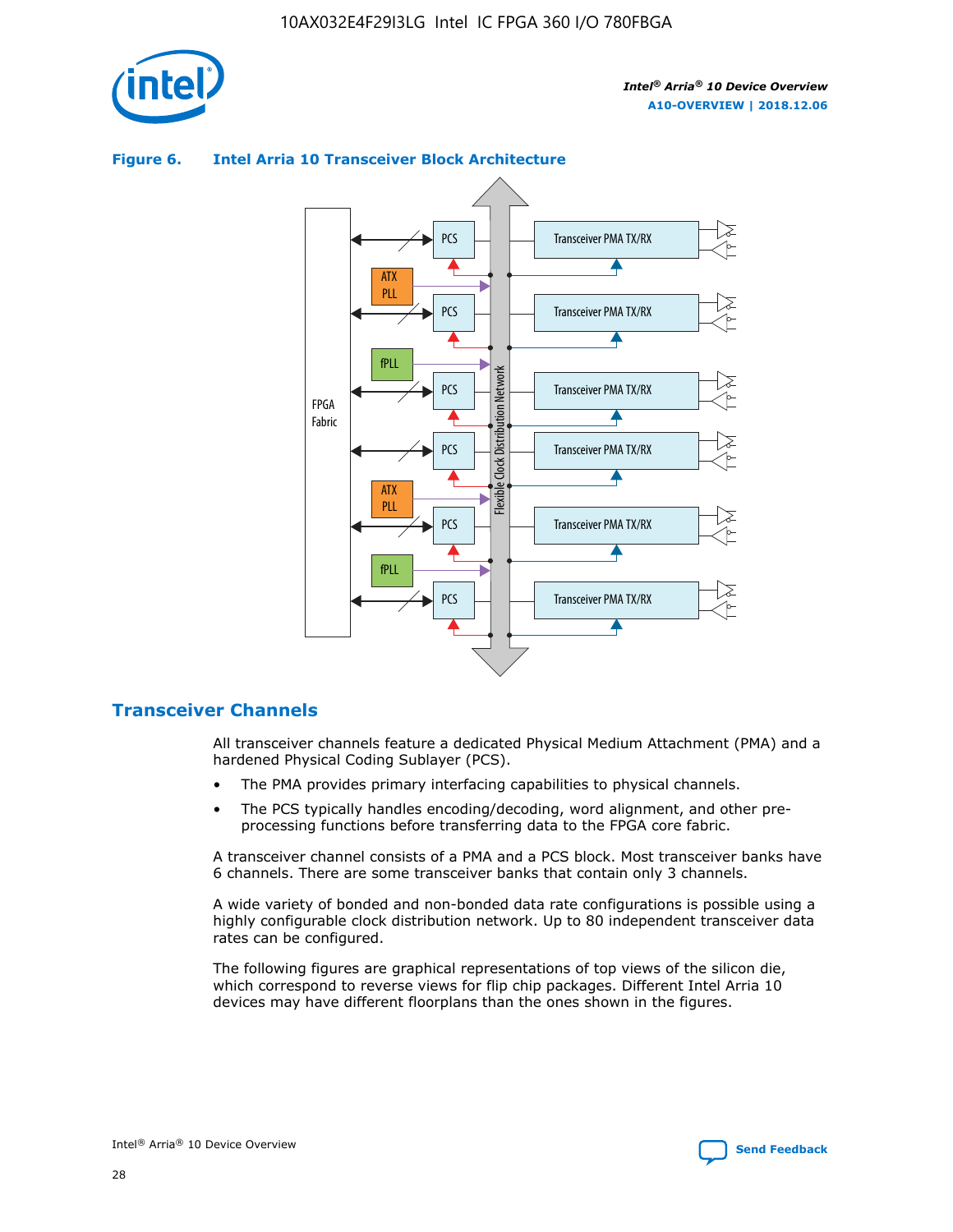

## **Figure 7. Device Chip Overview for Intel Arria 10 GX and GT Devices**



## **PMA Features**

Intel Arria 10 transceivers provide exceptional signal integrity at data rates up to 25.8 Gbps. Clocking options include ultra-low jitter ATX PLLs (LC tank based), clock multiplier unit (CMU) PLLs, and fractional PLLs.



Hard PCS Hard PCS Hard PCS Hard PCS

Transmi PLL fPLL ATX (LC) **Transmit** PLL

Transceiver PMA Transceiver PMA

Transceiver PMA Transceiver PMA

Unused transceiver chann can be used as additional transceiver transmit PLLs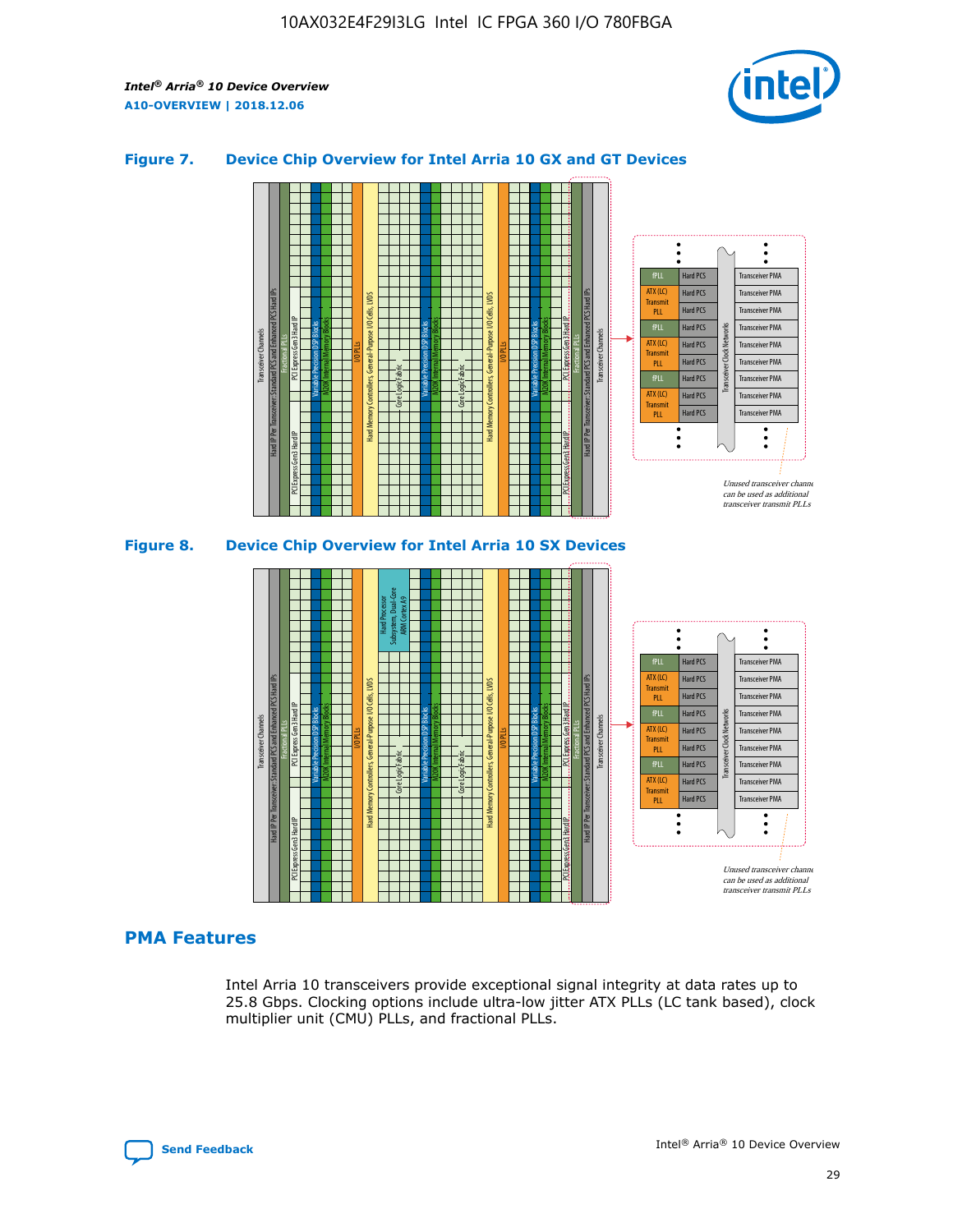

Each transceiver channel contains a channel PLL that can be used as the CMU PLL or clock data recovery (CDR) PLL. In CDR mode, the channel PLL recovers the receiver clock and data in the transceiver channel. Up to 80 independent data rates can be configured on a single Intel Arria 10 device.

## **Table 23. PMA Features of the Transceivers in Intel Arria 10 Devices**

| <b>Feature</b>                                             | <b>Capability</b>                                                                                                                                                                                                             |
|------------------------------------------------------------|-------------------------------------------------------------------------------------------------------------------------------------------------------------------------------------------------------------------------------|
| Chip-to-Chip Data Rates                                    | 1 Gbps to 17.4 Gbps (Intel Arria 10 GX devices)<br>1 Gbps to 25.8 Gbps (Intel Arria 10 GT devices)                                                                                                                            |
| <b>Backplane Support</b>                                   | Drive backplanes at data rates up to 12.5 Gbps                                                                                                                                                                                |
| <b>Optical Module Support</b>                              | SFP+/SFP, XFP, CXP, QSFP/QSFP28, CFP/CFP2/CFP4                                                                                                                                                                                |
| Cable Driving Support                                      | SFP+ Direct Attach, PCI Express over cable, eSATA                                                                                                                                                                             |
| Transmit Pre-Emphasis                                      | 4-tap transmit pre-emphasis and de-emphasis to compensate for system channel loss                                                                                                                                             |
| Continuous Time Linear<br>Equalizer (CTLE)                 | Dual mode, high-gain, and high-data rate, linear receive equalization to compensate for<br>system channel loss                                                                                                                |
| Decision Feedback Equalizer<br>(DFE)                       | 7-fixed and 4-floating tap DFE to equalize backplane channel loss in the presence of<br>crosstalk and noisy environments                                                                                                      |
| Variable Gain Amplifier                                    | Optimizes the signal amplitude prior to the CDR sampling and operates in fixed and<br>adaptive modes                                                                                                                          |
| Altera Digital Adaptive<br>Parametric Tuning (ADAPT)       | Fully digital adaptation engine to automatically adjust all link equalization parameters-<br>including CTLE, DFE, and variable gain amplifier blocks—that provide optimal link margin<br>without intervention from user logic |
| Precision Signal Integrity<br>Calibration Engine (PreSICE) | Hardened calibration controller to quickly calibrate all transceiver control parameters on<br>power-up, which provides the optimal signal integrity and jitter performance                                                    |
| Advanced Transmit (ATX)<br><b>PLL</b>                      | Low jitter ATX (LC tank based) PLLs with continuous tuning range to cover a wide range of<br>standard and proprietary protocols                                                                                               |
| <b>Fractional PLLs</b>                                     | On-chip fractional frequency synthesizers to replace on-board crystal oscillators and reduce<br>system cost                                                                                                                   |
| Digitally Assisted Analog<br><b>CDR</b>                    | Superior jitter tolerance with fast lock time                                                                                                                                                                                 |
| Dynamic Partial<br>Reconfiguration                         | Allows independent control of the Avalon memory-mapped interface of each transceiver<br>channel for the highest transceiver flexibility                                                                                       |
| Multiple PCS-PMA and PCS-<br>PLD interface widths          | 8-, 10-, 16-, 20-, 32-, 40-, or 64-bit interface widths for flexibility of deserialization width,<br>encoding, and reduced latency                                                                                            |

# **PCS Features**

This table summarizes the Intel Arria 10 transceiver PCS features. You can use the transceiver PCS to support a wide range of protocols ranging from 1 Gbps to 25.8 Gbps.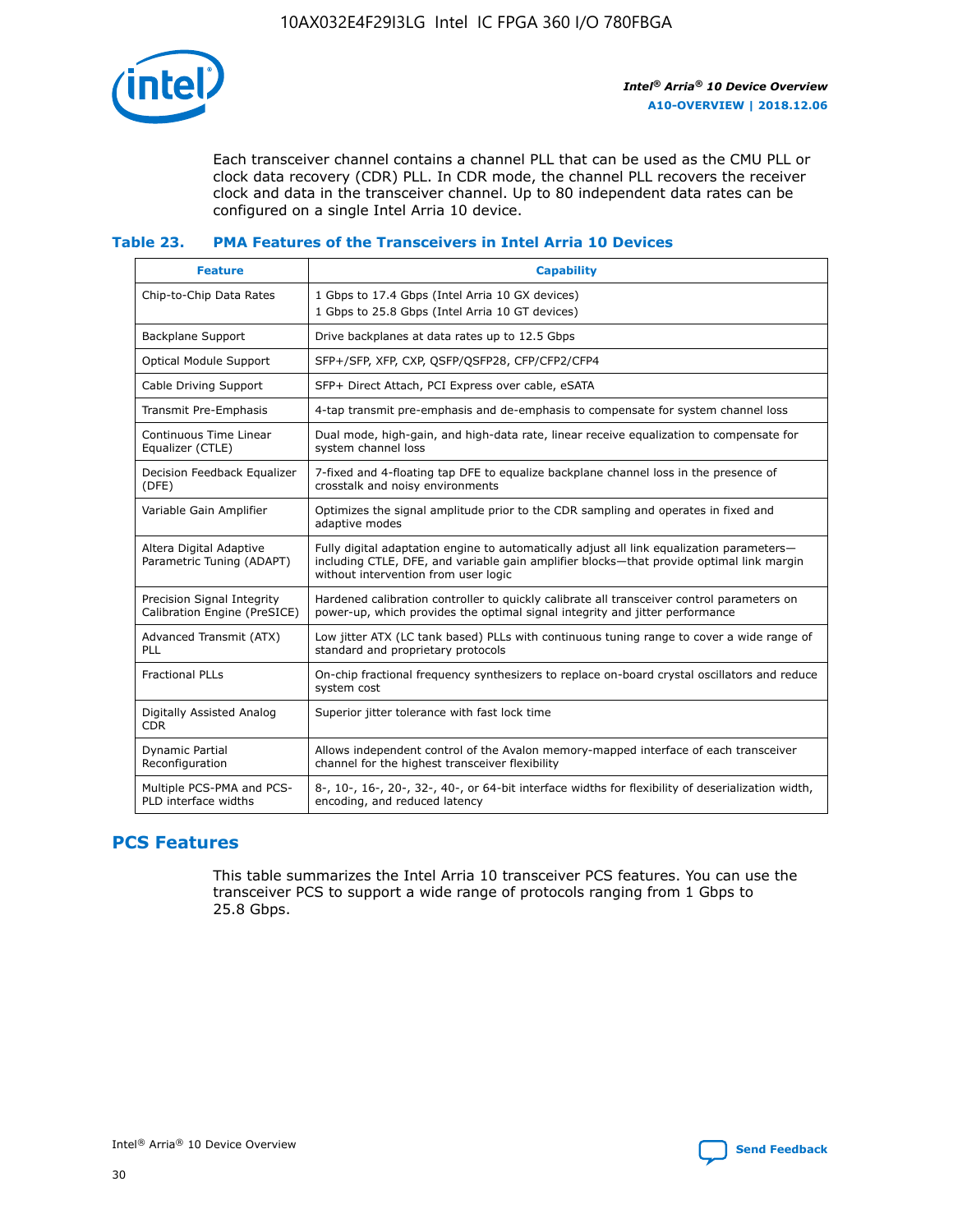

| <b>PCS</b>          | <b>Description</b>                                                                                                                                                                                                                                                                                                                                                                                             |
|---------------------|----------------------------------------------------------------------------------------------------------------------------------------------------------------------------------------------------------------------------------------------------------------------------------------------------------------------------------------------------------------------------------------------------------------|
| Standard PCS        | Operates at a data rate up to 12 Gbps<br>Supports protocols such as PCI-Express, CPRI 4.2+, GigE, IEEE 1588 in Hard PCS<br>Implements other protocols using Basic/Custom (Standard PCS) transceiver<br>configuration rules.                                                                                                                                                                                    |
| <b>Enhanced PCS</b> | Performs functions common to most serial data industry standards, such as word<br>alignment, encoding/decoding, and framing, before data is sent or received off-chip<br>through the PMA<br>• Handles data transfer to and from the FPGA fabric<br>Handles data transfer internally to and from the PMA<br>Provides frequency compensation<br>Performs channel bonding for multi-channel low skew applications |
| PCIe Gen3 PCS       | Supports the seamless switching of Data and Clock between the Gen1, Gen2, and Gen3<br>data rates<br>Provides support for PIPE 3.0 features<br>Supports the PIPE interface with the Hard IP enabled, as well as with the Hard IP<br>bypassed                                                                                                                                                                    |

#### **Related Information**

- PCIe Gen1, Gen2, and Gen3 Hard IP on page 26
- Interlaken Support on page 26
- 10 Gbps Ethernet Support on page 26

# **PCS Protocol Support**

This table lists some of the protocols supported by the Intel Arria 10 transceiver PCS. For more information about the blocks in the transmitter and receiver data paths, refer to the related information.

| <b>Protocol</b>                                 | <b>Data Rate</b><br>(Gbps) | <b>Transceiver IP</b>       | <b>PCS Support</b>                      |
|-------------------------------------------------|----------------------------|-----------------------------|-----------------------------------------|
| PCIe Gen3 x1, x2, x4, x8                        | 8.0                        | Native PHY (PIPE)           | Standard PCS and PCIe<br>Gen3 PCS       |
| PCIe Gen2 x1, x2, x4, x8                        | 5.0                        | Native PHY (PIPE)           | <b>Standard PCS</b>                     |
| PCIe Gen1 x1, x2, x4, x8                        | 2.5                        | Native PHY (PIPE)           | Standard PCS                            |
| 1000BASE-X Gigabit Ethernet                     | 1.25                       | Native PHY                  | <b>Standard PCS</b>                     |
| 1000BASE-X Gigabit Ethernet with<br>IEEE 1588v2 | 1.25                       | Native PHY                  | Standard PCS                            |
| 10GBASE-R                                       | 10.3125                    | Native PHY                  | <b>Enhanced PCS</b>                     |
| 10GBASE-R with IEEE 1588v2                      | 10.3125                    | Native PHY                  | <b>Enhanced PCS</b>                     |
| 10GBASE-R with KR FEC                           | 10.3125                    | Native PHY                  | <b>Enhanced PCS</b>                     |
| 10GBASE-KR and 1000BASE-X                       | 10.3125                    | 1G/10GbE and 10GBASE-KR PHY | Standard PCS and<br><b>Enhanced PCS</b> |
| Interlaken (CEI-6G/11G)                         | 3.125 to 17.4              | Native PHY                  | <b>Enhanced PCS</b>                     |
| SFI-S/SFI-5.2                                   | 11.2                       | Native PHY                  | <b>Enhanced PCS</b>                     |
| $10G$ SDI                                       | 10.692                     | Native PHY                  | <b>Enhanced PCS</b>                     |
|                                                 |                            |                             | continued                               |

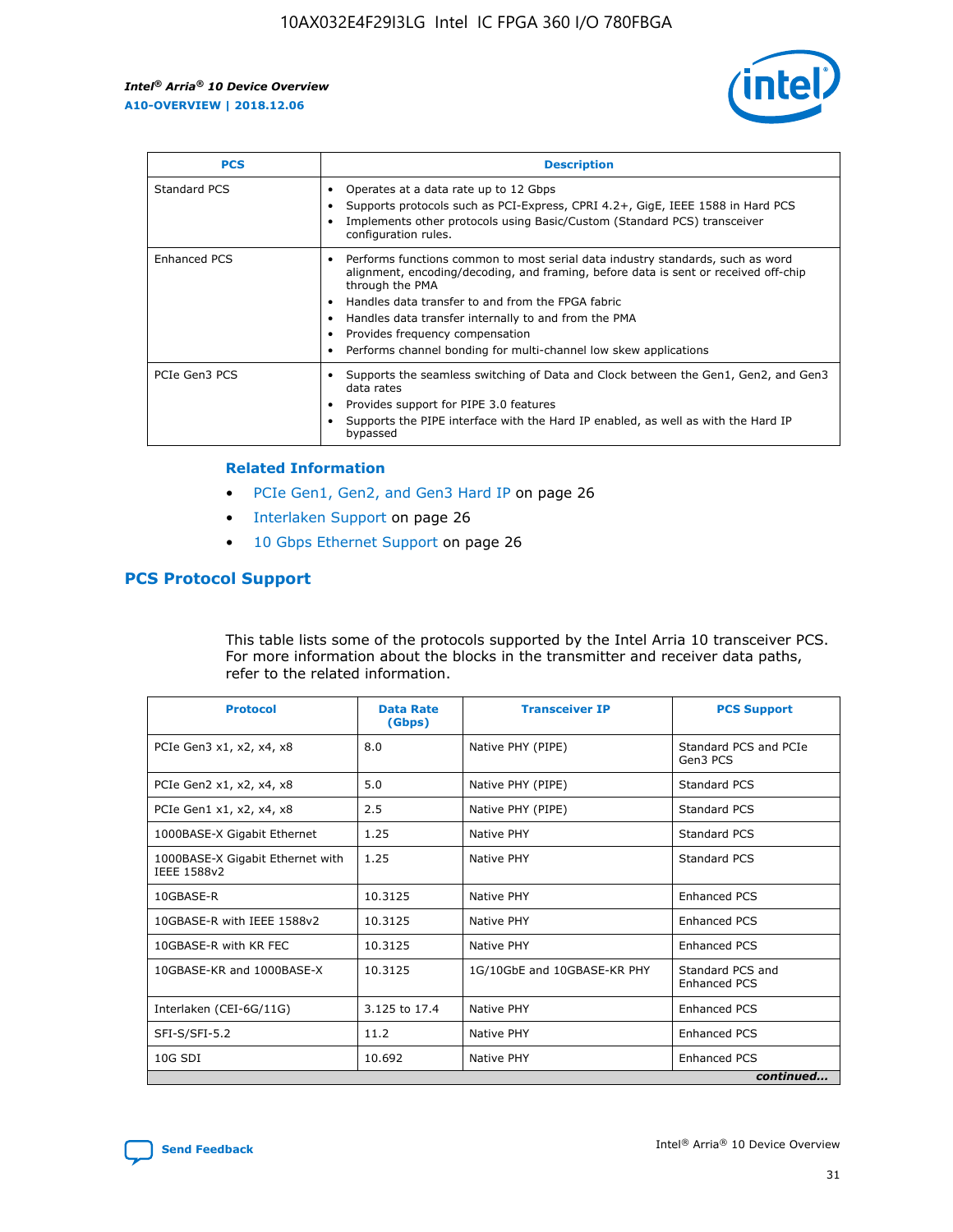

| <b>Protocol</b>      | <b>Data Rate</b><br>(Gbps) | <b>Transceiver IP</b> | <b>PCS Support</b> |
|----------------------|----------------------------|-----------------------|--------------------|
| CPRI 6.0 (64B/66B)   | 0.6144 to<br>10.1376       | Native PHY            | Enhanced PCS       |
| CPRI 4.2 (8B/10B)    | 0.6144 to<br>9.8304        | Native PHY            | Standard PCS       |
| OBSAI RP3 v4.2       | 0.6144 to 6.144            | Native PHY            | Standard PCS       |
| SD-SDI/HD-SDI/3G-SDI | $0.143(12)$ to<br>2.97     | Native PHY            | Standard PCS       |

## **Related Information**

#### [Intel Arria 10 Transceiver PHY User Guide](https://www.intel.com/content/www/us/en/programmable/documentation/nik1398707230472.html#nik1398707091164)

Provides more information about the supported transceiver protocols and PHY IP, the PMA architecture, and the standard, enhanced, and PCIe Gen3 PCS architecture.

# **SoC with Hard Processor System**

Each SoC device combines an FPGA fabric and a hard processor system (HPS) in a single device. This combination delivers the flexibility of programmable logic with the power and cost savings of hard IP in these ways:

- Reduces board space, system power, and bill of materials cost by eliminating a discrete embedded processor
- Allows you to differentiate the end product in both hardware and software, and to support virtually any interface standard
- Extends the product life and revenue through in-field hardware and software updates

<sup>(12)</sup> The 0.143 Gbps data rate is supported using oversampling of user logic that you must implement in the FPGA fabric.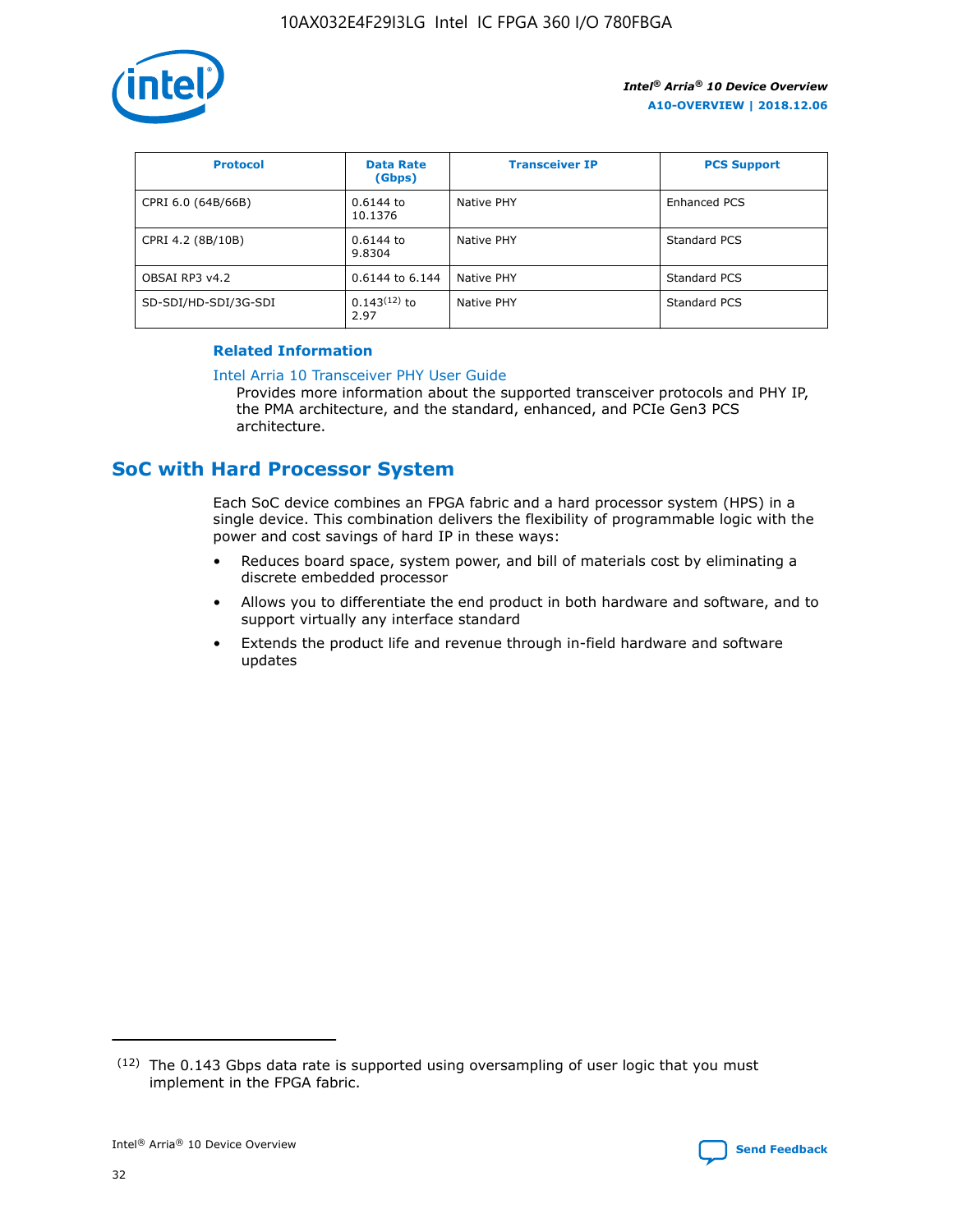

#### **Figure 9. HPS Block Diagram**

This figure shows a block diagram of the HPS with the dual ARM Cortex-A9 MPCore processor.



# **Key Advantages of 20-nm HPS**

The 20-nm HPS strikes a balance between enabling maximum software compatibility with 28-nm SoCs while still improving upon the 28-nm HPS architecture. These improvements address the requirements of the next generation target markets such as wireless and wireline communications, compute and storage equipment, broadcast and military in terms of performance, memory bandwidth, connectivity via backplane and security.

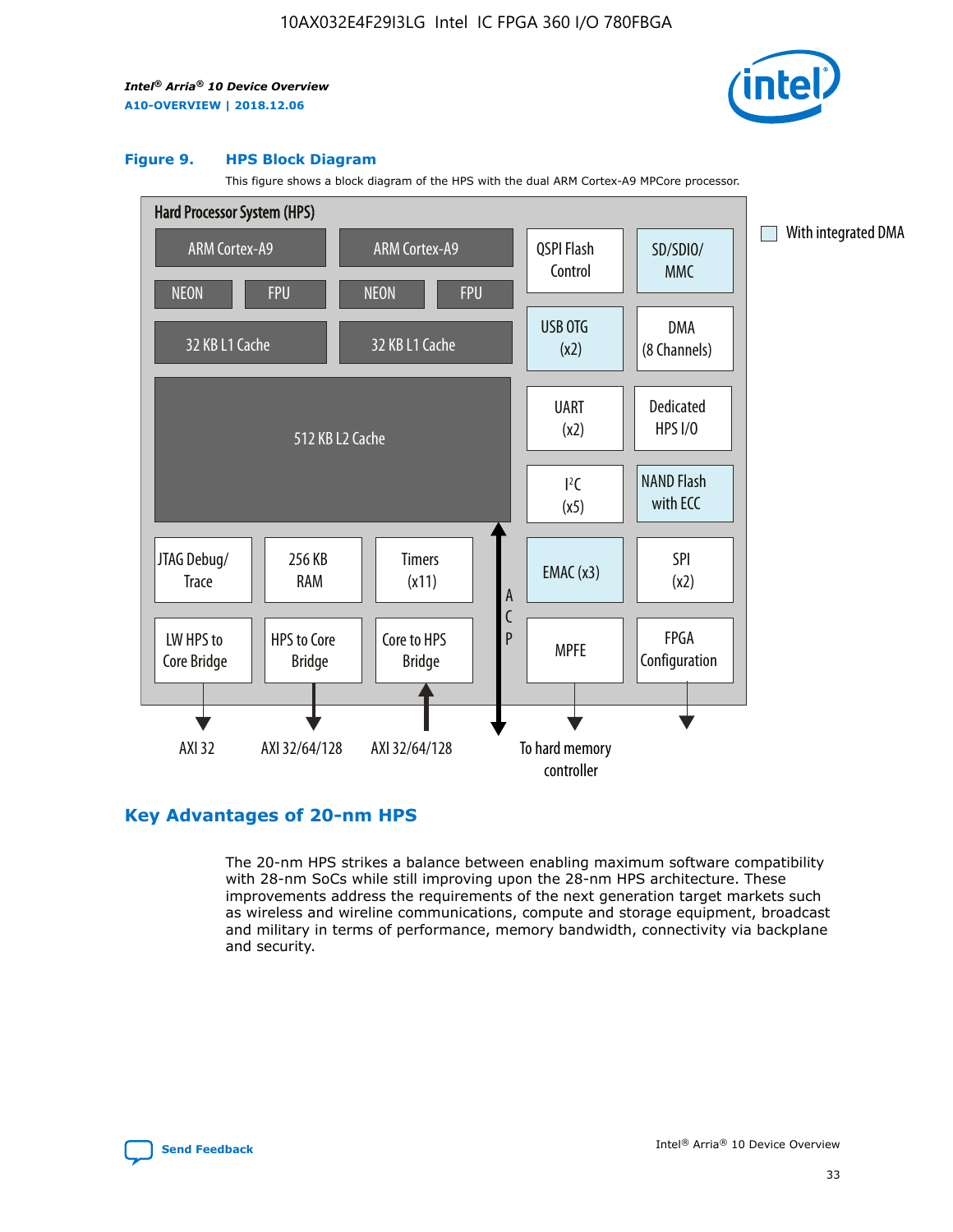

## **Table 24. Improvements in 20 nm HPS**

This table lists the key improvements of the 20 nm HPS compared to the 28 nm HPS.

| Advantages/<br><b>Improvements</b>                          | <b>Description</b>                                                                                                                                                                                                                                                                                                                                                                                                                                                                                                                                                                                                                                                                                                                                     |
|-------------------------------------------------------------|--------------------------------------------------------------------------------------------------------------------------------------------------------------------------------------------------------------------------------------------------------------------------------------------------------------------------------------------------------------------------------------------------------------------------------------------------------------------------------------------------------------------------------------------------------------------------------------------------------------------------------------------------------------------------------------------------------------------------------------------------------|
| Increased performance and<br>overdrive capability           | While the nominal processor frequency is 1.2 GHz, the 20 nm HPS offers an "overdrive"<br>feature which enables a higher processor operating frequency. This requires a higher supply<br>voltage value that is unique to the HPS and may require a separate regulator.                                                                                                                                                                                                                                                                                                                                                                                                                                                                                  |
| Increased processor memory<br>bandwidth and DDR4<br>support | Up to 64-bit DDR4 memory at 2,400 Mbps support is available for the processor. The hard<br>memory controller for the HPS comprises a multi-port front end that manages connections<br>to a single port memory controller. The multi-port front end allows logic core and the HPS<br>to share ports and thereby the available bandwidth of the memory controller.                                                                                                                                                                                                                                                                                                                                                                                       |
| Flexible I/O sharing                                        | An advanced I/O pin muxing scheme allows improved sharing of I/O between the HPS and<br>the core logic. The following types of I/O are available for SoC:<br>17 dedicated I/Os-physically located inside the HPS block and are not accessible to<br>logic within the core. The 17 dedicated I/Os are used for HPS clock, resets, and<br>interfacing with boot devices, QSPI, and SD/MMC.<br>48 direct shared I/O-located closest to the HPS block and are ideal for high speed HPS<br>$\bullet$<br>peripherals such as EMAC, USB, and others. There is one bank of 48 I/Os that supports<br>direct sharing where the 48 I/Os can be shared 12 I/Os at a time.                                                                                          |
|                                                             | Standard (shared) I/O-all standard I/Os can be shared by the HPS peripherals and any<br>logic within the core. For designs where more than 48 I/Os are required to fully use all<br>the peripherals in the HPS, these I/Os can be connected through the core logic.                                                                                                                                                                                                                                                                                                                                                                                                                                                                                    |
| <b>EMAC</b> core                                            | Three EMAC cores are available in the HPS. The EMAC cores enable an application to<br>support two redundant Ethernet connections; for example, backplane, or two EMAC cores<br>for managing IEEE 1588 time stamp information while allowing a third EMAC core for debug<br>and configuration. All three EMACs can potentially share the same time stamps, simplifying<br>the 1588 time stamping implementation. A new serial time stamp interface allows core<br>logic to access and read the time stamp values. The integrated EMAC controllers can be<br>connected to external Ethernet PHY through the provided MDIO or I <sup>2</sup> C interface.                                                                                                 |
| On-chip memory                                              | The on-chip memory is updated to 256 KB support and can support larger data sets and<br>real time algorithms.                                                                                                                                                                                                                                                                                                                                                                                                                                                                                                                                                                                                                                          |
| <b>ECC</b> enhancements                                     | Improvements in L2 Cache ECC management allow identification of errors down to the<br>address level. ECC enhancements also enable improved error injection and status reporting<br>via the introduction of new memory mapped access to syndrome and data signals.                                                                                                                                                                                                                                                                                                                                                                                                                                                                                      |
| HPS to FPGA Interconnect<br><b>Backbone</b>                 | Although the HPS and the Logic Core can operate independently, they are tightly coupled<br>via a high-bandwidth system interconnect built from high-performance ARM AMBA AXI bus<br>bridges. IP bus masters in the FPGA fabric have access to HPS bus slaves via the FPGA-to-<br>HPS interconnect. Similarly, HPS bus masters have access to bus slaves in the core fabric<br>via the HPS-to-FPGA bridge. Both bridges are AMBA AXI-3 compliant and support<br>simultaneous read and write transactions. Up to three masters within the core fabric can<br>share the HPS SDRAM controller with the processor. Additionally, the processor can be used<br>to configure the core fabric under program control via a dedicated 32-bit configuration port. |
| FPGA configuration and HPS<br>booting                       | The FPGA fabric and HPS in the SoCs are powered independently. You can reduce the clock<br>frequencies or gate the clocks to reduce dynamic power.<br>You can configure the FPGA fabric and boot the HPS independently, in any order, providing<br>you with more design flexibility.                                                                                                                                                                                                                                                                                                                                                                                                                                                                   |
| Security                                                    | New security features have been introduced for anti-tamper management, secure boot,<br>encryption (AES), and authentication (SHA).                                                                                                                                                                                                                                                                                                                                                                                                                                                                                                                                                                                                                     |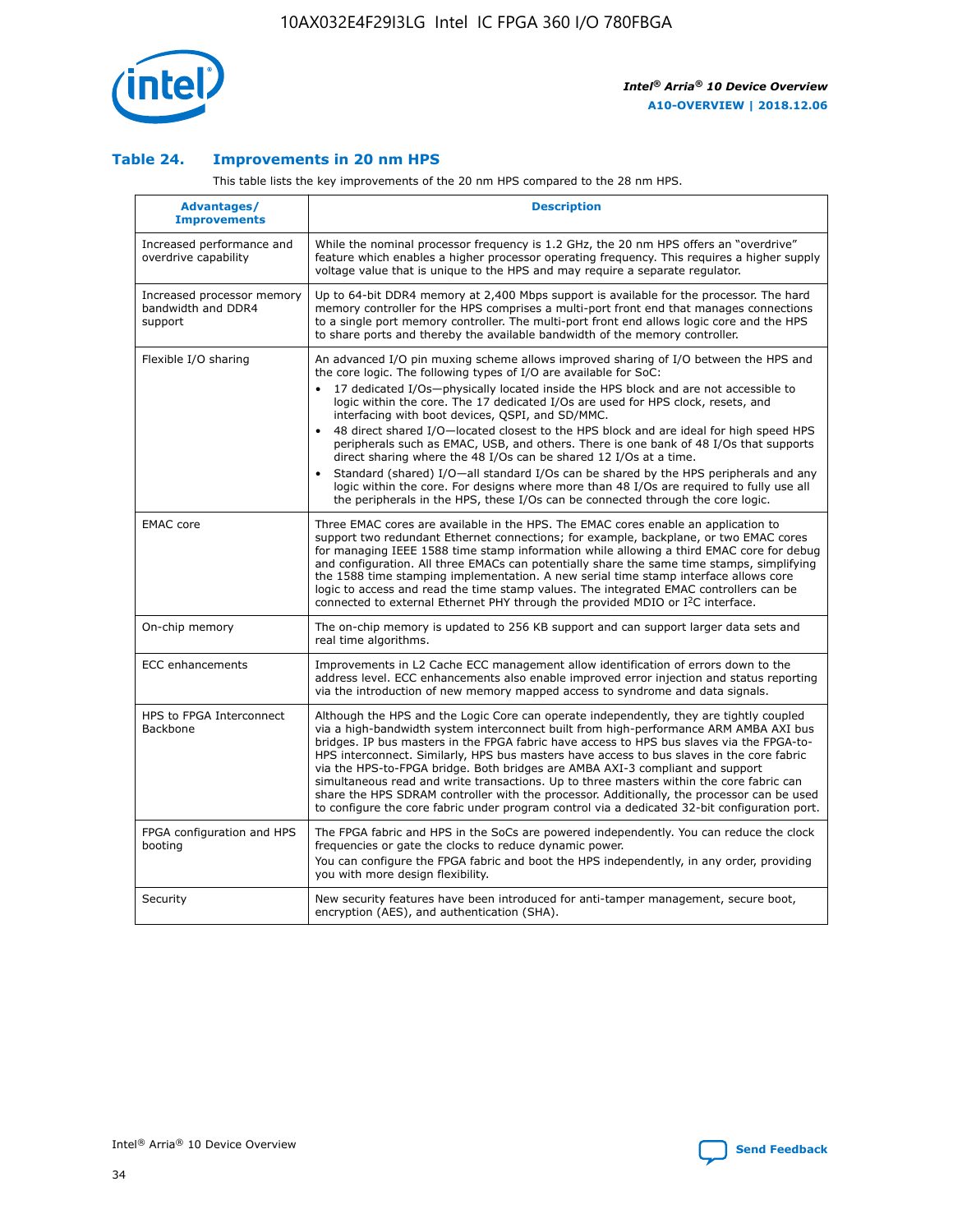

# **Features of the HPS**

The HPS has the following features:

- 1.2-GHz, dual-core ARM Cortex-A9 MPCore processor with up to 1.5-GHz via overdrive
	- ARMv7-A architecture that runs 32-bit ARM instructions, 16-bit and 32-bit Thumb instructions, and 8-bit Java byte codes in Jazelle style
	- Superscalar, variable length, out-of-order pipeline with dynamic branch prediction
	- Instruction Efficiency 2.5 MIPS/MHz, which provides total performance of 7500 MIPS at 1.5 GHz
- Each processor core includes:
	- 32 KB of L1 instruction cache, 32 KB of L1 data cache
	- Single- and double-precision floating-point unit and NEON media engine
	- CoreSight debug and trace technology
	- Snoop Control Unit (SCU) and Acceleration Coherency Port (ACP)
- 512 KB of shared L2 cache
- 256 KB of scratch RAM
- Hard memory controller with support for DDR3, DDR4 and optional error correction code (ECC) support
- Multiport Front End (MPFE) Scheduler interface to the hard memory controller
- 8-channel direct memory access (DMA) controller
- QSPI flash controller with SIO, DIO, QIO SPI Flash support
- NAND flash controller (ONFI 1.0 or later) with DMA and ECC support, updated to support 8 and 16-bit Flash devices and new command DMA to offload CPU for fast power down recovery
- Updated SD/SDIO/MMC controller to eMMC 4.5 with DMA with CE-ATA digital command support
- 3 10/100/1000 Ethernet media access control (MAC) with DMA
- 2 USB On-the-Go (OTG) controllers with DMA
- $\bullet$  5 I<sup>2</sup>C controllers (3 can be used by EMAC for MIO to external PHY)
- 2 UART 16550 Compatible controllers
- 4 serial peripheral interfaces (SPI) (2 Master, 2 Slaves)
- 62 programmable general-purpose I/Os, which includes 48 direct share I/Os that allows the HPS peripherals to connect directly to the FPGA I/Os
- 7 general-purpose timers
- 4 watchdog timers
- Anti-tamper, Secure Boot, Encryption (AES) and Authentication (SHA)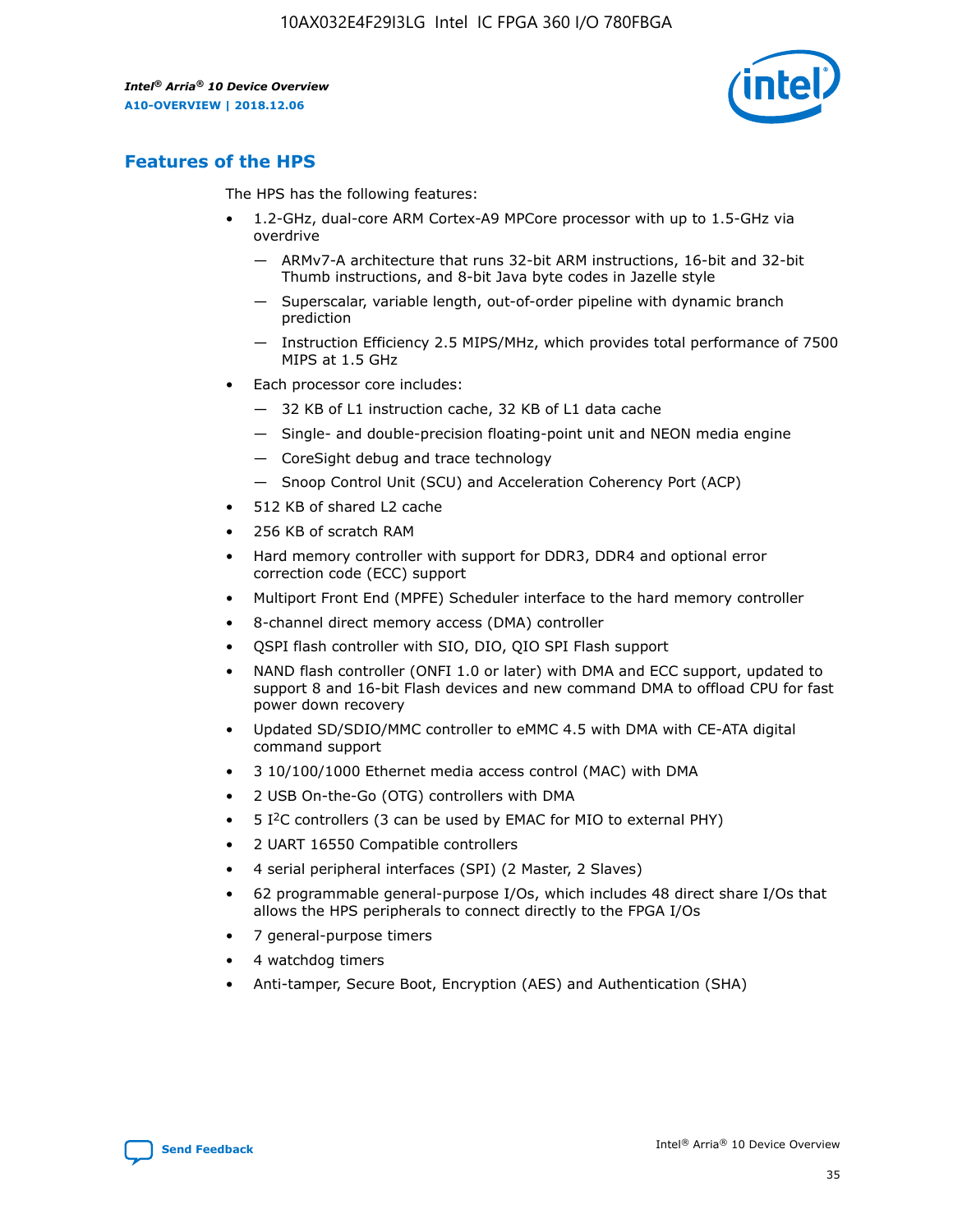

# **System Peripherals and Debug Access Port**

Each Ethernet MAC, USB OTG, NAND flash controller, and SD/MMC controller module has an integrated DMA controller. For modules without an integrated DMA controller, an additional DMA controller module provides up to eight channels of high-bandwidth data transfers. Peripherals that communicate off-chip are multiplexed with other peripherals at the HPS pin level. This allows you to choose which peripherals interface with other devices on your PCB.

The debug access port provides interfaces to industry standard JTAG debug probes and supports ARM CoreSight debug and core traces to facilitate software development.

#### **HPS–FPGA AXI Bridges**

The HPS–FPGA bridges, which support the Advanced Microcontroller Bus Architecture (AMBA) Advanced eXtensible Interface (AXI™) specifications, consist of the following bridges:

- FPGA-to-HPS AMBA AXI bridge—a high-performance bus supporting 32, 64, and 128 bit data widths that allows the FPGA fabric to issue transactions to slaves in the HPS.
- HPS-to-FPGA Avalon/AMBA AXI bridge—a high-performance bus supporting 32, 64, and 128 bit data widths that allows the HPS to issue transactions to slaves in the FPGA fabric.
- Lightweight HPS-to-FPGA AXI bridge—a lower latency 32 bit width bus that allows the HPS to issue transactions to soft peripherals in the FPGA fabric. This bridge is primarily used for control and status register (CSR) accesses to peripherals in the FPGA fabric.

The HPS–FPGA AXI bridges allow masters in the FPGA fabric to communicate with slaves in the HPS logic, and vice versa. For example, the HPS-to-FPGA AXI bridge allows you to share memories instantiated in the FPGA fabric with one or both microprocessors in the HPS, while the FPGA-to-HPS AXI bridge allows logic in the FPGA fabric to access the memory and peripherals in the HPS.

Each HPS–FPGA bridge also provides asynchronous clock crossing for data transferred between the FPGA fabric and the HPS.

#### **HPS SDRAM Controller Subsystem**

The HPS SDRAM controller subsystem contains a multiport SDRAM controller and DDR PHY that are shared between the FPGA fabric (through the FPGA-to-HPS SDRAM interface), the level 2 (L2) cache, and the level 3 (L3) system interconnect. The FPGA-to-HPS SDRAM interface supports AMBA AXI and Avalon® Memory-Mapped (Avalon-MM) interface standards, and provides up to six individual ports for access by masters implemented in the FPGA fabric.

The HPS SDRAM controller supports up to 3 masters (command ports), 3x 64-bit read data ports and 3x 64-bit write data ports.

To maximize memory performance, the SDRAM controller subsystem supports command and data reordering, deficit round-robin arbitration with aging, and high-priority bypass features.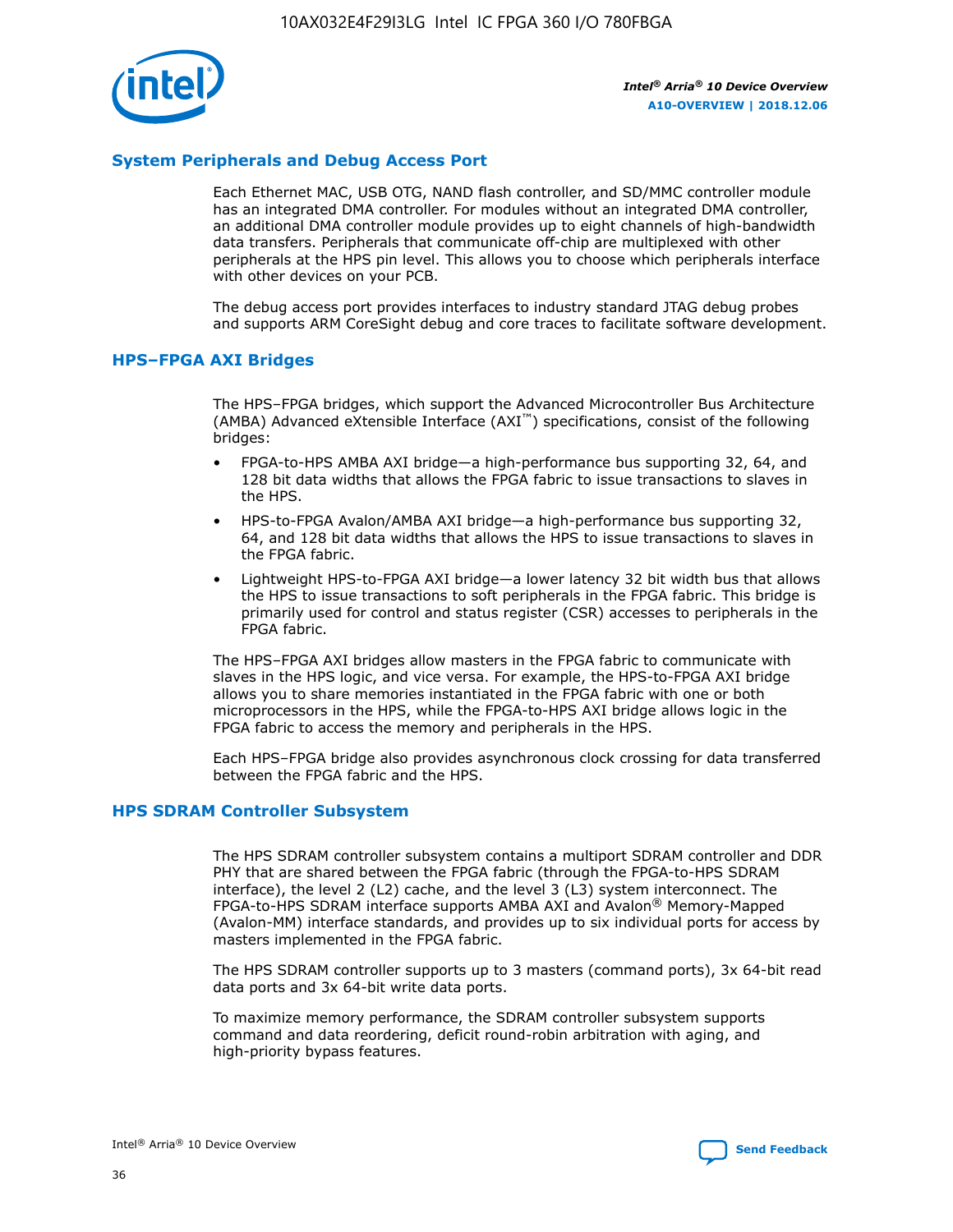

# **FPGA Configuration and HPS Booting**

The FPGA fabric and HPS in the SoC FPGA must be powered at the same time. You can reduce the clock frequencies or gate the clocks to reduce dynamic power.

Once powered, the FPGA fabric and HPS can be configured independently thus providing you with more design flexibility:

- You can boot the HPS independently. After the HPS is running, the HPS can fully or partially reconfigure the FPGA fabric at any time under software control. The HPS can also configure other FPGAs on the board through the FPGA configuration controller.
- Configure the FPGA fabric first, and then boot the HPS from memory accessible to the FPGA fabric.

# **Hardware and Software Development**

For hardware development, you can configure the HPS and connect your soft logic in the FPGA fabric to the HPS interfaces using the Platform Designer system integration tool in the Intel Quartus Prime software.

For software development, the ARM-based SoC FPGA devices inherit the rich software development ecosystem available for the ARM Cortex-A9 MPCore processor. The software development process for Intel SoC FPGAs follows the same steps as those for other SoC devices from other manufacturers. Support for Linux\*, VxWorks\*, and other operating systems are available for the SoC FPGAs. For more information on the operating systems support availability, contact the Intel FPGA sales team.

You can begin device-specific firmware and software development on the Intel SoC FPGA Virtual Target. The Virtual Target is a fast PC-based functional simulation of a target development system—a model of a complete development board. The Virtual Target enables the development of device-specific production software that can run unmodified on actual hardware.

# **Dynamic and Partial Reconfiguration**

The Intel Arria 10 devices support dynamic and partial reconfiguration. You can use dynamic and partial reconfiguration simultaneously to enable seamless reconfiguration of both the device core and transceivers.

# **Dynamic Reconfiguration**

You can reconfigure the PMA and PCS blocks while the device continues to operate. This feature allows you to change the data rates, protocol, and analog settings of a channel in a transceiver bank without affecting on-going data transfer in other transceiver banks. This feature is ideal for applications that require dynamic multiprotocol or multirate support.

# **Partial Reconfiguration**

Using partial reconfiguration, you can reconfigure some parts of the device while keeping the device in operation.

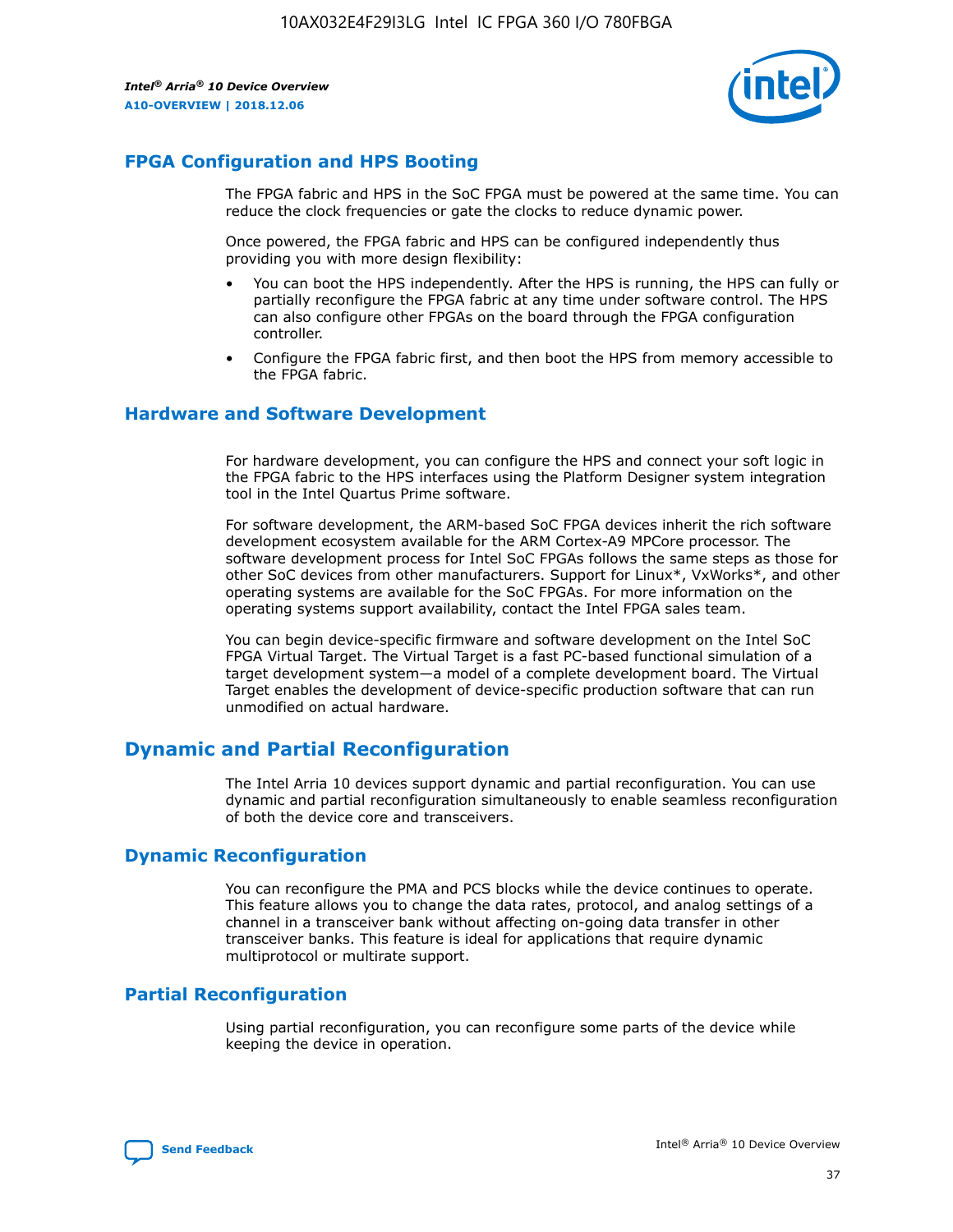

Instead of placing all device functions in the FPGA fabric, you can store some functions that do not run simultaneously in external memory and load them only when required. This capability increases the effective logic density of the device, and lowers cost and power consumption.

In the Intel solution, you do not have to worry about intricate device architecture to perform a partial reconfiguration. The partial reconfiguration capability is built into the Intel Quartus Prime design software, making such time-intensive task simple.

Intel Arria 10 devices support partial reconfiguration in the following configuration options:

- Using an internal host:
	- All supported configuration modes where the FPGA has access to external memory devices such as serial and parallel flash memory.
	- Configuration via Protocol [CvP (PCIe)]
- Using an external host—passive serial (PS), fast passive parallel (FPP) x8, FPP x16, and FPP x32 I/O interface.

# **Enhanced Configuration and Configuration via Protocol**

## **Table 25. Configuration Schemes and Features of Intel Arria 10 Devices**

Intel Arria 10 devices support 1.8 V programming voltage and several configuration schemes.

| <b>Scheme</b>                                                          | <b>Data</b><br><b>Width</b> | <b>Max Clock</b><br>Rate<br>(MHz) | <b>Max Data</b><br>Rate<br>(Mbps)<br>(13) | <b>Decompression</b> | <b>Design</b><br>Security <sup>(1</sup><br>4) | <b>Partial</b><br>Reconfiguration<br>(15) | <b>Remote</b><br><b>System</b><br><b>Update</b> |
|------------------------------------------------------------------------|-----------------------------|-----------------------------------|-------------------------------------------|----------------------|-----------------------------------------------|-------------------------------------------|-------------------------------------------------|
| <b>JTAG</b>                                                            | 1 bit                       | 33                                | 33                                        |                      |                                               | Yes <sup>(16)</sup>                       |                                                 |
| Active Serial (AS)<br>through the<br>EPCO-L<br>configuration<br>device | 1 bit,<br>4 bits            | 100                               | 400                                       | Yes                  | Yes                                           | $Y_{PS}(16)$                              | Yes                                             |
| Passive serial (PS)<br>through CPLD or<br>external<br>microcontroller  | 1 bit                       | 100                               | 100                                       | Yes                  | Yes                                           | Yes(16)                                   | Parallel<br>Flash<br>Loader<br>(PFL) IP<br>core |
|                                                                        |                             |                                   |                                           |                      |                                               |                                           | continued                                       |

<sup>(13)</sup> Enabling either compression or design security features affects the maximum data rate. Refer to the Intel Arria 10 Device Datasheet for more information.

<sup>(14)</sup> Encryption and compression cannot be used simultaneously.

 $<sup>(15)</sup>$  Partial reconfiguration is an advanced feature of the device family. If you are interested in</sup> using partial reconfiguration, contact Intel for support.

 $(16)$  Partial configuration can be performed only when it is configured as internal host.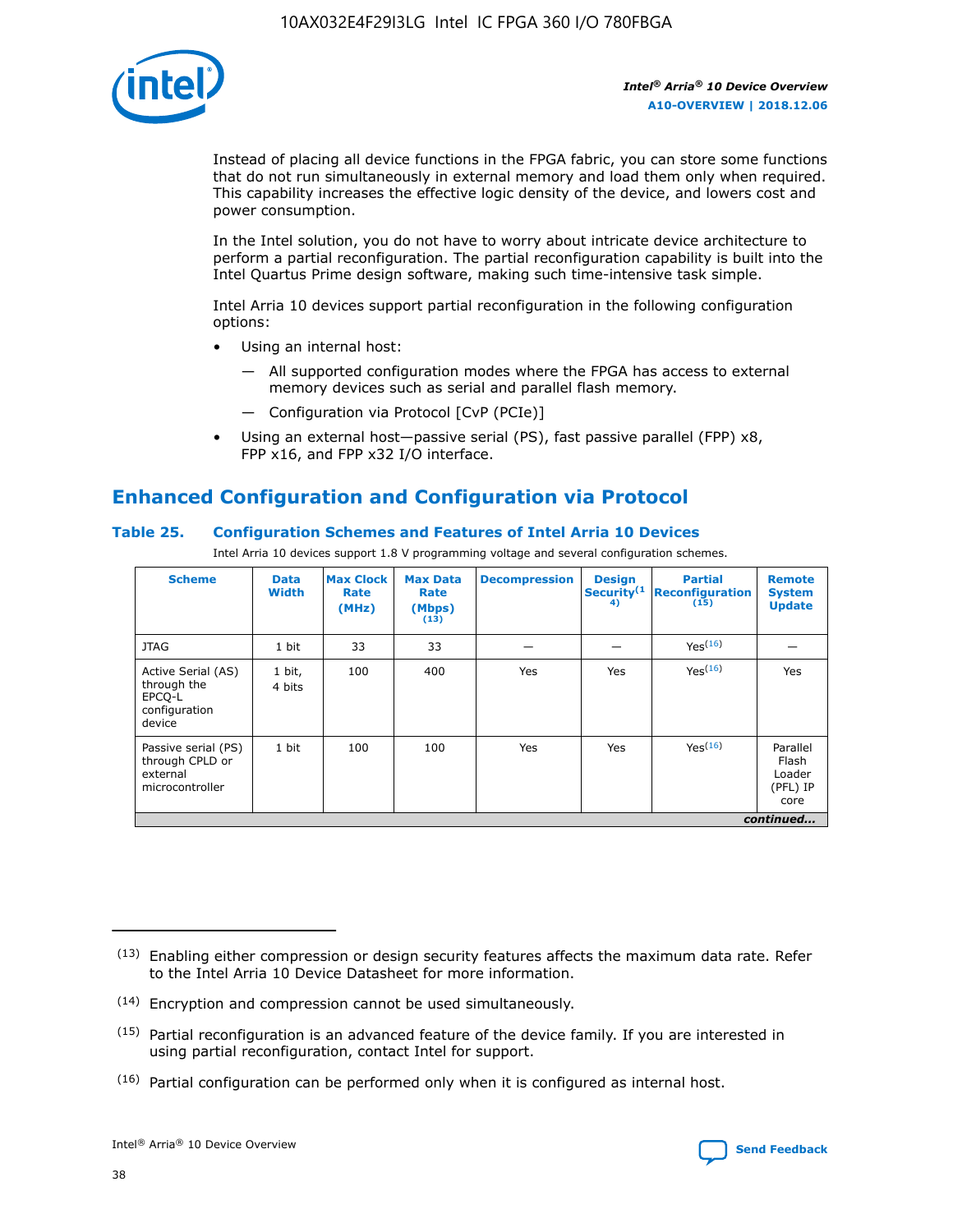

| <b>Scheme</b>                                    | <b>Data</b><br><b>Width</b> | <b>Max Clock</b><br>Rate<br>(MHz) | <b>Max Data</b><br>Rate<br>(Mbps)<br>(13) | <b>Decompression</b> | <b>Design</b><br>Security <sup>(1</sup><br>4) | <b>Partial</b><br><b>Reconfiguration</b><br>(15) | <b>Remote</b><br><b>System</b><br><b>Update</b> |
|--------------------------------------------------|-----------------------------|-----------------------------------|-------------------------------------------|----------------------|-----------------------------------------------|--------------------------------------------------|-------------------------------------------------|
| Fast passive                                     | 8 bits                      | 100                               | 3200                                      | Yes                  | Yes                                           | Yes(17)                                          | PFL IP                                          |
| parallel (FPP)<br>through CPLD or                | 16 bits                     |                                   |                                           | Yes                  | Yes                                           |                                                  | core                                            |
| external<br>microcontroller                      | 32 bits                     |                                   |                                           | Yes                  | Yes                                           |                                                  |                                                 |
| Configuration via                                | 16 bits                     | 100                               | 3200                                      | Yes                  | Yes                                           | Yes <sup>(17)</sup>                              |                                                 |
| <b>HPS</b>                                       | 32 bits                     |                                   |                                           | Yes                  | Yes                                           |                                                  |                                                 |
| Configuration via<br>Protocol [CvP<br>$(PCIe^*)$ | x1, x2,<br>x4, x8<br>lanes  |                                   | 8000                                      | Yes                  | Yes                                           | Yes(16)                                          |                                                 |

You can configure Intel Arria 10 devices through PCIe using Configuration via Protocol (CvP). The Intel Arria 10 CvP implementation conforms to the PCIe 100 ms power-up-to-active time requirement.

## **Related Information**

[Configuration via Protocol \(CvP\) Implementation in Intel FPGAs User Guide](https://www.intel.com/content/www/us/en/programmable/documentation/dsu1441819344145.html#dsu1442269728522) Provides more information about the CvP configuration scheme.

# **SEU Error Detection and Correction**

Intel Arria 10 devices offer robust and easy-to-use single-event upset (SEU) error detection and correction circuitry.

The detection and correction circuitry includes protection for Configuration RAM (CRAM) programming bits and user memories. The CRAM is protected by a continuously running CRC error detection circuit with integrated ECC that automatically corrects one or two errors and detects higher order multi-bit errors. When more than two errors occur, correction is available through reloading of the core programming file, providing a complete design refresh while the FPGA continues to operate.

The physical layout of the Intel Arria 10 CRAM array is optimized to make the majority of multi-bit upsets appear as independent single-bit or double-bit errors which are automatically corrected by the integrated CRAM ECC circuitry. In addition to the CRAM protection, the M20K memory blocks also include integrated ECC circuitry and are layout-optimized for error detection and correction. The MLAB does not have ECC.

(14) Encryption and compression cannot be used simultaneously.

<sup>(17)</sup> Supported at a maximum clock rate of 100 MHz.



 $(13)$  Enabling either compression or design security features affects the maximum data rate. Refer to the Intel Arria 10 Device Datasheet for more information.

 $(15)$  Partial reconfiguration is an advanced feature of the device family. If you are interested in using partial reconfiguration, contact Intel for support.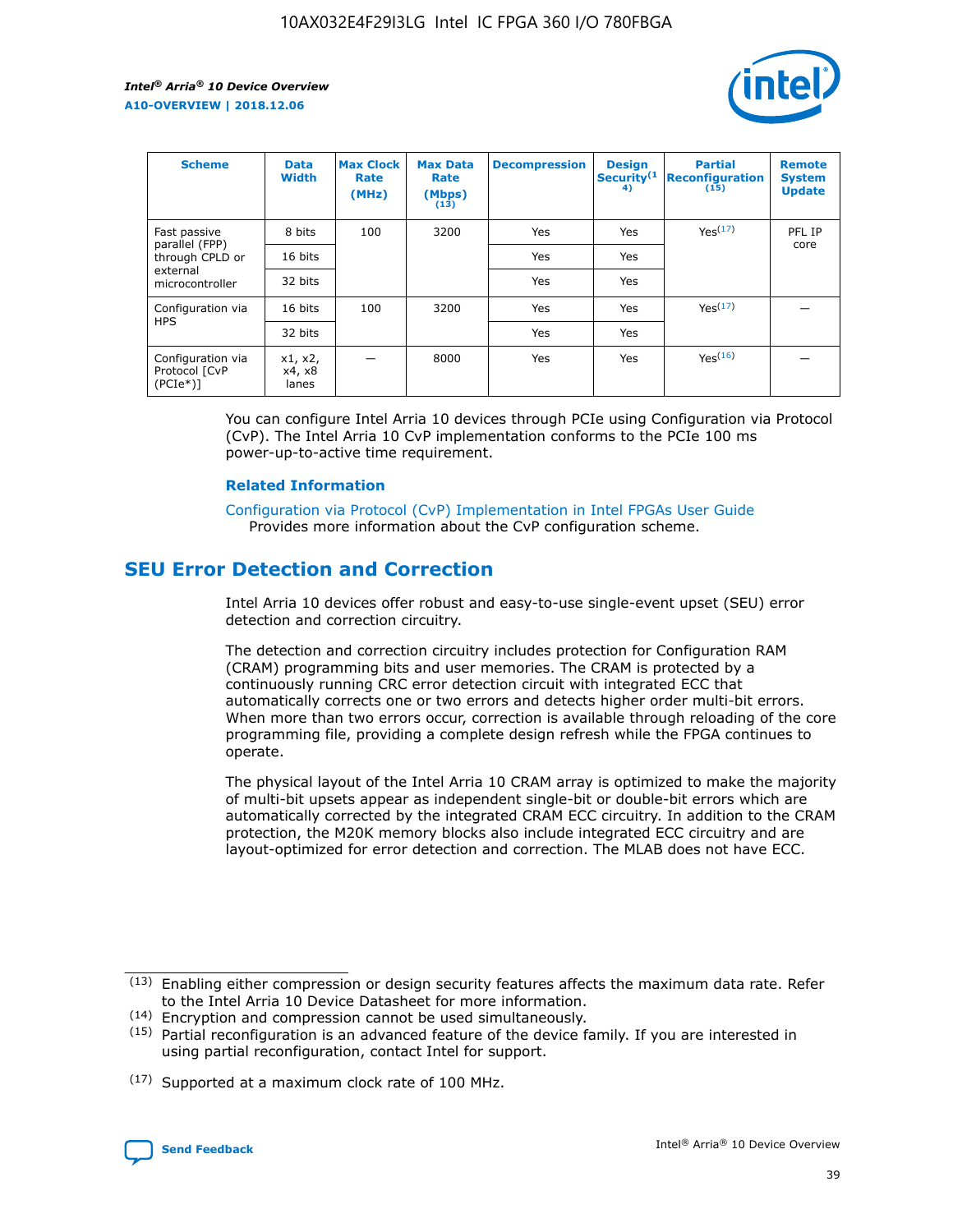

# **Power Management**

Intel Arria 10 devices leverage the advanced 20 nm process technology, a low 0.9 V core power supply, an enhanced core architecture, and several optional power reduction techniques to reduce total power consumption by as much as 40% compared to Arria V devices and as much as 60% compared to Stratix V devices.

The optional power reduction techniques in Intel Arria 10 devices include:

- **SmartVID**—a code is programmed into each device during manufacturing that allows a smart regulator to operate the device at lower core  $V_{CC}$  while maintaining performance
- **Programmable Power Technology**—non-critical timing paths are identified by the Intel Quartus Prime software and the logic in these paths is biased for low power instead of high performance
- **Low Static Power Options**—devices are available with either standard static power or low static power while maintaining performance

Furthermore, Intel Arria 10 devices feature Intel's industry-leading low power transceivers and include a number of hard IP blocks that not only reduce logic resources but also deliver substantial power savings compared to soft implementations. In general, hard IP blocks consume up to 90% less power than the equivalent soft logic implementations.

# **Incremental Compilation**

The Intel Quartus Prime software incremental compilation feature reduces compilation time and helps preserve performance to ease timing closure. The incremental compilation feature enables the partial reconfiguration flow for Intel Arria 10 devices.

Incremental compilation supports top-down, bottom-up, and team-based design flows. This feature facilitates modular, hierarchical, and team-based design flows where different designers compile their respective design sections in parallel. Furthermore, different designers or IP providers can develop and optimize different blocks of the design independently. These blocks can then be imported into the top level project.

# **Document Revision History for Intel Arria 10 Device Overview**

| <b>Document</b><br><b>Version</b> | <b>Changes</b>                                                                                                                                                                                                                                                              |
|-----------------------------------|-----------------------------------------------------------------------------------------------------------------------------------------------------------------------------------------------------------------------------------------------------------------------------|
| 2018.12.06                        | Added links to Intel Arria 10 device errata documents.<br>Removed automotive temperature option from the Intel Arria 10 GX devices.<br>Removed -3 fabric speed grade from the Intel Arria 10 GT devices.<br>Updated power options for the Intel Arria 10 GX and GT devices. |
| 2018.04.09                        | Updated the lowest $V_{CC}$ from 0.83 V to 0.82 V in the topic listing a summary of the device features.                                                                                                                                                                    |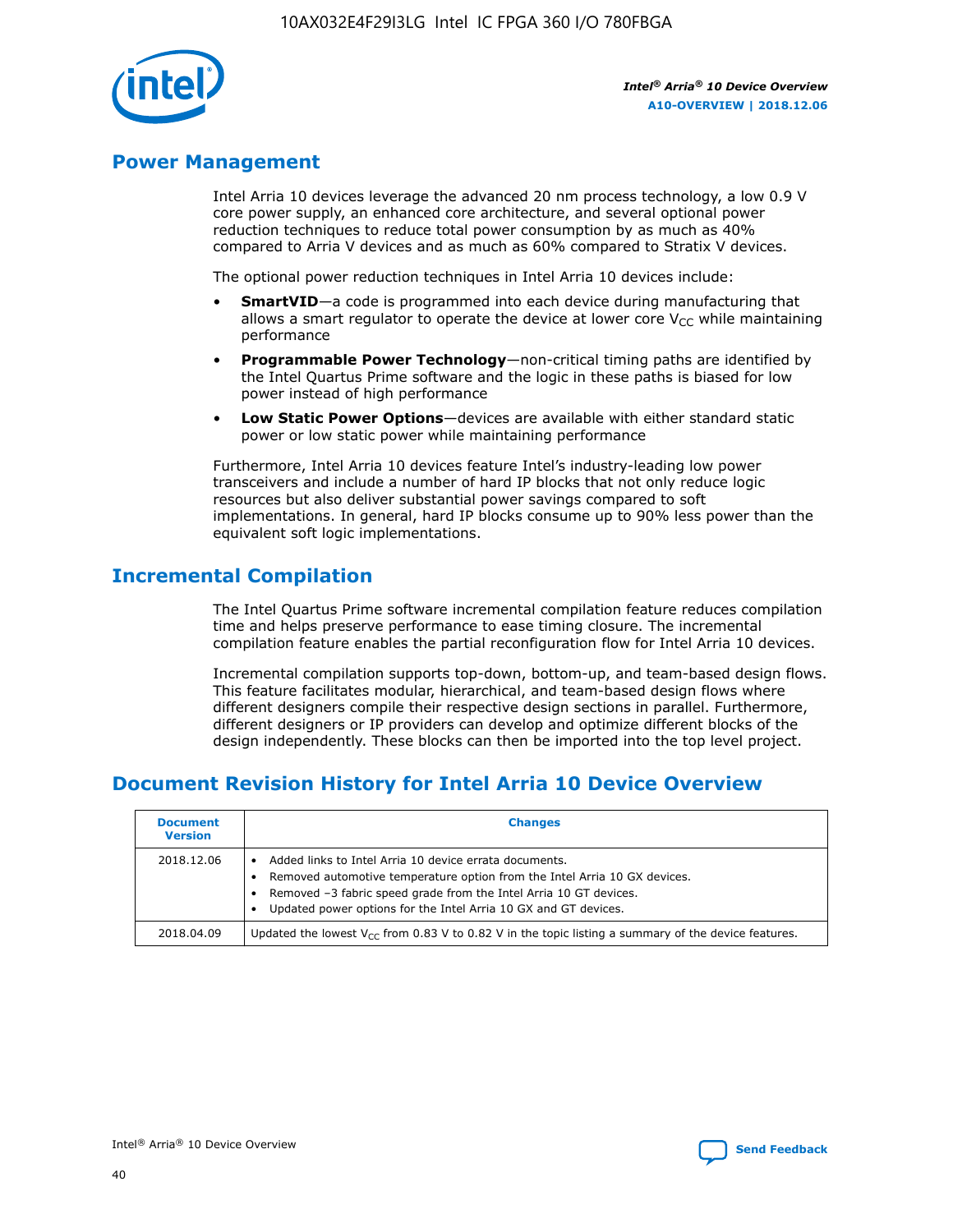$\overline{\phantom{a}}$ 

 $\mathsf{r}$ 



| January 2018<br>Updated the maximum data rate for HPS (Intel Arria 10 SX devices<br>2018.01.17<br>external memory interface DDR3 controller from 2,166 Mbps to 2,133<br>Mbps.<br>$\bullet$<br>+ SRAM to 633 MHz in Memory Standards Supported by the Soft<br>Memory Controller table.<br>Updated transceiver backplane capability to 12.5 Gbps.<br>$\bullet$<br>Removed transceiver speed grade 5 in Sample Ordering Core and<br>Available Options for Intel Arria 10 GX Devices figure.<br>Available Options for Intel Arria 10 GT Devices figure.<br>Updated short reach transceiver rate for Intel Arria 10 GT devices to<br>$\bullet$<br>25.8 Gbps.<br>Removed On-Die Instrumentation - EyeQ and Jitter Margin Tool<br>table.<br>2017.09.20<br>September 2017<br>1,333 MHz/2,666 Mbps to 1,200 MHz/2,400 Mbps.<br>July 2017<br>2017.07.13<br>Corrected the automotive temperature range in the figure showing the<br>available options for the Intel Arria 10 GX devices from "-40°C to 100°C"<br>to "-40°C to 125°C".<br>July 2017<br>2017.07.06<br>Added automotive temperature option to Intel Arria 10 GX device family.<br>2017.05.08<br>Corrected protocol names with "1588" to "IEEE 1588v2".<br>May 2017<br>$\bullet$<br>Updated the vertical migration table to remove vertical migration<br>$\bullet$<br>between Intel Arria 10 GX and Intel Arria 10 SX device variants.<br>Removed all "Preliminary" marks.<br>2017.03.15<br>March 2017<br>Removed the topic about migration from Intel Arria 10 to Intel Stratix<br>10 devices.<br>Rebranded as Intel.<br>$\bullet$<br>October 2016<br>2016.10.31<br>Removed package F36 from Intel Arria 10 GX devices.<br>$\bullet$<br>Updated Intel Arria 10 GT sample ordering code and maximum GX<br>$\bullet$<br>transceiver count. Intel Arria 10 GT devices are available only in the<br>SF45 package option with a maximum of 72 transceivers.<br>May 2016<br>2016.05.02<br>Updated the FPGA Configuration and HPS Booting topic.<br>Remove $V_{CC}$ PowerManager from the Summary of Features, Power<br>Management and Arria 10 Device Variants and packages topics. This<br>feature is no longer supported in Arria 10 devices.<br>Removed LPDDR3 from the Memory Standards Supported by the HPS<br>Hard Memory Controller table in the Memory Standards Supported by<br>Intel Arria 10 Devices topic. This standard is only supported by the<br>FPGA.<br>Removed transceiver speed grade 5 from the Device Variants and<br>Packages topic for Arria 10 GX and SX devices.<br>Changed the maximum Arria 10 GT datarate to 25.8 Gbps and the<br>February 2016<br>2016.02.11<br>minimum datarate to 1 Gbps globally.<br>Revised the state for Core clock networks in the Summary of Features<br>$\bullet$<br>topic.<br>• Changed the transceiver parameters in the "Summary of Features for<br>Arria 10 Devices" table.<br>for Arria 10 GT Devices" table.<br>• Changed the package availability for GT devices in the "Package Plan<br>for Arria 10 GT Devices" table.<br>Changed the package configurations for GT devices in the "Migration"<br>Capability Across Arria 10 Product Lines" figure. | <b>Date</b> | <b>Version</b> | <b>Changes</b>                                                                                                                                                                                                                                                                               |
|----------------------------------------------------------------------------------------------------------------------------------------------------------------------------------------------------------------------------------------------------------------------------------------------------------------------------------------------------------------------------------------------------------------------------------------------------------------------------------------------------------------------------------------------------------------------------------------------------------------------------------------------------------------------------------------------------------------------------------------------------------------------------------------------------------------------------------------------------------------------------------------------------------------------------------------------------------------------------------------------------------------------------------------------------------------------------------------------------------------------------------------------------------------------------------------------------------------------------------------------------------------------------------------------------------------------------------------------------------------------------------------------------------------------------------------------------------------------------------------------------------------------------------------------------------------------------------------------------------------------------------------------------------------------------------------------------------------------------------------------------------------------------------------------------------------------------------------------------------------------------------------------------------------------------------------------------------------------------------------------------------------------------------------------------------------------------------------------------------------------------------------------------------------------------------------------------------------------------------------------------------------------------------------------------------------------------------------------------------------------------------------------------------------------------------------------------------------------------------------------------------------------------------------------------------------------------------------------------------------------------------------------------------------------------------------------------------------------------------------------------------------------------------------------------------------------------------------------------------------------------------------------------------------------------------------------------------------------------------------------------------------------------------------------------------------------------------------------------------------------------------------------------------------|-------------|----------------|----------------------------------------------------------------------------------------------------------------------------------------------------------------------------------------------------------------------------------------------------------------------------------------------|
|                                                                                                                                                                                                                                                                                                                                                                                                                                                                                                                                                                                                                                                                                                                                                                                                                                                                                                                                                                                                                                                                                                                                                                                                                                                                                                                                                                                                                                                                                                                                                                                                                                                                                                                                                                                                                                                                                                                                                                                                                                                                                                                                                                                                                                                                                                                                                                                                                                                                                                                                                                                                                                                                                                                                                                                                                                                                                                                                                                                                                                                                                                                                                                |             |                | Updated maximum frequency supported for half rate QDRII and QDRII<br>Removed package code 40, low static power, SmartVID, industrial, and<br>military operating temperature support from Sample Ordering Core and<br>support from PMA Features of the Transceivers in Intel Arria 10 Devices |
|                                                                                                                                                                                                                                                                                                                                                                                                                                                                                                                                                                                                                                                                                                                                                                                                                                                                                                                                                                                                                                                                                                                                                                                                                                                                                                                                                                                                                                                                                                                                                                                                                                                                                                                                                                                                                                                                                                                                                                                                                                                                                                                                                                                                                                                                                                                                                                                                                                                                                                                                                                                                                                                                                                                                                                                                                                                                                                                                                                                                                                                                                                                                                                |             |                | Updated the maximum speed of the DDR4 external memory interface from                                                                                                                                                                                                                         |
|                                                                                                                                                                                                                                                                                                                                                                                                                                                                                                                                                                                                                                                                                                                                                                                                                                                                                                                                                                                                                                                                                                                                                                                                                                                                                                                                                                                                                                                                                                                                                                                                                                                                                                                                                                                                                                                                                                                                                                                                                                                                                                                                                                                                                                                                                                                                                                                                                                                                                                                                                                                                                                                                                                                                                                                                                                                                                                                                                                                                                                                                                                                                                                |             |                |                                                                                                                                                                                                                                                                                              |
|                                                                                                                                                                                                                                                                                                                                                                                                                                                                                                                                                                                                                                                                                                                                                                                                                                                                                                                                                                                                                                                                                                                                                                                                                                                                                                                                                                                                                                                                                                                                                                                                                                                                                                                                                                                                                                                                                                                                                                                                                                                                                                                                                                                                                                                                                                                                                                                                                                                                                                                                                                                                                                                                                                                                                                                                                                                                                                                                                                                                                                                                                                                                                                |             |                |                                                                                                                                                                                                                                                                                              |
|                                                                                                                                                                                                                                                                                                                                                                                                                                                                                                                                                                                                                                                                                                                                                                                                                                                                                                                                                                                                                                                                                                                                                                                                                                                                                                                                                                                                                                                                                                                                                                                                                                                                                                                                                                                                                                                                                                                                                                                                                                                                                                                                                                                                                                                                                                                                                                                                                                                                                                                                                                                                                                                                                                                                                                                                                                                                                                                                                                                                                                                                                                                                                                |             |                |                                                                                                                                                                                                                                                                                              |
|                                                                                                                                                                                                                                                                                                                                                                                                                                                                                                                                                                                                                                                                                                                                                                                                                                                                                                                                                                                                                                                                                                                                                                                                                                                                                                                                                                                                                                                                                                                                                                                                                                                                                                                                                                                                                                                                                                                                                                                                                                                                                                                                                                                                                                                                                                                                                                                                                                                                                                                                                                                                                                                                                                                                                                                                                                                                                                                                                                                                                                                                                                                                                                |             |                |                                                                                                                                                                                                                                                                                              |
|                                                                                                                                                                                                                                                                                                                                                                                                                                                                                                                                                                                                                                                                                                                                                                                                                                                                                                                                                                                                                                                                                                                                                                                                                                                                                                                                                                                                                                                                                                                                                                                                                                                                                                                                                                                                                                                                                                                                                                                                                                                                                                                                                                                                                                                                                                                                                                                                                                                                                                                                                                                                                                                                                                                                                                                                                                                                                                                                                                                                                                                                                                                                                                |             |                |                                                                                                                                                                                                                                                                                              |
|                                                                                                                                                                                                                                                                                                                                                                                                                                                                                                                                                                                                                                                                                                                                                                                                                                                                                                                                                                                                                                                                                                                                                                                                                                                                                                                                                                                                                                                                                                                                                                                                                                                                                                                                                                                                                                                                                                                                                                                                                                                                                                                                                                                                                                                                                                                                                                                                                                                                                                                                                                                                                                                                                                                                                                                                                                                                                                                                                                                                                                                                                                                                                                |             |                |                                                                                                                                                                                                                                                                                              |
|                                                                                                                                                                                                                                                                                                                                                                                                                                                                                                                                                                                                                                                                                                                                                                                                                                                                                                                                                                                                                                                                                                                                                                                                                                                                                                                                                                                                                                                                                                                                                                                                                                                                                                                                                                                                                                                                                                                                                                                                                                                                                                                                                                                                                                                                                                                                                                                                                                                                                                                                                                                                                                                                                                                                                                                                                                                                                                                                                                                                                                                                                                                                                                |             |                | Changed the transceiver parameters in the "Maximum Resource Counts"<br>continued                                                                                                                                                                                                             |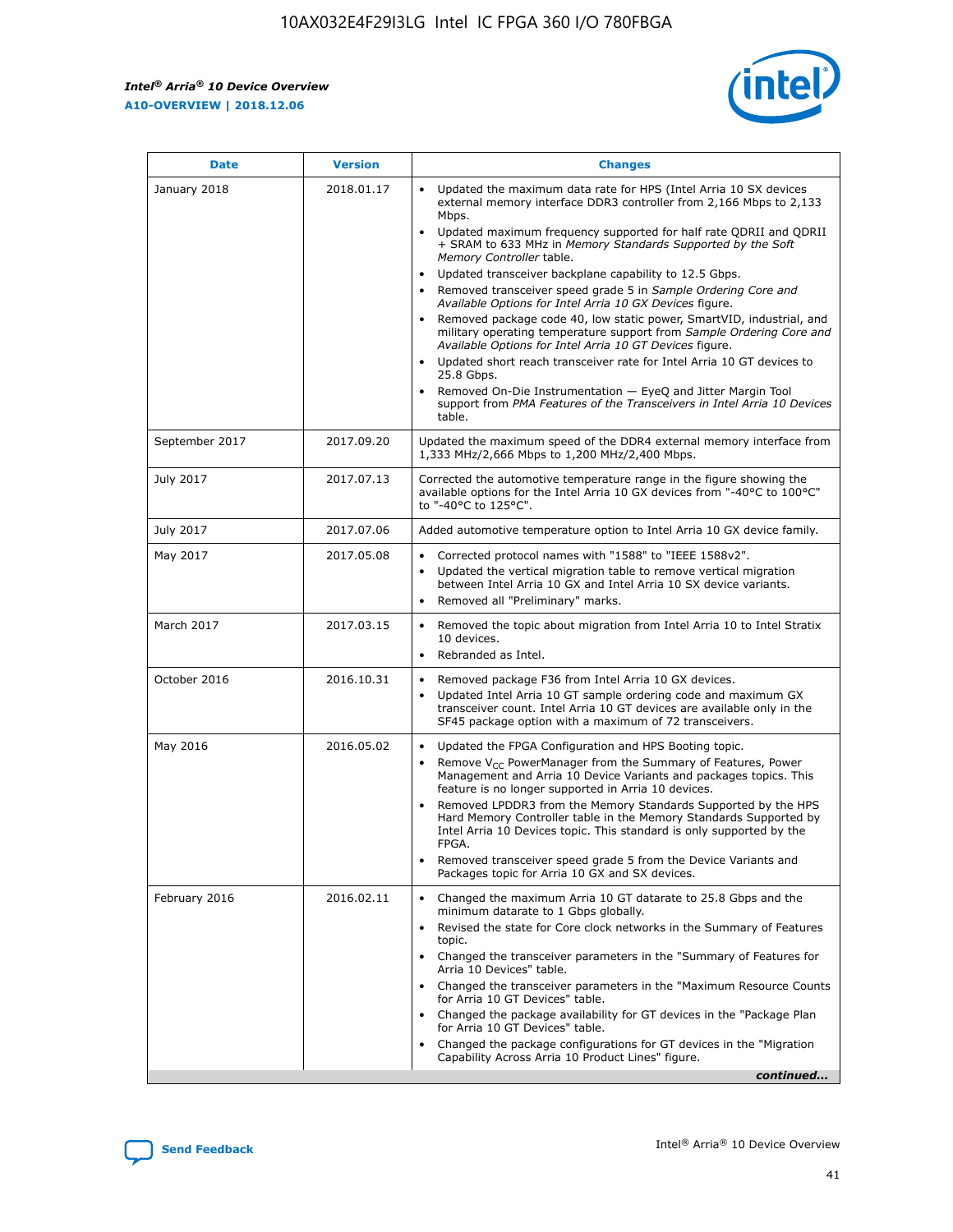

| <b>Date</b>   | <b>Version</b> | <b>Changes</b>                                                                                                                                                                   |
|---------------|----------------|----------------------------------------------------------------------------------------------------------------------------------------------------------------------------------|
|               |                | • Changed transceiver parameters in the "Low Power Serial Transceivers"<br>section.                                                                                              |
|               |                | • Changed the transceiver descriptions in the "Device Variants for the<br>Arria 10 Device Family" table.                                                                         |
|               |                | Changed the "Sample Ordering Code and Available Options for Arria 10<br>GT Devices" figure.                                                                                      |
|               |                | Changed the datarates for GT devices in the "PMA Features" section.                                                                                                              |
|               |                | Changed the datarates for GT devices in the "PCS Features" section.<br>$\bullet$                                                                                                 |
| December 2015 | 2015.12.14     | Updated the number of M20K memory blocks for Arria 10 GX 660 from<br>$\bullet$<br>2133 to 2131 and corrected the total RAM bit from 48,448 Kb to<br>48,408 Kb.                   |
|               |                | Corrected the number of DSP blocks for Arria 10 GX 660 from 1688 to<br>$\bullet$<br>1687 in the table listing floating-point arithmetic resources.                               |
| November 2015 | 2015.11.02     | Updated the maximum resources for Arria 10 GX 220, GX 320, GX 480,<br>$\bullet$<br>GX 660, SX 220, SX 320, SX 480, and SX 660.                                                   |
|               |                | Updated resource count for Arria 10 GX 320, GX 480, GX 660, SX 320,<br>$\bullet$<br>SX 480, a SX 660 devices in Number of Multipliers in Intel Arria 10<br><b>Devices</b> table. |
|               |                | Updated the available options for Arria 10 GX, GT, and SX.<br>$\bullet$                                                                                                          |
|               |                | Changed instances of Quartus II to Quartus Prime.<br>$\bullet$                                                                                                                   |
| June 2015     | 2015.06.15     | Corrected label for Intel Arria 10 GT product lines in the vertical migration<br>figure.                                                                                         |
| May 2015      | 2015.05.15     | Corrected the DDR3 half rate and quarter rate maximum frequencies in the<br>table that lists the memory standards supported by the Intel Arria 10 hard<br>memory controller.     |
| May 2015      | 2015.05.04     | • Added support for 13.5G JESD204b in the Summary of Features table.<br>• Added a link to Arria 10 GT Channel Usage in the Arria 10 GT Package<br>Plan topic.                    |
|               |                | • Added a note to the table, Maximum Resource Counts for Arria 10 GT<br>devices.                                                                                                 |
|               |                | Updated the power requirements of the transceivers in the Low Power<br>Serial Transceivers topic.                                                                                |
| January 2015  | 2015.01.23     | • Added floating point arithmetic features in the Summary of Features<br>table.                                                                                                  |
|               |                | • Updated the total embedded memory from 38.38 megabits (Mb) to<br>65.6 Mb.                                                                                                      |
|               |                | • Updated the table that lists the memory standards supported by Intel<br>Arria 10 devices.                                                                                      |
|               |                | Removed support for DDR3U, LPDDR3 SDRAM, RLDRAM 2, and DDR2.                                                                                                                     |
|               |                | Moved RLDRAM 3 support from hard memory controller to soft memory<br>controller. RLDRAM 3 support uses hard PHY with soft memory<br>controller.                                  |
|               |                | Added soft memory controller support for QDR IV.                                                                                                                                 |
|               |                | Updated the maximum resource count table to include the number of<br>hard memory controllers available in each device variant.                                                   |
|               |                | Updated the transceiver PCS data rate from 12.5 Gbps to 12 Gbps.<br>$\bullet$                                                                                                    |
|               |                | Updated the max clock rate of PS, FPP x8, FPP x16, and Configuration<br>via HPS from 125 MHz to 100 MHz.                                                                         |
|               |                | Added a feature for fractional synthesis PLLs: PLL cascading.                                                                                                                    |
|               |                | Updated the HPS programmable general-purpose I/Os from 54 to 62.                                                                                                                 |
|               |                | continued                                                                                                                                                                        |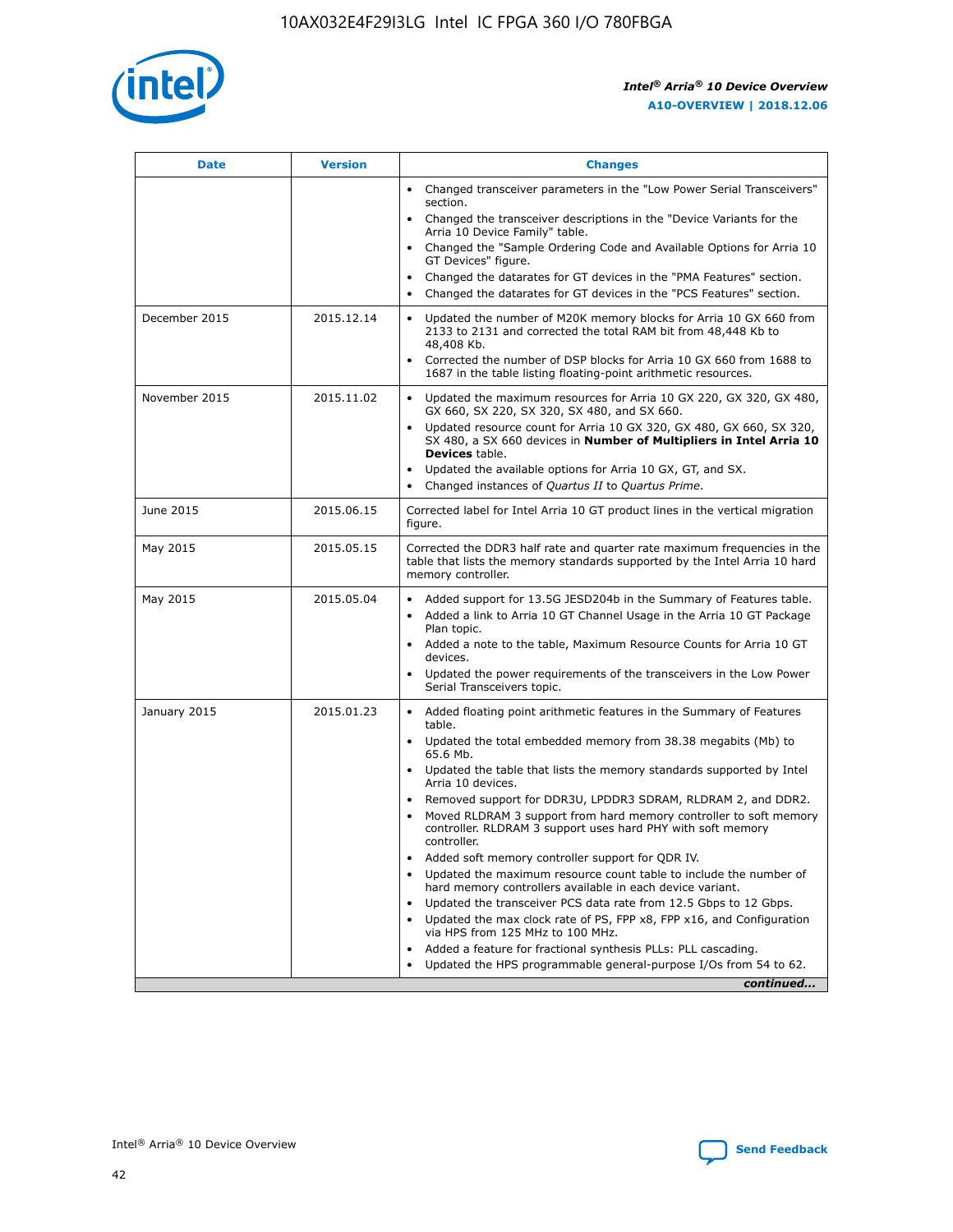r



| <b>Date</b>    | <b>Version</b> | <b>Changes</b>                                                                                                                                                                                                                                                                                                                                                                                                                                                                                                                         |
|----------------|----------------|----------------------------------------------------------------------------------------------------------------------------------------------------------------------------------------------------------------------------------------------------------------------------------------------------------------------------------------------------------------------------------------------------------------------------------------------------------------------------------------------------------------------------------------|
| September 2014 | 2014.09.30     | Corrected the 3 V I/O and LVDS I/O counts for F35 and F36 packages<br>of Arria 10 GX.<br>Corrected the 3 V I/O, LVDS I/O, and transceiver counts for the NF40<br>$\bullet$<br>package of the Arria GX 570 and 660.<br>Removed 3 V I/O, LVDS I/O, and transceiver counts for the NF40<br>package of the Arria GX 900 and 1150. The NF40 package is not<br>available for Arria 10 GX 900 and 1150.                                                                                                                                       |
| August 2014    | 2014.08.18     | Updated Memory (Kb) M20K maximum resources for Arria 10 GX 660<br>devices from 42,660 to 42,620.<br>Added GPIO columns consisting of LVDS I/O Bank and 3V I/O Bank in<br>$\bullet$<br>the Package Plan table.<br>Added how to use memory interface clock frequency higher than 533<br>$\bullet$<br>MHz in the I/O vertical migration.<br>Added information to clarify that RLDRAM3 support uses hard PHY with<br>$\bullet$<br>soft memory controller.<br>Added variable precision DSP blocks support for floating-point<br>arithmetic. |
| June 2014      | 2014.06.19     | Updated number of dedicated I/Os in the HPS block to 17.                                                                                                                                                                                                                                                                                                                                                                                                                                                                               |
| February 2014  | 2014.02.21     | Updated transceiver speed grade options for GT devices in Figure 2.                                                                                                                                                                                                                                                                                                                                                                                                                                                                    |
| February 2014  | 2014.02.06     | Updated data rate for Arria 10 GT devices from 28.1 Gbps to 28.3 Gbps.                                                                                                                                                                                                                                                                                                                                                                                                                                                                 |
| December 2013  | 2013.12.10     | Updated the HPS memory standards support from LPDDR2 to LPDDR3.<br>Updated HPS block diagram to include dedicated HPS I/O and FPGA<br>$\bullet$<br>Configuration blocks as well as repositioned SD/SDIO/MMC, DMA, SPI<br>and NAND Flash with ECC blocks.                                                                                                                                                                                                                                                                               |
| December 2013  | 2013.12.02     | Initial release.                                                                                                                                                                                                                                                                                                                                                                                                                                                                                                                       |